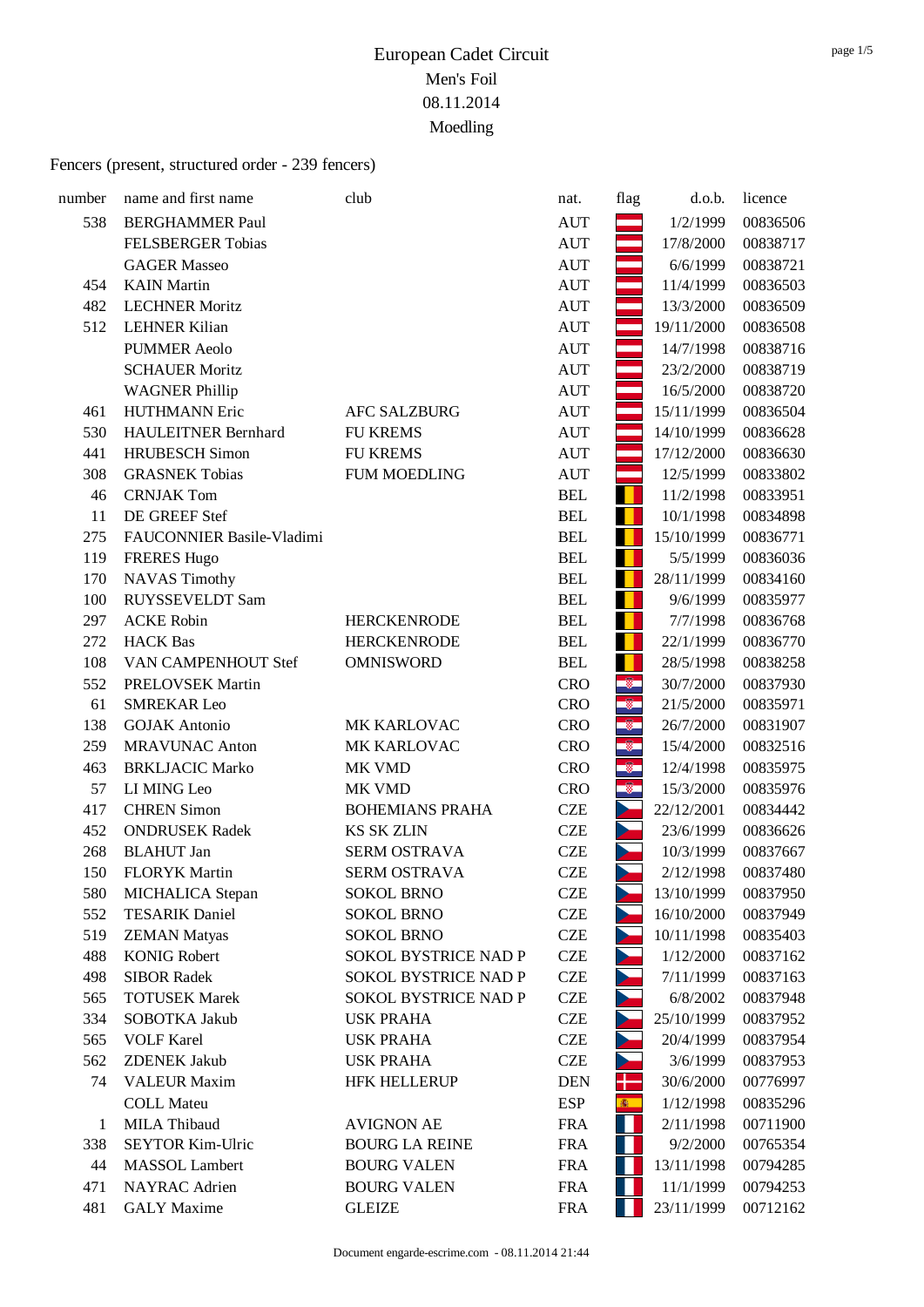| number | name and first name               | club                      | nat.       | flag           | d.o.b.     | licence  |
|--------|-----------------------------------|---------------------------|------------|----------------|------------|----------|
|        | POPESCO Tancrede                  | <b>HOUILLES GO</b>        | <b>FRA</b> | 11             | 2/3/1998   | 00762784 |
| 45     | <b>HEURTIER Audric</b>            | <b>ISSY MOUSQUETAIRES</b> | <b>FRA</b> | H              | 10/5/1998  | 00764320 |
| 461    | <b>FOURNIER Paul</b>              | <b>LYON MDF</b>           | <b>FRA</b> | Ш              | 3/1/1998   | 00799049 |
| 318    | <b>MADER Joffrey</b>              | <b>MARSEILLE EC</b>       | <b>FRA</b> | Н              | 22/7/1998  | 00789828 |
| 30     | <b>EDIRI</b> Alexandre            | <b>MEAUX CE</b>           | <b>FRA</b> | Н              | 30/1/1998  | 00757840 |
| 123    | <b>FISCHER Clement</b>            | <b>OGCNICE ESCRIME</b>    | <b>FRA</b> | П              | 28/1/1999  | 00803393 |
| 25     | <b>HECHER Benoit</b>              | PARIS CEP                 | <b>FRA</b> | Ш              | 7/10/1998  | 00759705 |
| 340    | <b>DORNY</b> Adrien               | PARIS TA                  | <b>FRA</b> | Н              | 11/7/1998  | 00760733 |
| 288    | <b>ROBIN Noe Mandiogou</b>        | <b>POITIERS</b>           | <b>FRA</b> | Ш              | 8/8/2000   | 00838765 |
| 546    | <b>PINSON Simon</b>               | <b>ROUEN CE</b>           | <b>FRA</b> | Н              | 8/2/2000   | 00808861 |
| 122    | <b>MABILEAU Louis</b>             | TEAM FLEURET 78           | <b>FRA</b> | П              | 9/1/1998   | 00762248 |
| 52     | <b>VALENTIN Come</b>              | TEAM FLEURET 78           | <b>FRA</b> | Н              | 31/1/1999  | 00762245 |
| 43     | <b>BAIRA</b> Mateo                | VAL D ORGE                | <b>FRA</b> | Н              | 7/2/1998   | 00836563 |
| 12     | <b>ROGER Wallerand</b>            | <b>VAL DE SEINE</b>       | <b>FRA</b> | П              | 25/7/1998  | 00758159 |
| 50     | <b>LOISEL Pierre</b>              | <b>VILLEJUIF US</b>       | <b>FRA</b> | Н              | 6/3/1998   | 00759200 |
| 118    | DE ALMEIDA Dominic                | <b>FIGHTING FIT FC</b>    | <b>GBR</b> | XK             | 13/2/1999  | 00833644 |
| 51     | FINCH Samuel Marc Leonard         | <b>FIGHTING FIT FC</b>    | <b>GBR</b> | ∐∠<br>ZN       | 31/1/1998  | 00835588 |
|        | <b>KELLY James Clark</b>          | <b>FIGHTING FIT FC</b>    | <b>GBR</b> | NZ<br>$\times$ | 5/1/1998   | 00835586 |
| 79     | <b>NICHOLAS Kameron</b>           | FIGHTING FIT FC           | <b>GBR</b> | ∐∠<br>ZN       | 2/3/1998   | 00831800 |
| 329    | <b>SACCHI WILSON Sebastian</b>    | <b>FIGHTING FIT FC</b>    | <b>GBR</b> | XK             | 6/10/1999  | 00837929 |
| 180    | <b>WOOLLEY Aidan</b>              | <b>FIGHTING FIT FC</b>    | <b>GBR</b> | ∐∠<br>ZN       | 19/3/1999  | 00833643 |
| 121    | <b>ABRAHAMS</b> Matthew           | <b>LANSDOWNE FC</b>       | <b>GBR</b> | VZ<br>$\times$ | 10/2/2000  | 00833529 |
| 23     | <b>BIRD Harry</b>                 | <b>SALLE BOSTON</b>       | <b>GBR</b> | NZ             | 4/2/1998   | 00831783 |
| 202    | <b>DEERING</b> Maximilian         | <b>SALLE BOSTON</b>       | <b>GBR</b> | ZN<br>XK       | 22/8/2000  | 00833517 |
| 499    | <b>JANSEN</b> Anton               | FC MOERS                  | <b>GER</b> |                | 29/8/1999  | 00700577 |
| 554    | VAN DER KOELEN Marco              | FC MOERS                  | <b>GER</b> |                | 18/4/1999  | 00696674 |
|        | KOTHIERINGER Michael              | FC SULZBACH-ROSENBER      | <b>GER</b> |                | 19/1/2000  | 00698389 |
| 54     | <b>BOROWIAK Merlin</b>            | FC TAUBERBISCHOFSHEI      | <b>GER</b> |                | 24/8/1999  | 00700462 |
| 125    | <b>GOMBOS Tom</b>                 | FC TAUBERBISCHOFSHEI      | <b>GER</b> |                | 31/3/1998  | 00699899 |
|        | <b>KOLLER Korbinian</b>           | KTF LUITPOLD MUNCHEN      | <b>GER</b> |                | 7/5/2001   | 00728115 |
|        | <b>ZIEGON</b> Anton               | KTF LUITPOLD MUNCHEN      | <b>GER</b> |                | 14/12/1999 | 00728028 |
| 464    | <b>RENNER Moritz</b>              | <b>MANNHEIMER FC</b>      | <b>GER</b> |                | 11/8/2001  | 00700318 |
| 62     | <b>VELLA Rosario</b>              | <b>MANNHEIMER FC</b>      | <b>GER</b> |                | 1/1/1900   | 00834317 |
| 485    | <b>EIFRIG Maximilian-Johannes</b> | PREU. FC POTSDAM          | <b>GER</b> |                | 22/1/1999  | 00699978 |
| 490    | <b>HAUPT</b> Julius               | <b>PSV WEIMAR</b>         | <b>GER</b> |                | 6/7/2000   | 00698639 |
| 531    | <b>DEGLER Maurice</b>             | <b>SC BERLIN</b>          | <b>GER</b> |                | 2/12/2000  | 00726674 |
|        | <b>KRUSE</b> Ossip                | <b>SC BERLIN</b>          | <b>GER</b> |                | 8/4/1999   | 00702619 |
| 63     | <b>SCHROETER Paul-Martin</b>      | <b>SC BERLIN</b>          | <b>GER</b> |                | 3/2/1998   | 00698516 |
| 543    | <b>WINKLER Tim</b>                | <b>SC BERLIN</b>          | <b>GER</b> |                | 2/3/1998   | 00700257 |
| 340    | <b>ERCAN Kerem</b>                | <b>TSG WEINHEIM</b>       | <b>GER</b> |                | 14/4/2001  | 00836354 |
| 103    | <b>KLEIN Luis</b>                 | <b>TSG WEINHEIM</b>       | <b>GER</b> |                | 6/1/1999   | 00699601 |
| 136    | <b>STANTSIOS Vasileios</b>        | A.O.O.                    | <b>GRE</b> | 뜨              | 4/7/1998   | 00777043 |
| 175    | <b>ANDRIOPOULOS Ioannis</b>       | A.O.X. EGALEO             | <b>GRE</b> | æ              | 6/7/1999   | 00832257 |
| 106    | <b>MAVRIDIS Damianos</b>          | A.O.X. EGALEO             | <b>GRE</b> | ╄═             | 28/6/2000  | 00834249 |
| 77     | <b>SOULIOS Rafail Apostolos</b>   | A.O.X. EGALEO             | <b>GRE</b> | E              | 24/5/1999  | 00832256 |
| 66     | <b>THEOTOKIS Clemente Alexis</b>  | A.O.X. EGALEO             | <b>GRE</b> | €              | 16/6/1999  | 00838039 |
| 164    | <b>CHRISTOPOULOS Stergios</b>     | M. ALEXANDROS KORDEL      | <b>GRE</b> | 上              | 6/3/1998   | 00836314 |
| 397    | <b>GEROSIDERIS Panayiotis</b>     | <b>OXI FLORINAS</b>       | <b>GRE</b> | كا             | 12/7/1998  | 00830335 |
| 256    | <b>KOSTENTSIS Theodoros</b>       | <b>OXI FLORINAS</b>       | <b>GRE</b> | Æ              | 26/9/1999  | 00832259 |
| 263    | MOSCHOPOULOS Dimitris             | <b>OXI FLORINAS</b>       | <b>GRE</b> | 똑              | 6/1/2003   | 00836311 |
| 392    | <b>MPANTIKIS Aggelos</b>          | <b>OXI FLORINAS</b>       | <b>GRE</b> | كا             | 15/4/2000  | 00832260 |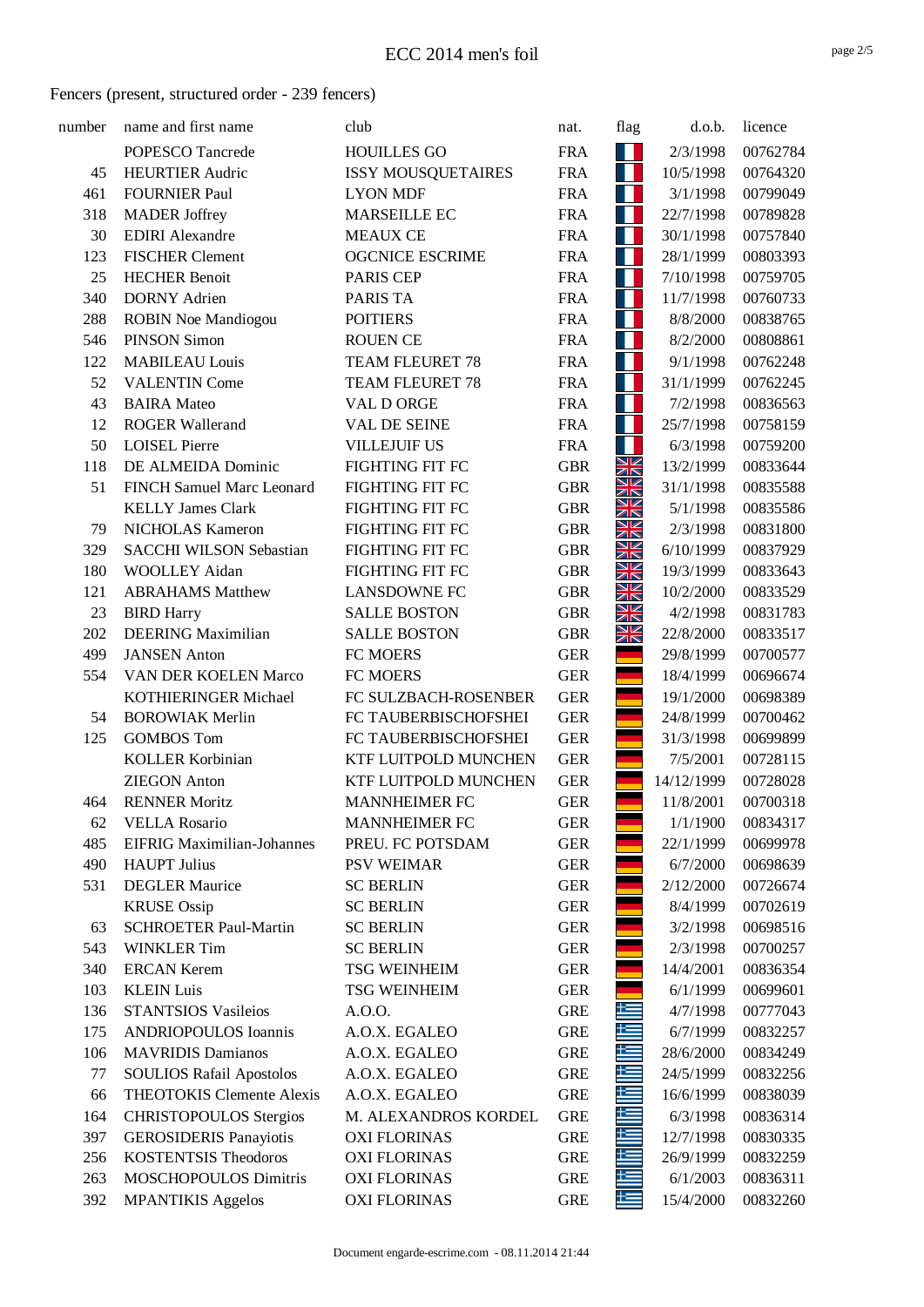| number | name and first name          | club                 | nat.       | flag                             | d.o.b.     | licence  |
|--------|------------------------------|----------------------|------------|----------------------------------|------------|----------|
| 18     | <b>BELLOVICZ Gabor</b>       | <b>BHSE</b>          | <b>HUN</b> |                                  | 31/7/1998  | 00832042 |
| 87     | <b>BENCZE Attila</b>         | <b>BHSE</b>          | <b>HUN</b> |                                  | 25/5/1998  | 00833871 |
| 467    | <b>MAKO</b> Andras           | HODMEZOVASARHELY     | <b>HUN</b> |                                  | 2/5/1999   | 00835920 |
| 15     | FRUHAUF Benjamin             | <b>MTK</b>           | <b>HUN</b> |                                  | 13/7/1998  | 00832007 |
| 85     | PANKACZI Krisztian           | <b>MTK</b>           | <b>HUN</b> |                                  | 8/9/1998   | 00833672 |
| 483    | <b>UDVARDI</b> Peter         | <b>MTK</b>           | <b>HUN</b> |                                  | 27/1/1998  | 00834158 |
| 146    | <b>MERO</b> Mihaly           | <b>SZEGED</b>        | <b>HUN</b> |                                  | 8/12/1998  | 00833628 |
|        | <b>KLECKENY Balazs</b>       | SZIGETSZENTMIKLOSI T | <b>HUN</b> |                                  | 27/1/1999  | 00835934 |
| 282    | <b>BEKE</b> Vince            | <b>TOREKVES</b>      | <b>HUN</b> |                                  | 17/2/2000  | 00837754 |
| 64     | <b>BENYEI Erik</b>           | <b>TOREKVES</b>      | <b>HUN</b> |                                  | 20/1/1999  | 00833711 |
| 151    | <b>HAJAS</b> Gergo           | <b>TOREKVES</b>      | <b>HUN</b> |                                  | 17/6/1998  | 00833713 |
| 154    | <b>KISS Bogdan</b>           | <b>TOREKVES</b>      | <b>HUN</b> |                                  | 16/6/1998  | 00833710 |
| 524    | <b>KOROM</b> Gergely         | <b>TOREKVES</b>      | <b>HUN</b> |                                  | 20/11/1998 | 00837880 |
| 558    | <b>MAJOR Matyas</b>          | <b>TOREKVES</b>      | <b>HUN</b> |                                  | 29/6/2000  | 00837755 |
| 39     | <b>NAGY Balazs</b>           | <b>TOREKVES</b>      | <b>HUN</b> |                                  | 26/2/1998  | 00833709 |
| 188    | <b>MENDREY Tamas</b>         | <b>UTE</b>           | <b>HUN</b> |                                  | 24/12/1999 | 00835935 |
| 3      | <b>MESZAROS Tamas</b>        | <b>UTE</b>           | <b>HUN</b> |                                  | 25/4/1998  | 00828102 |
| 223    | NEDELJKOVIC Mateja           | <b>UTE</b>           | <b>HUN</b> |                                  | 1/3/2000   | 00836001 |
| 104    | <b>SIMON Kristof</b>         | <b>ZVE</b>           | <b>HUN</b> |                                  | 28/12/1998 | 00831947 |
| 128    | <b>WOLF Adam</b>             | <b>ZVE</b>           | <b>HUN</b> |                                  | 6/7/1999   | 00835824 |
| 198    | ATYA Ohad                    | HAPOEL EMEK IZRAEL   | <b>ISR</b> | $\overline{\mathfrak{D}}$        | 30/9/1998  | 00836576 |
| 131    | <b>COHEN Ayo</b>             | HAPOEL EMEK IZRAEL   | <b>ISR</b> | $\stackrel{\rightarrow}{\nabla}$ | 27/6/1998  | 00836574 |
| 161    | <b>TSAFRIR Boaz</b>          | HAPOEL EMEK IZRAEL   | <b>ISR</b> | $\triangle$                      | 3/5/1998   | 00836569 |
| 348    | <b>BAR-ZIV</b> Itay          | HAPOEL GILBOA        | <b>ISR</b> | $\frac{1}{2}$                    | 20/7/1998  | 00836567 |
| 189    | <b>ANSALDO</b> Gabriele      |                      | <b>ITA</b> | Н                                | 3/3/1999   | 00834664 |
|        | <b>BACOCCOLI</b> Lorenzo     |                      | <b>ITA</b> | Н                                | 23/8/2000  | 00838549 |
| 507    | <b>CAMPAGNA Massimiliano</b> |                      | <b>ITA</b> | Ш                                | 18/1/1999  | 00833627 |
|        | <b>CANGELOSI</b> Gabriele    |                      | <b>ITA</b> | Н                                | 14/1/2000  | 00838472 |
| 92     | <b>CASTIGLIONI Alberto</b>   |                      | <b>ITA</b> | Ш                                | 26/3/1998  | 00828208 |
|        | <b>CATANIA David</b>         |                      | <b>ITA</b> | Н                                | 1/1/1998   | 00835341 |
|        | <b>CATANIA Riccardo</b>      |                      | <b>ITA</b> | Ш                                | 16/6/2000  | 00836003 |
| 418    | <b>CIMMINO</b> Matteo        |                      | <b>ITA</b> |                                  | 10/3/1998  | 00837256 |
|        | D' AMATO Alberto             |                      | <b>ITA</b> |                                  | 6/6/2000   | 00838524 |
|        | DALLAGO Lodovico Maria       |                      | <b>ITA</b> |                                  | 12/9/2000  | 00838503 |
| 105    | <b>DANIELI</b> Guido         |                      | <b>ITA</b> |                                  | 29/11/1998 | 00832490 |
| 226    | DI MARTINO Andrea            |                      | <b>ITA</b> |                                  | 18/6/1998  | 00832750 |
| 232    | <b>FILIPPI</b> Davide        |                      | <b>ITA</b> |                                  | 14/3/1998  | 00832491 |
| 235    | <b>LA MARCA Riccardo</b>     |                      | <b>ITA</b> |                                  | 18/9/1998  | 00832752 |
| 162    | LONGEGA Giorgio              |                      | <b>ITA</b> |                                  | 14/1/1999  | 00834874 |
| 391    | PASSALACQUA MARCHIAN         |                      | <b>ITA</b> |                                  | 22/10/2000 | 00837262 |
|        | PIVETTA Umberto              |                      | <b>ITA</b> |                                  | 18/1/1998  | 00833772 |
|        | <b>TRINX Riccardo</b>        |                      | <b>ITA</b> |                                  | 6/4/2000   | 00838464 |
| 90     | <b>VELLUTI</b> Pietro        |                      | <b>ITA</b> |                                  | 21/4/1999  | 00834653 |
| 24     | DEMBA Ilja                   | RIGAS 3. BJSS        | <b>LAT</b> |                                  | 12/10/1999 | 00833071 |
| 71     | <b>SAUKANS Olafs</b>         | RIGAS 3. BJSS        | LAT        |                                  | 5/6/1998   | 00835070 |
|        | <b>SETH</b> Imran            |                      | <b>MAS</b> | $\cong$                          | 9/6/1998   | 00838446 |
| 73     | <b>MARROQUIN Diego</b>       |                      | <b>MEX</b> | $\left  \bullet \right $         | 6/1/1999   | 00835969 |
|        | <b>BOSMAN Niels</b>          | HOLLAND SCHERMENR    | <b>NED</b> |                                  | 23/9/2000  | 00838695 |
| 22     | DE JONG Olivier              | HOLLAND SCHERMENR    | <b>NED</b> |                                  | 1/7/1998   | 00833619 |
|        | STOCKMANN Paul               | HOLLAND SCHERMENR    | <b>NED</b> |                                  | 14/5/2000  | 00838696 |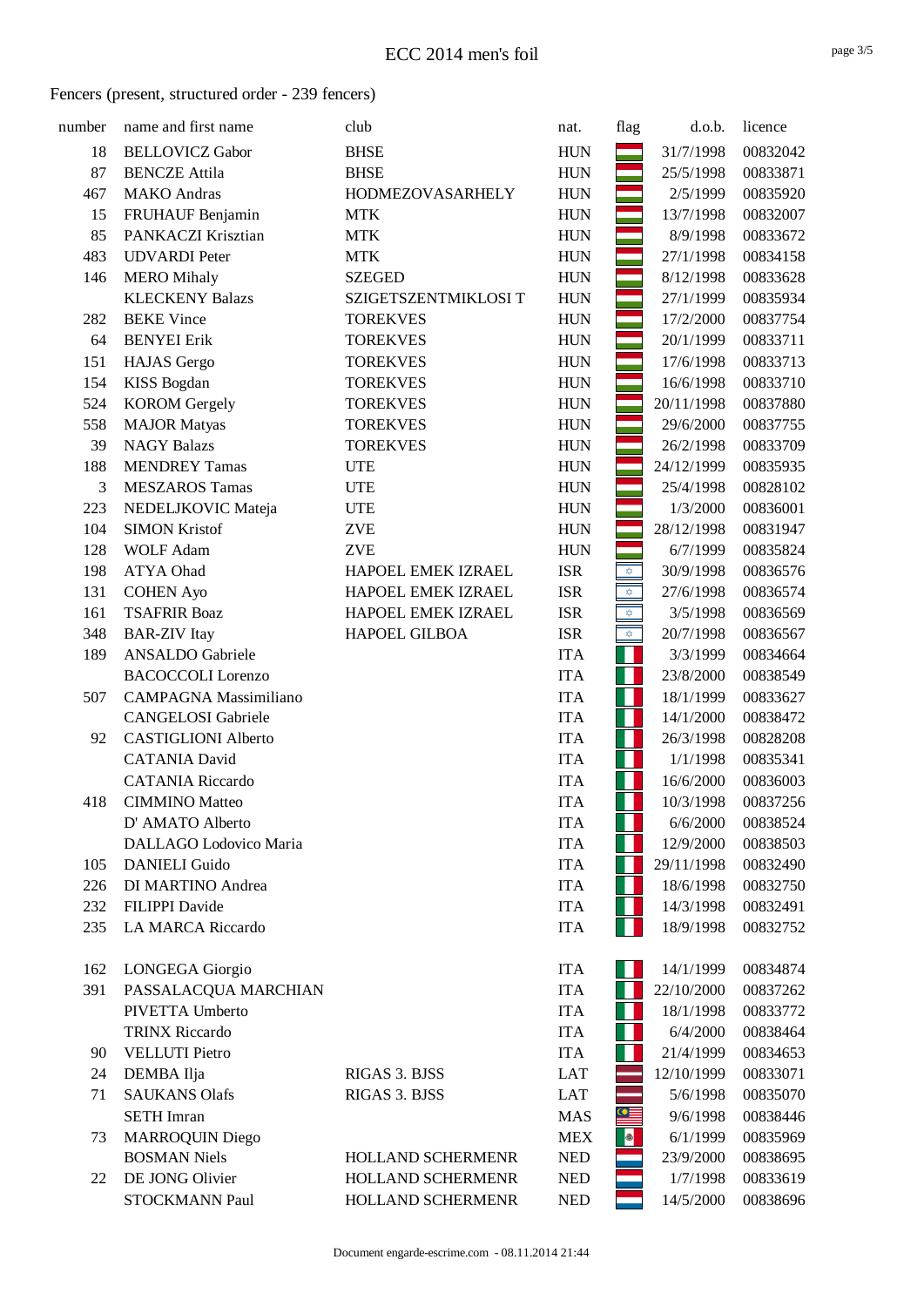| number | name and first name          | club                        | nat.       | flag             | d.o.b.     | licence  |
|--------|------------------------------|-----------------------------|------------|------------------|------------|----------|
| 126    | <b>SPLIT Olivier</b>         | MAESTRO S KLUP TEAM         | <b>NED</b> |                  | 6/3/1999   | 00819482 |
| 149    | FENS Julian                  | <b>PALLAS</b>               | <b>NED</b> |                  | 5/4/1998   | 00837776 |
| 60     | <b>ALBERT Erik</b>           | SCHERMCENTRUM AMST          | <b>NED</b> |                  | 4/10/1999  | 00835765 |
| 32     | <b>GIACON</b> Daniel         | SCHERMCENTRUM AMST          | <b>NED</b> |                  | 25/11/2000 | 00835768 |
| 31     | <b>ZOONS Edo</b>             | SCHERMCENTRUM AMST          | <b>NED</b> |                  | 20/4/1999  | 00777162 |
| 360    | <b>JASINSKI</b> Krystian     |                             | POL        |                  | 5/5/1998   | 00831435 |
| 358    | <b>JURKIEWICZ Jan</b>        |                             | POL        |                  | 5/10/2000  | 00837460 |
| 329    | KOZIELEWSKI Jarema           |                             | POL        |                  | 16/9/1998  | 00834933 |
| 374    | SWIERGOCKI Krzysztof         |                             | POL        |                  | 9/3/1999   | 00835226 |
|        | SZPYGIEL Jedrzej             |                             | POL        |                  | 25/6/1998  | 00834934 |
| 102    | <b>KUBIAK Filip</b>          | <b>AZS AWF POZNAN</b>       | POL        |                  | 9/6/1998   | 00833095 |
|        | ZAKRZEWSKI Jan               | <b>AZS AWF WARSZAWA</b>     | POL        |                  | 12/1/2000  | 00835147 |
| 84     | <b>OLSZOWSKI</b> Daniel      | <b>BUDOWLANI TORUN</b>      | POL        |                  | 23/12/1998 | 00831444 |
| 69     | WOJTKOWIAK Adrian            | <b>IKS JAMALEX LESZNO</b>   | POL        |                  | 6/9/1998   | 00834916 |
| 127    | <b>KOSLICKI</b> Michal       | KU AZS UK BYDGOSZCZ         | POL        |                  | 7/11/1998  | 00831440 |
| 208    | STROZYNSKI Tomasz            | KU AZS UK BYDGOSZCZ         | POL        |                  | 2/2/1998   | 00831443 |
| 219    | <b>BOROWIEC Piotr</b>        | <b>UKS ATENA GDANSK</b>     | POL        |                  | 18/10/1999 | 00833119 |
| 356    | <b>DOLZYCKI</b> Mateusz      | <b>UKS ATENA GDANSK</b>     | POL        |                  | 31/1/1999  | 00835151 |
| 453    | <b>MOZEJKO</b> Mateusz       | <b>UKS ATENA GDANSK</b>     | POL        |                  | 26/11/1999 | 00834523 |
| 510    | PILASZEK Lukasz              | <b>UKS ATENA GDANSK</b>     | POL        |                  | 7/3/1999   | 00838019 |
| 86     | RUDNICKI Mikolaj             | <b>UKS ATENA GDANSK</b>     | POL        |                  | 17/12/1998 | 00830060 |
| 98     | <b>MILLER Jakub</b>          | WARTA-MUSZKIETEROWI         | POL        |                  | 10/7/1998  | 00833097 |
| 366    | SOWA Mikolaj                 | WKS KOLEJARZ WROCLA         | POL        |                  | 10/10/1998 | 00833096 |
| 323    | <b>CZARTORYJSKI Szymon</b>   | <b>WROCLAWIANIE</b>         | POL        |                  | 16/11/1999 | 00835148 |
| 293    | <b>KASPRZYK Slawomir</b>     | WROCLAWIANIE                | POL        |                  | 17/3/1999  | 00833120 |
| 439    | AGOSTINHO Leonardo           |                             | POR        | $\ddot{\bullet}$ | 8/8/1998   | 00836819 |
| 26     | <b>CHARREU Jose</b>          |                             | POR        | $\ddot{\bullet}$ | 11/2/1998  | 00777037 |
|        | <b>GUIMARAES</b> Jose Miguel | <b>SCP</b>                  | POR        | $ \Phi\rangle$   | 26/4/1999  | 00838562 |
| 398    | <b>CRISTIAN Razvan</b>       | <b>ACS BALESTRA</b>         | <b>ROU</b> | п                | 7/9/2001   | 00838396 |
| 243    | PIRVA Alexandru              | <b>ACS BALESTRA</b>         | <b>ROU</b> | O                | 21/7/2001  | 00837937 |
| 255    | SIRB Alexandru               | <b>ACS BALESTRA</b>         | <b>ROU</b> | н                | 19/4/2001  | 00837938 |
| 36     | <b>BODO</b> Benjamin         | <b>CS SATU MARE</b>         | <b>ROU</b> |                  | 31/1/1998  | 00833983 |
| 470    | POP Edwin                    | <b>CS SATU MARE</b>         | <b>ROU</b> |                  | 19/12/2000 | 00836116 |
| 56     | <b>CANDESCU</b> Cristian     | CSA STEAUA BUCURESTI        | <b>ROU</b> |                  | 24/11/1999 | 00836113 |
| 120    | <b>HERGAN</b> Daniel         | <b>CSA STEAUA BUCURESTI</b> | <b>ROU</b> | н                | 6/9/2000   | 00836117 |
| 37     | <b>ROSU Silviu</b>           | <b>CSA STEAUA BUCURESTI</b> | <b>ROU</b> | н                | 16/3/2000  | 00836115 |
| 96     | <b>GHEORGHE Victor</b>       | <b>CSS PLOIESTI</b>         | <b>ROU</b> | п                | 4/10/1998  | 00836114 |
| 399    | <b>ONOFREI Daniel</b>        | <b>CSTA BUCURESTI</b>       | <b>ROU</b> | н                | 22/4/1999  | 00836374 |
| 5      | <b>BARMAKOV</b> Bogdan       | NATIONAL TEAM               | <b>RUS</b> |                  | 14/4/1999  | 00832052 |
| 40     | <b>BORODACHEV Anton</b>      | NATIONAL TEAM               | <b>RUS</b> |                  | 23/3/2000  | 00836612 |
| 6      | <b>BORODACHEV Kirill</b>     | NATIONAL TEAM               | <b>RUS</b> |                  | 23/3/2000  | 00836611 |
| 209    | <b>GAINULLIN Danil</b>       | <b>NATIONAL TEAM</b>        | <b>RUS</b> |                  | 30/3/1999  | 00837426 |
| 185    | <b>IAKUSHEV Matvei</b>       | <b>NATIONAL TEAM</b>        | <b>RUS</b> |                  | 21/2/1998  | 00837975 |
| 148    | <b>IGNATOV Dmitrii</b>       | <b>NATIONAL TEAM</b>        | <b>RUS</b> |                  | 26/8/1998  | 00836615 |
| 53     | KARNAUKHOV Andrey            | NATIONAL TEAM               | <b>RUS</b> |                  | 22/5/1998  | 00836897 |
| 72     | LOVYAGIN Maxim               | NATIONAL TEAM               | <b>RUS</b> |                  | 27/8/1998  | 00834028 |
|        | <b>MENSHENIN Yakov</b>       | NATIONAL TEAM               | <b>RUS</b> |                  | 17/11/1998 | 00838328 |
| 114    | <b>MYLNIKOV Vladislav</b>    | NATIONAL TEAM               | <b>RUS</b> |                  | 12/9/2000  | 00837974 |
| 101    | <b>OKHAPKIN Denis</b>        | NATIONAL TEAM               | <b>RUS</b> |                  | 25/4/1998  | 00836613 |
|        | RAMAZANOV Ilgam              | NATIONAL TEAM               | <b>RUS</b> |                  | 21/1/1998  | 00838711 |
| 4      | SEMENIUK Grigorii            | NATIONAL TEAM               | <b>RUS</b> |                  | 24/7/1998  | 00834031 |
|        |                              |                             |            |                  |            |          |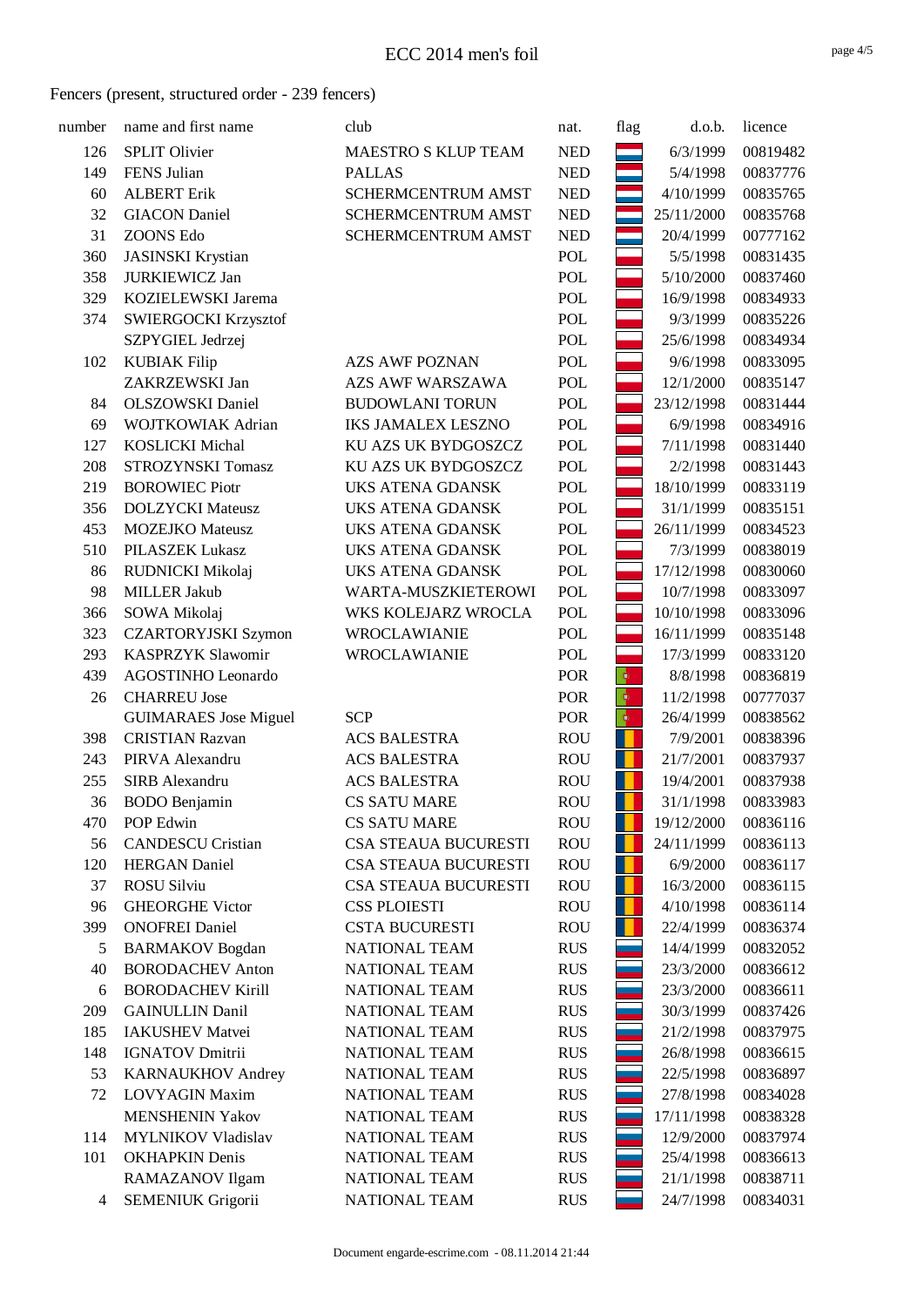| number | name and first name          | club                 | nat.       | flag                 | d.o.b.     | licence  |
|--------|------------------------------|----------------------|------------|----------------------|------------|----------|
|        | <b>SHIROKOV Viktor</b>       | NATIONAL TEAM        | <b>RUS</b> |                      | 10/8/1998  | 00838710 |
| 338    | <b>VERIGIN Vladimir</b>      | NATIONAL TEAM        | <b>RUS</b> |                      | 12/11/2000 | 00837977 |
| 19     | <b>VETROV</b> Nikita         | NATIONAL TEAM        | <b>RUS</b> |                      | 12/2/1998  | 00834019 |
| 59     | <b>ZINNATULLIN Artur</b>     | NATIONAL TEAM        | <b>RUS</b> |                      | 19/2/1998  | 00837978 |
|        | <b>KOVAC Rok</b>             |                      | <b>SLO</b> | $\frac{1}{2}$        | 3/5/1999   | 00838865 |
|        | <b>MOHORKO Borut</b>         |                      | <b>SLO</b> | $\delta$             | 29/11/2000 | 00838863 |
|        | <b>MRAVLJAK Luka</b>         |                      | <b>SLO</b> | $\bullet$            | 12/5/1999  | 00838864 |
| 528    | <b>DAVIDOVIC Domen</b>       | <b>DUEL TABOR</b>    | <b>SLO</b> | $\bullet$            | 2/5/1999   | 00833956 |
| 500    | <b>STARC Luka</b>            | <b>DUEL TABOR</b>    | <b>SLO</b> | $\bullet$            | 28/5/1998  | 00833959 |
| 422    | <b>BADOUX</b> Loic           | <b>CEM MORGES</b>    | SUI        | ٠                    | 14/12/1999 | 00838137 |
| 420    | <b>BAYIHA William</b>        | <b>CEM MORGES</b>    | SUI        | $\ddot{\phantom{1}}$ | 9/9/1999   | 00838136 |
| 578    | <b>DOBOS</b> David           | <b>KS SAMORIN</b>    | <b>SVK</b> | 吧                    | 28/8/2000  | 00837839 |
| 27     | <b>EGYENES PORSOK Henrik</b> | <b>KS SAMORIN</b>    | <b>SVK</b> | $\mathbb{B}$         | 8/6/1999   | 00832116 |
| 172    | <b>FARKAS</b> Gyula          | <b>KS SAMORIN</b>    | <b>SVK</b> | $\mathbb{R}$         | 21/10/1999 | 00836010 |
| 354    | <b>GVOTH Martin</b>          | SLAVIA STU BRATISLAV | <b>SVK</b> | ■■                   | 6/3/1998   | 00777499 |
| 214    | <b>ZEMAN Adam</b>            | SLAVIA STU BRATISLAV | <b>SVK</b> | 吧                    | 10/1/2000  | 00777506 |
| 449    | <b>EWERS Alexander</b>       | <b>ARA</b>           | <b>SWE</b> | ar<br>1              | 19/7/1999  | 00836281 |
|        | <b>JONSSON Rasmus</b>        | <b>ARA</b>           | <b>SWE</b> | ₩                    | 5/6/1998   | 00704106 |
|        | PERSSON Sebastian            | <b>ARA</b>           | <b>SWE</b> | ÷                    | 21/11/1998 | 00835831 |
| 365    | <b>EJEMYR Christoffer</b>    | EGF                  | <b>SWE</b> | ╄                    | 10/11/1998 | 00699037 |
|        | POPPEL Martin                | <b>EGF</b>           | <b>SWE</b> | H                    | 23/5/1999  | 00837788 |
|        | <b>WIDEN Albin</b>           | EGF                  | <b>SWE</b> | ₩                    | 25/4/1999  | 00775288 |
| 201    | <b>ZINGMARK William</b>      | <b>GFK</b>           | <b>SWE</b> | H.                   | 12/1/1998  | 00728203 |
| 443    | <b>DAHLIN</b> Svante         | <b>KFK</b>           | <b>SWE</b> | كاد                  | 13/4/1999  | 00699075 |
| 76     | <b>KAJBJER Albin</b>         | <b>KFK</b>           | <b>SWE</b> | 라는                   | 18/5/1998  | 00699064 |
| 129    | <b>KAJBJER Petter</b>        | <b>KFK</b>           | <b>SWE</b> | مبر<br>سال           | 18/5/1998  | 00699063 |
|        | LOO Sebastian                | <b>KFK</b>           | <b>SWE</b> | كاد                  | 24/9/1999  | 00838140 |
| 2      | MENKUER Engin Batuhan        |                      | <b>TUR</b> | $\mathsf{C}^*$       | 3/4/1998   | 00832695 |
| 97     | <b>GAYDUK Yaroslav</b>       |                      | <b>UKR</b> |                      | 2/6/1998   | 00834503 |
| 479    | ROY Markiyan                 |                      | <b>UKR</b> |                      | 25/1/1998  | 00836175 |
| 20     | HARAVSKYI Maksym             | <b>LVIV</b>          | <b>UKR</b> |                      | 17/3/1998  | 00832957 |
| 156    | PAVLENKO Vitaliy             | <b>NIKOLAEV</b>      | <b>UKR</b> |                      | 16/6/1998  | 00832185 |
| 124    | <b>OLIYNICHUK Tymur</b>      | <b>UKRAINE</b>       | <b>UKR</b> |                      | 27/6/1998  | 00834502 |
| 317    | SHEVCHENKO Ruslan            | <b>UKRAINE</b>       | <b>UKR</b> |                      | 16/7/1998  | 00834501 |
|        | <b>ALEYNIKOV Rostyslav</b>   | <b>UZHGOROD</b>      | <b>UKR</b> |                      | 22/8/1999  | 00838878 |
|        | <b>BURATCHUK Illya</b>       | <b>UZHGOROD</b>      | <b>UKR</b> |                      | 15/3/1999  | 00838879 |
|        | <b>FORTUNA Robert</b>        | <b>UZHGOROD</b>      | <b>UKR</b> |                      | 22/9/1999  | 00838881 |
|        | PADALKIN Oleh                | <b>UZHGOROD</b>      | <b>UKR</b> |                      | 3/1/1999   | 00838880 |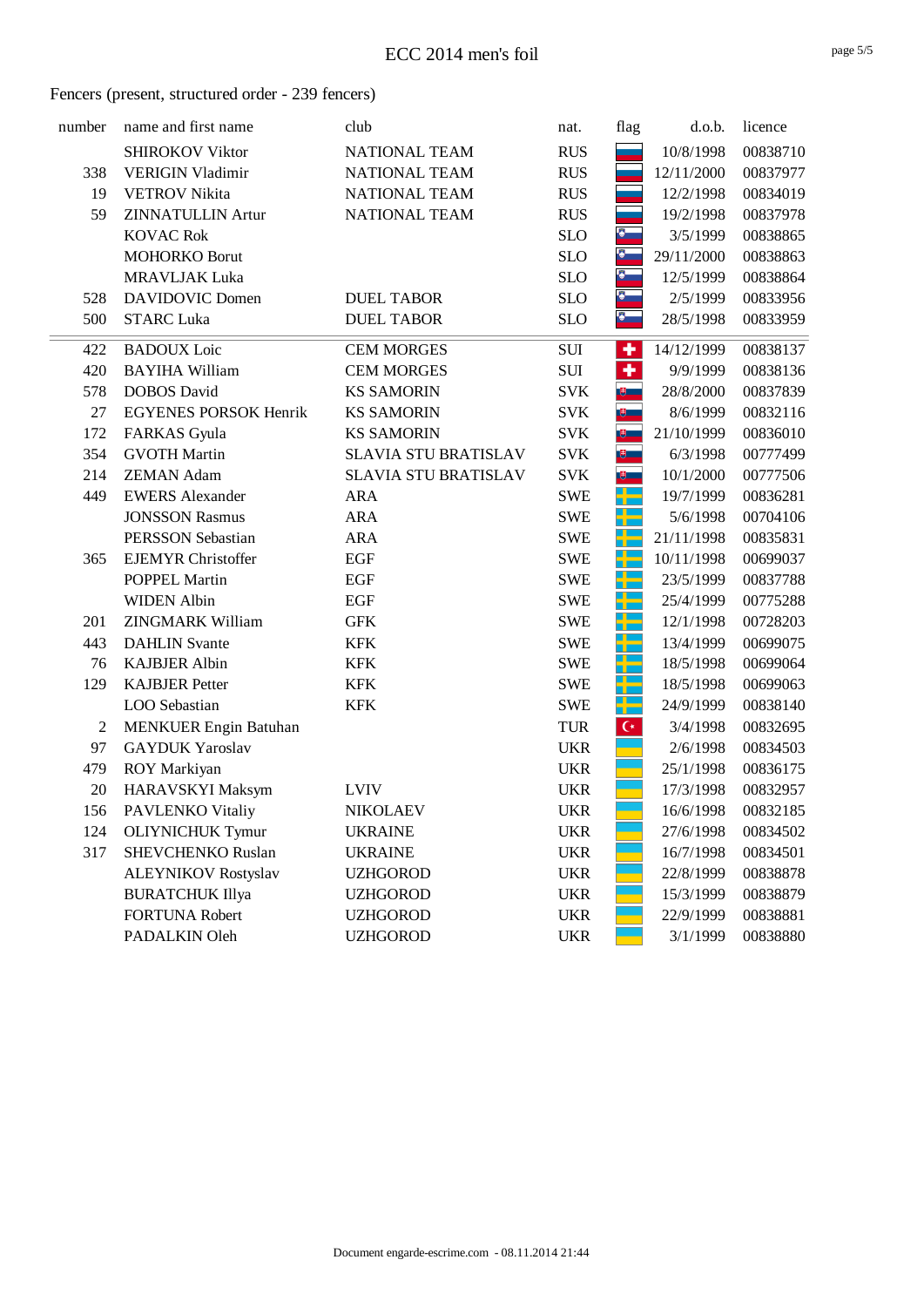# Formula of the competition

241 fencers

1 poules: round

241 fencers 35 poules (31 poules of 7, 4 poules of 6) Separation by : countries, clubs 190 qualifiers

\_\_\_\_\_\_\_\_\_\_\_\_\_\_\_\_\_\_\_\_\_\_\_\_\_\_\_\_\_\_\_\_\_

Direct elimination : 190 fencers

Tableau direct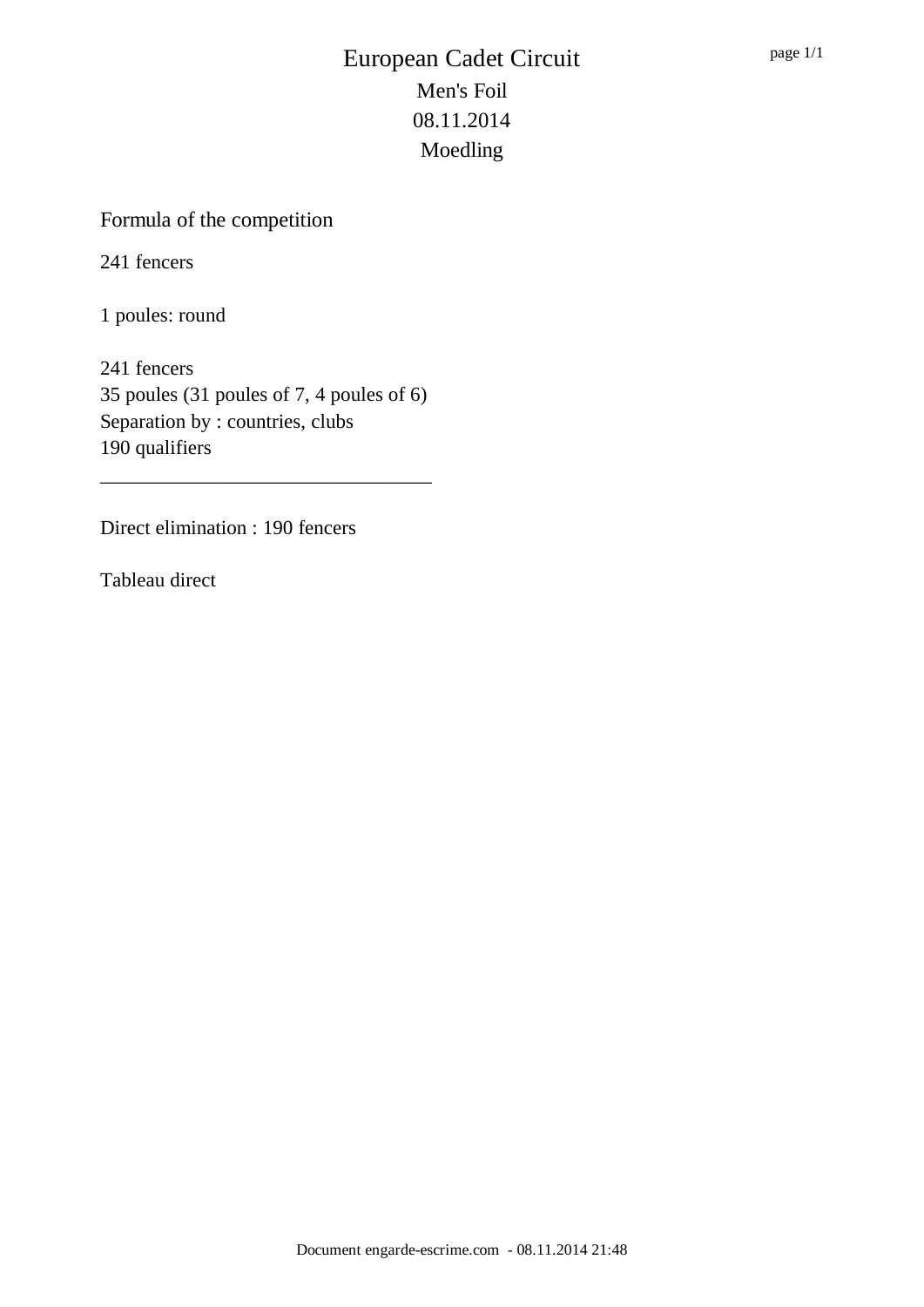Poules, round No 1

Poule No 1 8:45 piste No 1

| Referee: IZSAKI Arnold ROU   |            |                                                                                                                                |              |                |                 |                         |
|------------------------------|------------|--------------------------------------------------------------------------------------------------------------------------------|--------------|----------------|-----------------|-------------------------|
|                              |            |                                                                                                                                | V/M          | ind.           | <b>HS</b>       | rank                    |
| <b>KRUSE</b> Ossip           | <b>GER</b> | $\overline{4}$<br>3<br>$\overline{4}$<br>$\overline{4}$<br>V<br>V                                                              | 0.333        | $\mathbf{1}$   | 25              | 4                       |
| DE ALMEIDA Dominic           | <b>GBR</b> | $\overline{2}$<br>$\overline{\mathsf{V}}$<br>$\mathbf V$<br>$\overline{\mathsf{V}}$<br>$\mathbf{1}$<br>$\mathbf{1}$            | 0.500        | $-3$           | 19              | 3                       |
| <b>FRERES Hugo</b>           | <b>BEL</b> | $\overline{\mathsf{V}}$<br>$\overline{\mathsf{V}}$<br>3<br>$\overline{\mathsf{V}}$<br>3<br>$\mathbf V$                         | 0.667        | 9              | 26              | $\overline{2}$          |
| <b>SCHAUER Moritz</b>        | <b>AUT</b> | $\overline{2}$<br>$\mathbf V$<br>$\mathbf V$<br>$\boldsymbol{0}$<br>3<br>$\boldsymbol{0}$                                      | 0.333        | $-11$          | 15              | 6                       |
| <b>MILA Thibaud</b>          | <b>FRA</b> | $\overline{\mathsf{V}}$<br>$\overline{\mathsf{V}}$<br>$\mathbf V$<br>$\mathbf{V}$<br>$\mathbf V$<br>$\mathbf V$                | 1.000        | 21             | 30              | $\mathbf{1}$            |
| <b>EJEMYR Christoffer</b>    | <b>SWE</b> | $\overline{3}$<br>$\sqrt{2}$<br>$\mathbf{1}$<br>$\mathbf{V}$<br>$\overline{\mathsf{V}}$<br>$\mathbf{1}$                        | 0.333        | $-5$           | 17              | 5                       |
| <b>DOLZYCKI</b> Mateusz      | POL        | $\overline{2}$<br>$\mathbf{V}$<br>$\mathbf V$<br>$\mathbf{1}$<br>$\mathbf{1}$<br>$\boldsymbol{0}$                              | 0.333        | $-12$          | 14              | $\overline{7}$          |
| Poule No 2 8:45 piste No 2   |            |                                                                                                                                |              |                |                 |                         |
| Referee: BALOGH Reka HUN     |            |                                                                                                                                |              |                |                 |                         |
| DALLAGO Lodovico Maria       | <b>ITA</b> | 3<br>$\mathbf{2}$<br>3<br>$\mathbf 1$<br>$\mathbf{1}$<br>4                                                                     | V/M<br>0.000 | ind.<br>$-16$  | <b>HS</b><br>14 | rank<br>7               |
| <b>MYLNIKOV Vladislav</b>    | <b>RUS</b> | $\mathbf V$<br>V<br>$\mathbf V$<br>$\sqrt{2}$<br>$\mathbf V$<br>V                                                              | 0.833        | 19             | 27              | $\mathbf{1}$            |
| <b>JURKIEWICZ Jan</b>        | <b>POL</b> | $\overline{\mathsf{V}}$<br>$\mathbf V$<br>$\overline{\mathsf{V}}$<br>$\overline{2}$<br>$\mathbf{1}$<br>$\overline{\mathsf{V}}$ | 0.667        | 3              | 23              | $\mathfrak{Z}$          |
| <b>HERGAN</b> Daniel         | <b>ROU</b> | $\overline{2}$<br>$\overline{\mathsf{V}}$<br>$\mathbf V$<br>3<br>$\overline{2}$<br>$\boldsymbol{0}$                            | 0.333        | $-5$           | 17              | 5                       |
| <b>MENKUER Engin Batuhan</b> | <b>TUR</b> | $\mathbf V$<br>$\overline{\mathsf{V}}$<br>$\mathbf V$<br>$\mathbf V$<br>$\mathbf V$<br>3                                       | 0.833        | 14             | 28              | $\mathbf{2}$            |
| <b>MRAVLJAK Luka</b>         | <b>SLO</b> | $\overline{2}$<br>$\mathbf V$<br>$\mathbf{1}$<br>$\mathbf{1}$<br>$\mathbf{1}$<br>$\mathbf{1}$                                  | 0.167        | $-18$          | 11              | 6                       |
| <b>DORNY</b> Adrien          | <b>FRA</b> | 3<br>$\mathbf{V}$<br>$\overline{\mathsf{V}}$<br>$\mathbf V$<br>$\boldsymbol{0}$<br>V                                           | 0.667        | 3              | 23              | 3                       |
|                              |            |                                                                                                                                |              |                |                 |                         |
| Poule No 3 8:45 piste No 3   |            |                                                                                                                                |              |                |                 |                         |
| Referee: DORDEVIC Denis SWE  |            |                                                                                                                                |              |                |                 |                         |
|                              |            |                                                                                                                                | V/M          | ind.           | <b>HS</b>       | rank                    |
| <b>MESZAROS Tamas</b>        | <b>HUN</b> | $\mathbf V$<br>$\boldsymbol{\mathrm{V}}$<br>$\mathbf V$<br>$\mathbf V$<br>V<br>3                                               | 0.833        | 12             | 28              | 2                       |
| VAN CAMPENHOUT Stef          | <b>BEL</b> | $\overline{\mathsf{V}}$<br>$\overline{\mathsf{V}}$<br>3<br>$\overline{4}$<br>$\overline{4}$<br>$\mathbf{1}$                    | 0.333        | $\overline{0}$ | 22              | $\overline{4}$          |
| <b>CATANIA Riccardo</b>      | <b>ITA</b> | 3<br>$\overline{\mathsf{V}}$<br>$\overline{2}$<br>$\mathbf{2}$<br>$\sqrt{2}$<br>$\boldsymbol{0}$                               | 0.167        | $-14$          | 14              | $\overline{7}$          |
| <b>JASINSKI</b> Krystian     | POL        | $\mathbf V$<br>$\overline{\mathsf{V}}$<br>3<br>$\mathbf V$<br>$\boldsymbol{0}$<br>$\mathbf{1}$                                 | 0.500        | $-4$           | 19              | $\mathfrak{Z}$          |
| <b>ABRAHAMS Matthew</b>      | <b>GBR</b> | $\overline{\mathsf{V}}$<br>3<br>V<br>$\sqrt{2}$<br>$\boldsymbol{0}$<br>$\overline{4}$                                          | 0.333        | $-7$           | 19              | 5                       |
| <b>VERIGIN Vladimir</b>      | <b>RUS</b> | $\mathbf{2}$<br>$\mathbf V$<br>$\mathbf V$<br>$\boldsymbol{0}$<br>$\overline{4}$<br>3                                          | 0.333        | $-7$           | 19              | 5                       |
| POPESCO Tancrede             | <b>FRA</b> | $\mathbf V$<br>$\boldsymbol{\mathrm{V}}$<br>$\mathbf V$<br>V<br>V<br>V                                                         | 1.000        | 20             | 30              | $\mathbf{1}$            |
| Poule No 4 8:45 piste No 4   |            |                                                                                                                                |              |                |                 |                         |
| Referee: SPEH KLEMEN SLO     |            |                                                                                                                                |              |                |                 |                         |
| <b>SEMENIUK Grigorii</b>     | <b>RUS</b> | $\mathbf V$<br>$\mathbf{V}$<br>$\mathbf V$<br>$\mathbf V$<br>V<br>V                                                            | V/M<br>1.000 | ind.<br>22     | 30              | HS rank<br>$\mathbf{1}$ |
| <b>GVOTH Martin</b>          | <b>SVK</b> | $\overline{2}$<br>$\sqrt{2}$<br>$\overline{4}$<br>$\boldsymbol{0}$<br>$\boldsymbol{0}$<br>$\mathbf{1}$                         | 0.000        | $-21$          | 9               | 7                       |
| <b>MAVRIDIS Damianos</b>     | <b>GRE</b> | $\mathfrak{2}$<br>$\overline{2}$<br>V<br>$\boldsymbol{0}$<br>V<br>$\overline{4}$                                               | 0.333        | $-8$           | 18              | 6                       |
| SOWA Mikolaj                 | <b>POL</b> | $\overline{4}$<br>$\mathbf V$<br>V<br>$\overline{2}$<br>$\overline{4}$<br>$\overline{2}$                                       | 0.333        | $\mathbf{2}$   | 22              | $\mathfrak{S}$          |
| D' AMATO Alberto             | <b>ITA</b> | $\mathbf V$<br>$\overline{2}$<br>$\mathbf V$<br>$\mathbf V$<br>$\mathbf{1}$<br>$\overline{4}$                                  | 0.500        | $\overline{0}$ | 22              | $\overline{4}$          |
| PADALKIN Oleh                | <b>UKR</b> | V<br>$\mathbf V$<br>V<br>V<br>$\boldsymbol{0}$<br>1                                                                            | 0.667        | $-3$           | 21              | 3                       |
| <b>MABILEAU Louis</b>        | <b>FRA</b> | $\mathbf V$<br>V<br>$\overline{3}$<br>$\mathbf V$<br>$\mathbf{V}$<br>$\mathbf{1}$                                              | 0.667        | $\,8\,$        | 24              | $\overline{2}$          |
|                              |            |                                                                                                                                |              |                |                 |                         |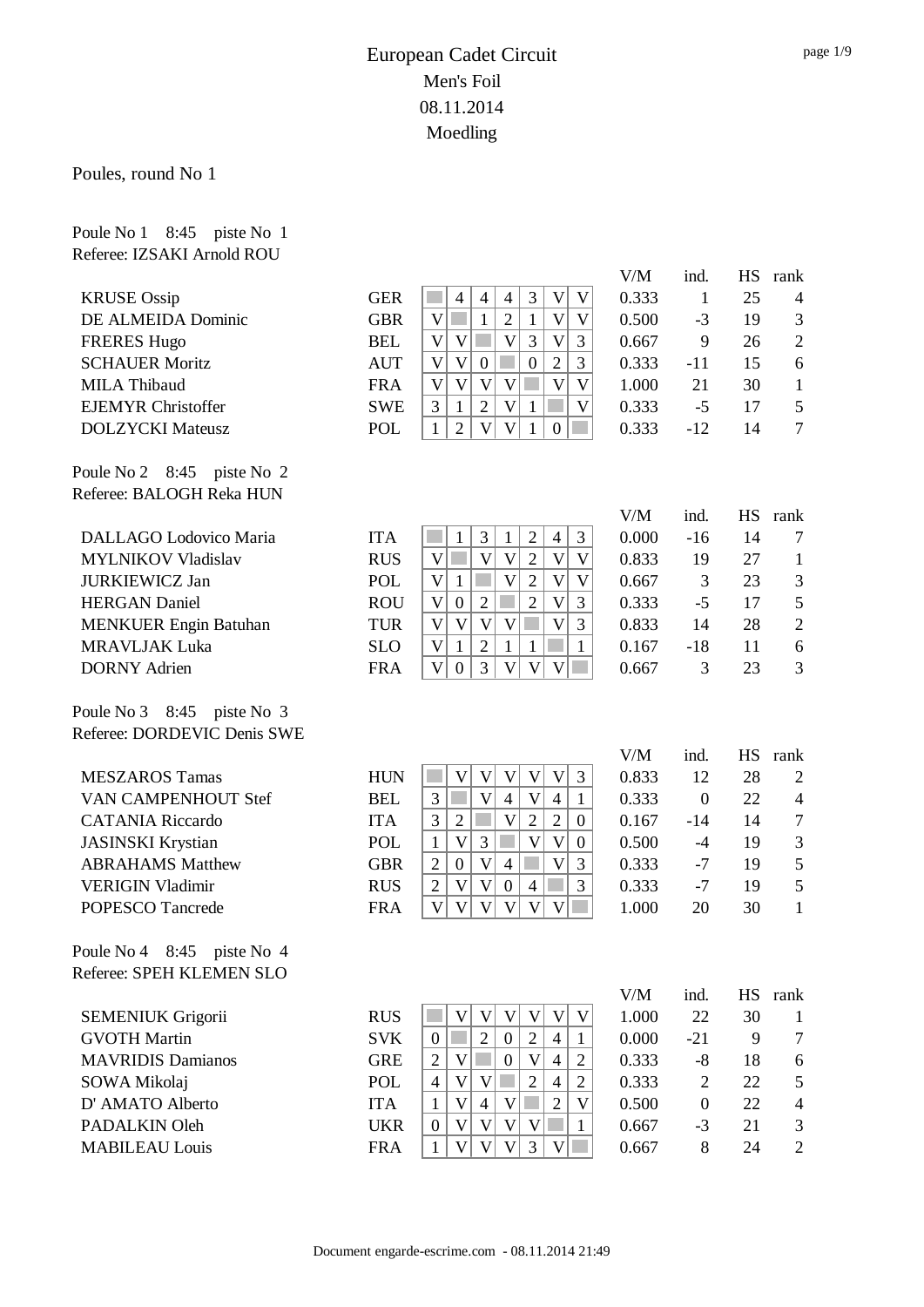#### Poules, round No 1

#### Poule No 5 8:45 piste No 5 Referee: BRIGOLA Peter AUT

|                                  |            |                                                                                                                               | $V\!/\!M$ | ind.   | <b>HS</b> | rank                     |
|----------------------------------|------------|-------------------------------------------------------------------------------------------------------------------------------|-----------|--------|-----------|--------------------------|
| <b>ALEYNIKOV Rostyslav</b>       | <b>UKR</b> | 3<br>$\mathbf V$<br>$\overline{2}$<br>$\boldsymbol{0}$<br>$\overline{4}$<br>$\mathbf{1}$                                      | 0.167     | $-14$  | 15        | 6                        |
| <b>FISCHER Clement</b>           | <b>FRA</b> | $\overline{\mathsf{V}}$<br>$\overline{\mathsf{V}}$<br>$\mathbf V$<br>$\overline{\mathsf{V}}$<br>$\mathbf V$<br>$\overline{4}$ | 0.833     | 16     | 29        | $\mathbf{2}$             |
| <b>BAR-ZIV</b> Itay              | <b>ISR</b> | $\overline{2}$<br>$\overline{2}$<br>$\mathbf V$<br>$\mathbf V$<br>$\mathfrak{2}$<br>$\boldsymbol{0}$                          | 0.333     | $-5$   | 16        | $\overline{\mathcal{A}}$ |
| <b>KLECKENY Balazs</b>           | <b>HUN</b> | $\overline{2}$<br>$\boldsymbol{0}$<br>$\mathbf V$<br>$\mathbf V$<br>$\mathbf{1}$<br>$\overline{4}$                            | 0.333     | $-6$   | 17        | 5                        |
| <b>SWIERGOCKI Krzysztof</b>      | POL        | $\mathbf V$<br>$\boldsymbol{0}$<br>$\mathbf{1}$<br>$\mathbf{1}$<br>$\mathbf{1}$<br>$\boldsymbol{0}$                           | 0.167     | $-21$  | 8         | $\boldsymbol{7}$         |
| <b>DANIELI Guido</b>             | <b>ITA</b> | 3<br>$\mathbf V$<br>$\mathbf V$<br>$\mathbf V$<br>$\mathbf V$<br>$\mathbf{0}$                                                 | 0.667     | $\tau$ | 23        | 3                        |
| <b>BARMAKOV</b> Bogdan           | <b>RUS</b> | $\overline{\mathbf{V}}$<br>$\mathbf V$<br>$\overline{\mathsf{V}}$<br>$\mathbf V$<br>$\mathbf V$<br>V                          | 1.000     | 23     | 30        | $\mathbf{1}$             |
| Poule No 6<br>$8:45$ piste No 6  |            |                                                                                                                               |           |        |           |                          |
| Referee: CETINSKI Aljosa SLO     |            |                                                                                                                               |           |        |           |                          |
|                                  |            |                                                                                                                               | V/M       | ind.   | <b>HS</b> | rank                     |
| <b>SIMON Kristof</b>             | <b>HUN</b> | $\overline{2}$<br>$\mathbf V$<br>V<br>$\overline{4}$<br>$\mathbf{1}$<br>$\overline{4}$                                        | 0.333     | 1      | 21        | 5                        |
| <b>OLIYNICHUK Tymur</b>          | <b>UKR</b> | $\overline{\mathsf{V}}$<br>$\overline{\mathsf{V}}$<br>$\overline{\mathsf{V}}$<br>$\boldsymbol{0}$<br>$\overline{2}$<br>V      | 0.667     | $\tau$ | 22        | $\overline{2}$           |
| <b>PERSSON Sebastian</b>         | <b>SWE</b> | 3<br>3<br>$\overline{2}$<br>$\overline{4}$<br>$\boldsymbol{0}$<br>$\boldsymbol{0}$                                            | 0.000     | $-18$  | 12        | $\tau$                   |
| ZAKRZEWSKI Jan                   | <b>POL</b> | $\mathbf V$<br>$\overline{\mathsf{V}}$<br>$\mathbf V$<br>$\boldsymbol{0}$<br>$\overline{2}$<br>$\overline{4}$                 | 0.500     | $-2$   | 21        | $\overline{\mathcal{L}}$ |
| <b>BORODACHEV Kirill</b>         | <b>RUS</b> | $\overline{\mathsf{V}}$<br>$\overline{\mathsf{V}}$<br>$\mathbf V$<br>V<br>$\mathbf V$<br>V                                    | 1.000     | 23     | 30        | $\mathbf{1}$             |
| PASSALACQUA MARCHIANDO Lu        | <b>ITA</b> | $\mathbf V$<br>$\mathbf{1}$<br>$\boldsymbol{0}$<br>$\mathbf{1}$<br>V<br>$\boldsymbol{0}$                                      | 0.333     | $-14$  | 12        | 6                        |
| <b>ERCAN Kerem</b>               | <b>GER</b> | $\overline{V}$<br>$\overline{\mathsf{V}}$<br>V<br>V<br>3<br>3                                                                 | 0.667     | 3      | 26        | 3                        |
| Poule No 7 piste No 7            |            |                                                                                                                               |           |        |           |                          |
| Referee: KALI Andras HUN         |            |                                                                                                                               |           |        |           |                          |
|                                  |            |                                                                                                                               | V/M       | ind.   | <b>HS</b> | rank                     |
| <b>CANGELOSI</b> Gabriele        | <b>ITA</b> | $\mathbf V$<br>$\mathbf{2}$<br>$\boldsymbol{0}$<br>$\mathbf{1}$<br>$\mathbf{1}$<br>$\overline{4}$                             | 0.167     | $-12$  | 13        | 6                        |
| <b>MPANTIKIS Aggelos</b>         | <b>GRE</b> | $\overline{2}$<br>$\mathbf{1}$<br>$\boldsymbol{0}$<br>$\boldsymbol{0}$<br>$\overline{4}$<br>$\overline{0}$                    | 0.000     | $-23$  | $\tau$    | $\tau$                   |
| DE GREEF Stef                    | <b>BEL</b> | $\overline{2}$<br>$\mathbf V$<br>$\mathbf V$<br>$\mathbf V$<br>$\mathbf V$<br>V                                               | 0.833     | 5      | 27        | 3                        |
| <b>KLEIN Luis</b>                | <b>GER</b> | $\overline{\mathsf{V}}$<br>$\mathbf V$<br>$\overline{4}$<br>$\mathbf V$<br>$\overline{\mathsf{V}}$<br>$\mathbf V$             | 0.833     | 16     | 29        | $\mathbf{1}$             |
| <b>SPLIT Olivier</b>             | <b>NED</b> | $\overline{\mathsf{V}}$<br>3<br>$\mathbf V$<br>$\overline{4}$<br>$\mathbf{1}$<br>$\mathbf{1}$                                 | 0.333     | $-7$   | 19        | 5                        |
| <b>SEYTOR Kim-Ulric</b>          | <b>FRA</b> | $\sqrt{2}$<br>$\mathbf V$<br>V<br>V<br>V<br>$\mathbf V$                                                                       | 0.833     | 12     | 27        | $\mathbf{2}$             |
| SZPYGIEL Jedrzej                 | <b>POL</b> | $\mathbf V$<br>$\mathfrak{Z}$<br>$\overline{4}$<br>$\mathbf V$<br>$\mathbf V$<br>$\overline{4}$                               | 0.500     | 9      | 26        | $\overline{4}$           |
| Poule No 8<br>8:45<br>piste No 8 |            |                                                                                                                               |           |        |           |                          |
| Referee: BERJOZKIN Anton HUN     |            |                                                                                                                               |           |        |           |                          |
|                                  |            |                                                                                                                               | V/M       | ind.   |           | HS rank                  |
| <b>GOMBOS</b> Tom                | <b>GER</b> | 3<br>$\mathbf V$<br>V<br>V<br>$\boldsymbol{0}$<br>V                                                                           | 0.667     | 6      | 23        | 3                        |
| SOBOTKA Jakub                    | <b>CZE</b> | $\overline{2}$<br>$\mathbf V$<br>1<br>$\mathbf{1}$<br>$\boldsymbol{0}$<br>V                                                   | 0.333     | $-7$   | 14        | 5                        |
| <b>ROGER Wallerand</b>           | <b>FRA</b> | $\mathbf V$<br>$\mathbf V$<br>$\mathbf V$<br>$\overline{\mathsf{V}}$<br>V<br>$\mathbf V$                                      | 1.000     | 23     | 30        | $\mathbf{1}$             |
| <b>KUBIAK Filip</b>              | POL        | $\mathbf V$<br>V<br>V<br>$\overline{4}$<br>$\mathbf V$<br>V                                                                   | 0.833     | 15     | 29        | $\overline{c}$           |
| <b>GEROSIDERIS Panayiotis</b>    | <b>GRE</b> | $\mathfrak{2}$<br>$\boldsymbol{0}$<br>$\boldsymbol{0}$<br>$\mathbf{1}$<br>1<br>V                                              | 0.167     | $-18$  | 9         | $\overline{7}$           |
| <b>BACOCCOLI</b> Lorenzo         | <b>ITA</b> | $\mathfrak{Z}$<br>$\mathbf V$<br>3<br>$\boldsymbol{0}$<br>$\mathbf V$<br>$\mathbf{1}$                                         | 0.333     | $-4$   | 17        | 4                        |
| <b>KELLY James Clark</b>         | <b>GBR</b> | $\mathbf V$<br>$\overline{2}$<br>$\boldsymbol{0}$<br>$\overline{2}$<br>$\mathbf{1}$<br>1                                      | 0.167     | $-15$  | 11        | 6                        |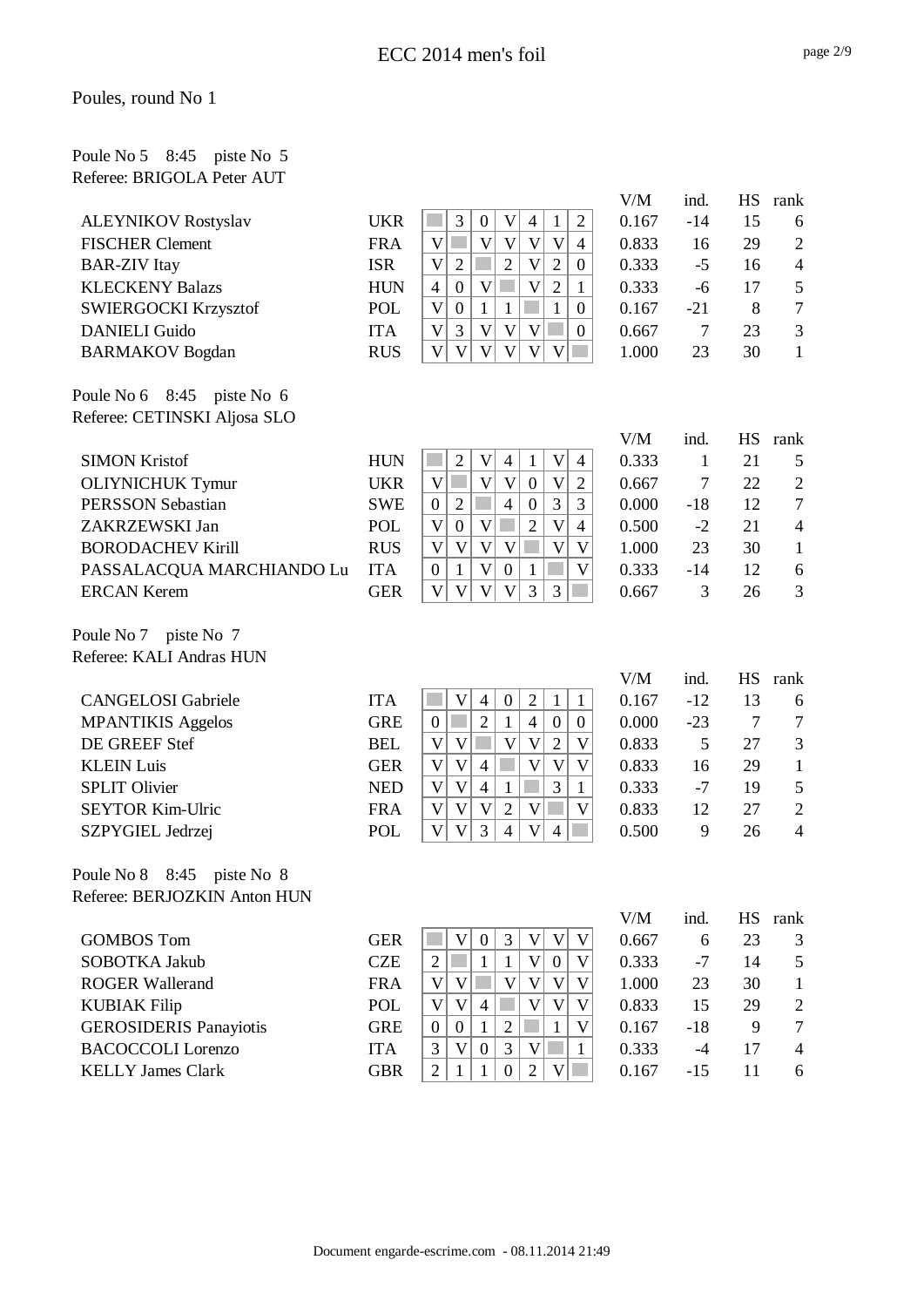| Poule No 9 8:45 piste No 9 |  |  |
|----------------------------|--|--|
| Referee: DE WIT Kevin BEL  |  |  |

|                                        |            |                                                                                                                 | V/M   | ind.             | <b>HS</b>      | rank           |
|----------------------------------------|------------|-----------------------------------------------------------------------------------------------------------------|-------|------------------|----------------|----------------|
| <b>KOSLICKI</b> Michal                 | <b>POL</b> | $\mathbf{V}$<br>$\mathbf V$<br>V<br>V<br>V<br>1                                                                 | 0.833 | 12               | 26             | $\overline{2}$ |
| <b>OKHAPKIN Denis</b>                  | <b>RUS</b> | 3<br>$\mathbf V$<br>$\overline{4}$<br>$\mathbf V$<br>$\boldsymbol{0}$<br>$\overline{4}$                         | 0.333 | $\overline{0}$   | 21             | $\overline{4}$ |
| PIVETTA Umberto                        | <b>ITA</b> | $\overline{2}$<br>$\mathbf V$<br>$\mathbf V$<br>V<br>$\overline{0}$<br>1                                        | 0.500 | $-1$             | 18             | 3              |
| <b>FORTUNA Robert</b>                  | <b>UKR</b> | $\mathbf{1}$<br>3<br>$\mathbf V$<br>$\mathbf{1}$<br>$\boldsymbol{0}$<br>V                                       | 0.333 | $-8$             | 15             | 6              |
| FRUHAUF Benjamin                       | <b>HUN</b> | $\mathbf V$<br>V<br>$\mathbf V$<br>V<br>V<br>V                                                                  | 1.000 | 21               | 30             | $\mathbf{1}$   |
| <b>SACCHI WILSON Sebastian</b>         | <b>GBR</b> | $\mathbf{V}$<br>3<br>$\overline{2}$<br>$\overline{2}$<br>V<br>$\mathbf{1}$                                      | 0.333 | $-8$             | 18             | 5              |
| <b>CRISTIAN Razvan</b>                 | <b>ROU</b> | $\overline{\mathsf{V}}$<br>$\overline{3}$<br>$\boldsymbol{0}$<br>$\boldsymbol{0}$<br>1<br>$\mathbf{1}$          | 0.167 | $-16$            | 10             | $\tau$         |
| Poule No $10 \quad 8:45$ piste No $10$ |            |                                                                                                                 |       |                  |                |                |
| Referee: LANGE Robert GER              |            |                                                                                                                 |       |                  |                |                |
|                                        |            |                                                                                                                 | V/M   | ind.             | HS             | rank           |
| <b>KAJBJER Petter</b>                  | <b>SWE</b> | 3<br>V<br>V<br>$\overline{4}$<br>V<br>$\mathbf{1}$                                                              | 0.500 | $\overline{2}$   | 23             | 4              |
| KOZIELEWSKI Jarema                     | POL        | $\mathbf V$<br>3<br>$\overline{2}$<br>$\overline{4}$<br>$\overline{4}$<br>V                                     | 0.333 | $\overline{2}$   | 23             | 5              |
| <b>MOHORKO Borut</b>                   | <b>SLO</b> | 3<br>$\boldsymbol{0}$<br>$\overline{\mathsf{V}}$<br>$\mathbf{1}$<br>$\overline{0}$<br>$\boldsymbol{0}$          | 0.167 | $-17$            | 9              | 6              |
| <b>BELLOVICZ Gabor</b>                 | <b>HUN</b> | $\overline{2}$<br>V<br>V<br>$\mathbf V$<br>$\overline{\mathsf{V}}$<br>$\mathbf V$                               | 0.833 | 11               | 27             | $\overline{2}$ |
| <b>SHIROKOV Viktor</b>                 | <b>RUS</b> | $\overline{\mathsf{V}}$<br>$\mathbf V$<br>$\overline{V}$<br>$\overline{\mathsf{V}}$<br>V<br>$\mathbf V$         | 1.000 | 20               | 30             | $\mathbf{1}$   |
| RUYSSEVELDT Sam                        | <b>BEL</b> | $\overline{2}$<br>V<br>V<br>$\mathbf{V}$<br>$\overline{\mathsf{V}}$<br>$\mathbf{1}$                             | 0.667 | 6                | 23             | 3              |
| <b>ONOFREI Daniel</b>                  | <b>ROU</b> | $\boldsymbol{0}$<br>2<br>$\mathbf{1}$<br>1<br>1<br>1                                                            | 0.000 | $-24$            | 6              | $\overline{7}$ |
| Poule No 11 8:45 piste No 11           |            |                                                                                                                 |       |                  |                |                |
| Referee: ABRAHAMS Paul GBR             |            |                                                                                                                 |       |                  |                |                |
|                                        |            |                                                                                                                 | V/M   | ind.             | <b>HS</b>      | rank           |
| <b>GAYDUK Yaroslav</b>                 | <b>UKR</b> | 3<br>$\mathbf V$<br>$\mathbf V$<br>$\mathbf V$<br>$\mathbf V$<br>$\mathbf V$                                    | 0.833 | 14               | 28             | 1              |
| <b>VETROV</b> Nikita                   | <b>RUS</b> | $\mathbf V$<br>$\overline{4}$<br>$\mathbf V$<br>$\overline{4}$<br>$\overline{4}$<br>V                           | 0.500 | 11               | 27             | $\overline{4}$ |
| <b>CHREN Simon</b>                     | <b>CZE</b> | $\boldsymbol{0}$<br>V<br>$\overline{2}$<br>$\mathbf{1}$<br>$\mathbf{1}$<br>$\boldsymbol{0}$                     | 0.167 | $-17$            | 9              | 6              |
| <b>WOLF Adam</b>                       | <b>HUN</b> | $\overline{\mathsf{V}}$<br>3<br>$\mathbf{1}$<br>$\mathbf V$<br>$\overline{\mathsf{V}}$<br>$\mathbf V$           | 0.667 | 8                | 24             | $\mathfrak{Z}$ |
| <b>JONSSON Rasmus</b>                  | <b>SWE</b> | $\mathbf V$<br> V <br>$\overline{4}$<br>$\overline{4}$<br>V<br>$\boldsymbol{0}$                                 | 0.500 | $\overline{0}$   | 23             | 5              |
| <b>CZARTORYJSKI Szymon</b>             | POL        | $\mathbf{V}$<br>$\mathbf{1}$<br>$\mathbf V$<br>$\overline{\mathsf{V}}$<br>$\mathbf V$<br>V                      | 0.833 | 10               | 26             | $\mathbf{2}$   |
| <b>WAGNER Phillip</b>                  | <b>AUT</b> | 3<br>$\mathbf{0}$<br>$\boldsymbol{0}$<br>1<br>$\boldsymbol{0}$<br>$\boldsymbol{0}$                              | 0.000 | $-26$            | $\overline{4}$ | $\overline{7}$ |
| 8:45<br>Poule No 12<br>piste No 12     |            |                                                                                                                 |       |                  |                |                |
| Referee: HOFMANINGER Maximilian AUT    |            |                                                                                                                 |       |                  |                |                |
|                                        |            |                                                                                                                 | V/M   | ind.             |                | HS rank        |
| <b>CIMMINO</b> Matteo                  | <b>ITA</b> | V<br>$\sqrt{2}$<br>$\overline{4}$<br>V<br>$\mathbf{1}$<br>$\overline{4}$                                        | 0.333 | $-1$             | 21             | 5              |
| <b>MILLER Jakub</b>                    | POL        | $\mathbf V$<br>$\mathbf V$<br>$\overline{2}$<br>$\mathbf{1}$<br>$\overline{4}$<br>V                             | 0.500 | $\boldsymbol{0}$ | 22             | 4              |
| HARAVSKYI Maksym                       | <b>UKR</b> | $\mathbf V$<br>3<br>$\mathbf V$<br>$\mathbf V$<br>$\boldsymbol{\mathrm{V}}$<br>$\mathbf V$                      | 0.833 | 18               | 28             | $\mathbf{1}$   |
| MICHALICA Stepan                       | <b>CZE</b> | $\boldsymbol{0}$<br>$\boldsymbol{0}$<br>$\boldsymbol{0}$<br>$\mathbf{1}$<br>$\mathbf{1}$<br>$\mathbf{1}$        | 0.000 | $-27$            | 3              | 7              |
| <b>COHEN Ayo</b>                       | <b>ISR</b> | $\overline{2}$<br>V<br>V<br>$\mathbf V$<br>$\mathbf V$<br>$\boldsymbol{\mathrm{V}}$                             | 0.833 | 9                | 27             | $\sqrt{2}$     |
| <b>MADER</b> Joffrey                   | <b>FRA</b> | $\mathbf V$<br>$\mathbf V$<br>$\mathbf V$<br>$\mathbf{1}$<br>$\overline{4}$<br>V                                | 0.667 | 9                | 25             | 3              |
| <b>SETH</b> Imran                      | <b>MAS</b> | $\overline{\mathsf{V}}$<br>$\overline{4}$<br>$\overline{2}$<br>$\mathbf{V}$<br>$\boldsymbol{0}$<br>$\mathbf{1}$ | 0.333 | $-8$             | 17             | 6              |
|                                        |            |                                                                                                                 |       |                  |                |                |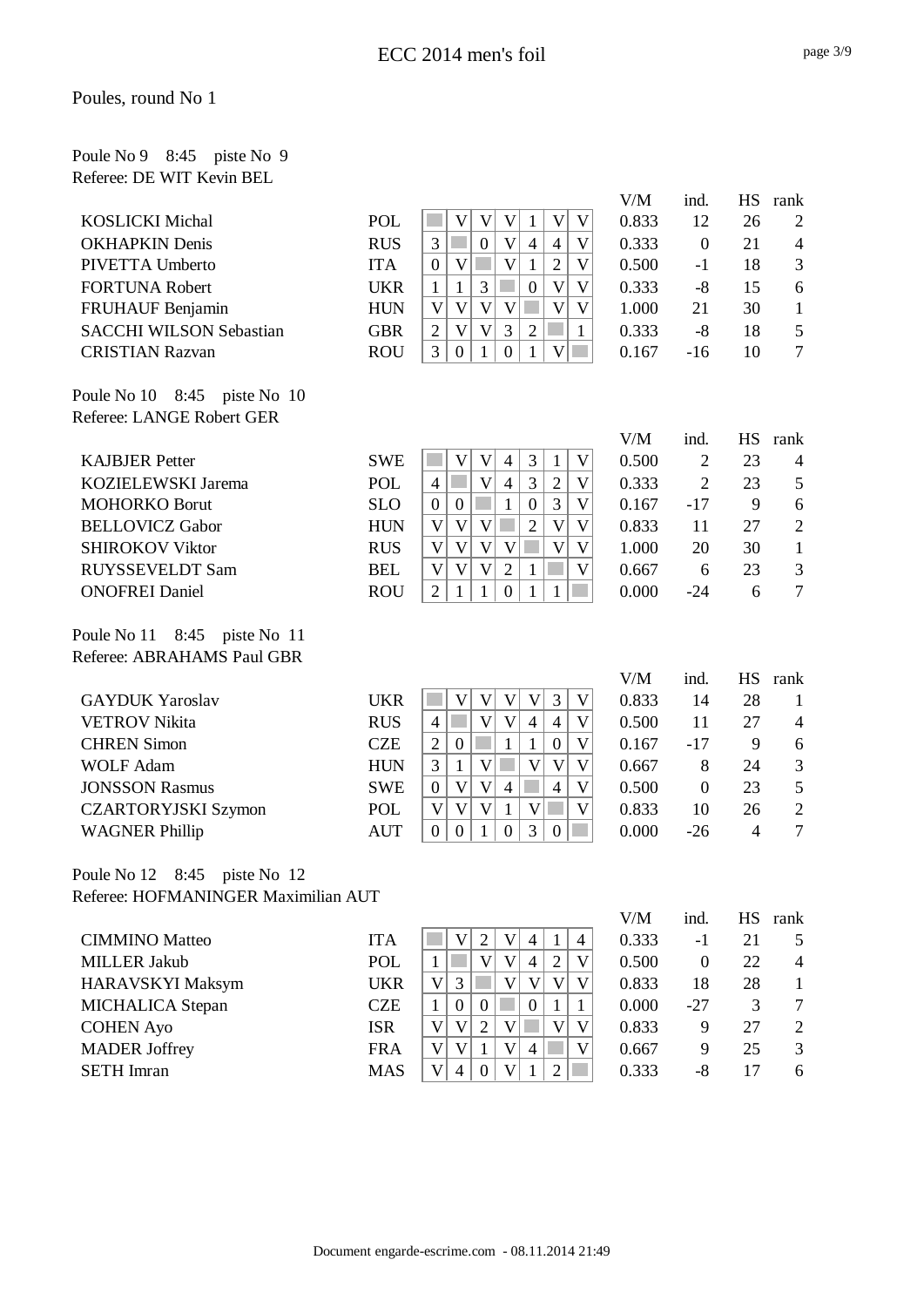### Poule No 13 8:45 piste No 13 Referee: KARVALICS Adam HUN

|                                            |            |                                                                                                                                                   | V/M   | ind.           | <b>HS</b> | rank           |
|--------------------------------------------|------------|---------------------------------------------------------------------------------------------------------------------------------------------------|-------|----------------|-----------|----------------|
| <b>FELSBERGER Tobias</b>                   | <b>AUT</b> | 3<br>$\overline{2}$<br>$\mathbf V$<br>$\mathbf V$<br>$\mathbf{1}$<br>$\boldsymbol{0}$                                                             | 0.333 | $-8$           | 16        | 5              |
| <b>GHEORGHE Victor</b>                     | <b>ROU</b> | 3<br>$\mathbf V$<br>$\mathbf V$<br>$\mathbf{1}$<br>$\mathbf{1}$<br>$\mathbf V$                                                                    | 0.500 | 3              | 20        | 3              |
| DE JONG Olivier                            | <b>NED</b> | $\mathbf V$<br>$\overline{\mathsf{V}}$<br>$\mathbf V$<br>$\mathbf V$<br>V<br>$\mathbf V$                                                          | 1.000 | 24             | 30        | $\mathbf{1}$   |
| <b>STANTSIOS Vasileios</b>                 | <b>GRE</b> | $\overline{\mathsf{V}}$<br>$\mathbf V$<br>$\mathbf V$<br>$\overline{2}$<br>$\overline{4}$<br>$\boldsymbol{\mathrm{V}}$                            | 0.667 | $\overline{7}$ | 26        | $\overline{2}$ |
| <b>SHEVCHENKO Ruslan</b>                   | <b>UKR</b> | $\overline{2}$<br>$\overline{\mathsf{V}}$<br>$\mathbf V$<br>$\mathbf{1}$<br>$\mathbf{1}$<br>$\overline{0}$                                        | 0.333 | $-9$           | 14        | 6              |
| <b>BAYIHA William</b>                      | <b>SUI</b> | $\mathbf V$<br>$\mathbf{1}$<br>$\mathbf V$<br>$\mathbf{1}$<br>V<br>$\mathbf{1}$                                                                   | 0.500 | $-2$           | 18        | $\overline{4}$ |
| <b>DOBOS</b> David                         | <b>SVK</b> | 3<br>$\mathbf V$<br>$\boldsymbol{0}$<br>$\mathbf{1}$<br>$\boldsymbol{0}$<br>$\mathbf{1}$                                                          | 0.167 | $-15$          | 10        | $\overline{7}$ |
| Poule No 14 8:45 piste No 14               |            |                                                                                                                                                   |       |                |           |                |
| Referee: KAZHIKINA Elena RUS               |            |                                                                                                                                                   |       |                |           |                |
|                                            |            |                                                                                                                                                   | V/M   | ind.           | <b>HS</b> | rank           |
| <b>GUIMARAES</b> Jose Miguel               | <b>POR</b> | 3<br>$\mathfrak{Z}$<br>V4<br>V<br>$\mathbf V$<br>$\overline{4}$                                                                                   | 0.500 | $\overline{0}$ | 24        | $\overline{4}$ |
| <b>MAJOR Matyas</b>                        | <b>HUN</b> | $\overline{\mathsf{V}}$<br>$\mathbf V$<br>$\overline{\mathsf{V}}$<br>$\mathbf V$<br>$\overline{4}$<br>$\boldsymbol{\mathrm{V}}$                   | 0.833 | 14             | 29        | $\mathbf{1}$   |
| <b>BADOUX</b> Loic                         | SUI        | $\overline{\mathsf{V}}$<br>$\mathbf V$<br>3<br>$\mathbf{1}$<br>$\mathbf{1}$<br>$\mathbf{1}$                                                       | 0.333 | $-11$          | 16        | 6              |
| <b>GOJAK Antonio</b>                       | <b>CRO</b> | $\overline{\mathsf{V}}$<br>3<br>3<br>$\mathbf V$<br>$\overline{4}$<br>$\mathbf{1}$                                                                | 0.333 | $-4$           | 21        | 5              |
| <b>BIRD Harry</b>                          | <b>GBR</b> | $\overline{\mathsf{V}}$<br>$\overline{\mathsf{V}}$<br>$\overline{\mathsf{V}}$<br>$\overline{\mathsf{V}}$<br>3<br>$\overline{4}$                   | 0.667 | 11             | 27        | 3              |
| <b>GRASNEK Tobias</b>                      | <b>AUT</b> | 3<br>$\overline{2}$<br>$\mathbf{1}$<br>$\mathbf{1}$<br>$\overline{0}$<br>3                                                                        | 0.000 | $-20$          | 10        | $\tau$         |
| <b>CASTIGLIONI Alberto</b>                 | <b>ITA</b> | $\overline{2}$<br>$\mathbf{V}$<br>$\mathbf V$<br>$\mathbf V$<br>$\mathbf{V}$<br>$\mathbf{V}$                                                      | 0.833 | 10             | 27        | $\overline{2}$ |
| Poule No 15 8:45 piste No 15               |            |                                                                                                                                                   |       |                |           |                |
| Referee: GAJDA Robert POL                  |            |                                                                                                                                                   |       |                |           |                |
|                                            |            |                                                                                                                                                   | V/M   | ind.           | <b>HS</b> | rank           |
| <b>MERO</b> Mihaly                         | <b>HUN</b> | 3<br>$\mathbf V$<br>$\mathbf V$<br>$\mathbf V$<br>V<br>$\overline{4}$                                                                             | 0.667 | 12             | 27        | 3              |
| <b>VELLUTI</b> Pietro                      | <b>ITA</b> | $\mathbf V$<br>$\mathbf V$<br>$\mathbf V$<br>$\overline{4}$<br>$\boldsymbol{\mathrm{V}}$<br>V                                                     | 0.833 | 17             | 29        | $\mathbf{1}$   |
| DEMBA Ilja                                 | <b>LAT</b> | $\overline{\mathsf{V}}$<br>$\mathbf V$<br>$\mathbf V$<br>$\mathbf V$<br>$\overline{2}$<br>$\boldsymbol{\mathrm{V}}$                               | 0.833 | 14             | 27        | $\mathbf{2}$   |
| <b>ACKE Robin</b>                          | <b>BEL</b> | $\overline{\mathsf{V}}$<br>$\mathbf{1}$<br>$\mathbf V$<br>$\mathbf V$<br>$\boldsymbol{0}$<br>$\boldsymbol{0}$                                     | 0.500 | $-6$           | 16        | $\overline{4}$ |
| <b>AGOSTINHO Leonardo</b>                  | POR        | $\overline{\mathsf{V}}$<br>3<br>$\overline{2}$<br>$\boldsymbol{0}$<br>$\sqrt{2}$<br>$\boldsymbol{\mathrm{V}}$                                     | 0.333 | $-8$           | 17        | 6              |
| <b>KOLLER Korbinian</b>                    | <b>GER</b> | 3<br>$\boldsymbol{0}$<br>$\overline{2}$<br>$\mathbf{1}$<br>$\mathbf{1}$<br>$\mathbf{1}$                                                           | 0.000 | $-22$          | 8         | $\tau$         |
| <b>TOTUSEK Marek</b>                       | <b>CZE</b> | $\overline{\mathbf{4}}$<br>$\mathbf V$<br>V<br>$\overline{4}$<br>1<br>$\mathbf{1}$                                                                | 0.333 | $-7$           | 20        | 5              |
| Poule No 16 8:45<br>piste No 16            |            |                                                                                                                                                   |       |                |           |                |
| Referee: AGALAKOV Viacheslav UKR           |            |                                                                                                                                                   |       |                |           |                |
|                                            |            |                                                                                                                                                   | V/M   | ind.           |           | HS rank        |
| <b>BENCZE</b> Attila                       | <b>HUN</b> | $\mathbf V$<br>V<br>$\mathbf V$<br>$\boldsymbol{\mathrm{V}}$<br>V<br>$\mathbf V$<br>$\mathbf V$<br>V<br>$\mathbf{V}$<br>$\mathbf V$               | 1.000 | 16             | 30        | $\mathbf{1}$   |
| <b>HECHER Benoit</b>                       | <b>FRA</b> | $\overline{4}$<br>$\boldsymbol{0}$                                                                                                                | 0.667 | 12             | 24        | 2              |
| <b>VOLF Karel</b><br><b>TRINX Riccardo</b> | <b>CZE</b> | 3<br>$\overline{4}$<br>$\boldsymbol{0}$<br>$\overline{2}$<br>$\overline{\mathcal{A}}$<br>4<br>$\overline{2}$<br>$\overline{\mathsf{V}}$<br>V<br>V | 0.000 | $-13$          | 17        | 7              |
| <b>KASPRZYK Slawomir</b>                   | <b>ITA</b> | $\mathbf{2}$<br>1<br>$\sqrt{2}$<br>$\mathbf V$<br>3<br>$\boldsymbol{0}$<br>V<br>3                                                                 | 0.500 | $-2$           | 20        | 4              |
|                                            | POL        |                                                                                                                                                   | 0.333 | $-7$           | 18        | 5              |
| <b>HRUBESCH Simon</b>                      | <b>AUT</b> | $\mathfrak{2}$<br>$\mathbf V$<br>$\mathbf V$<br>$\mathbf{1}$<br>$\overline{0}$<br>$\mathbf{1}$<br>V<br>$\overline{\mathsf{V}}$<br>V               | 0.333 | $-13$          | 14        | 6<br>3         |
| <b>IGNATOV Dmitrii</b>                     | <b>RUS</b> | $\mathbf{1}$<br>V<br>4                                                                                                                            | 0.667 | $\tau$         | 25        |                |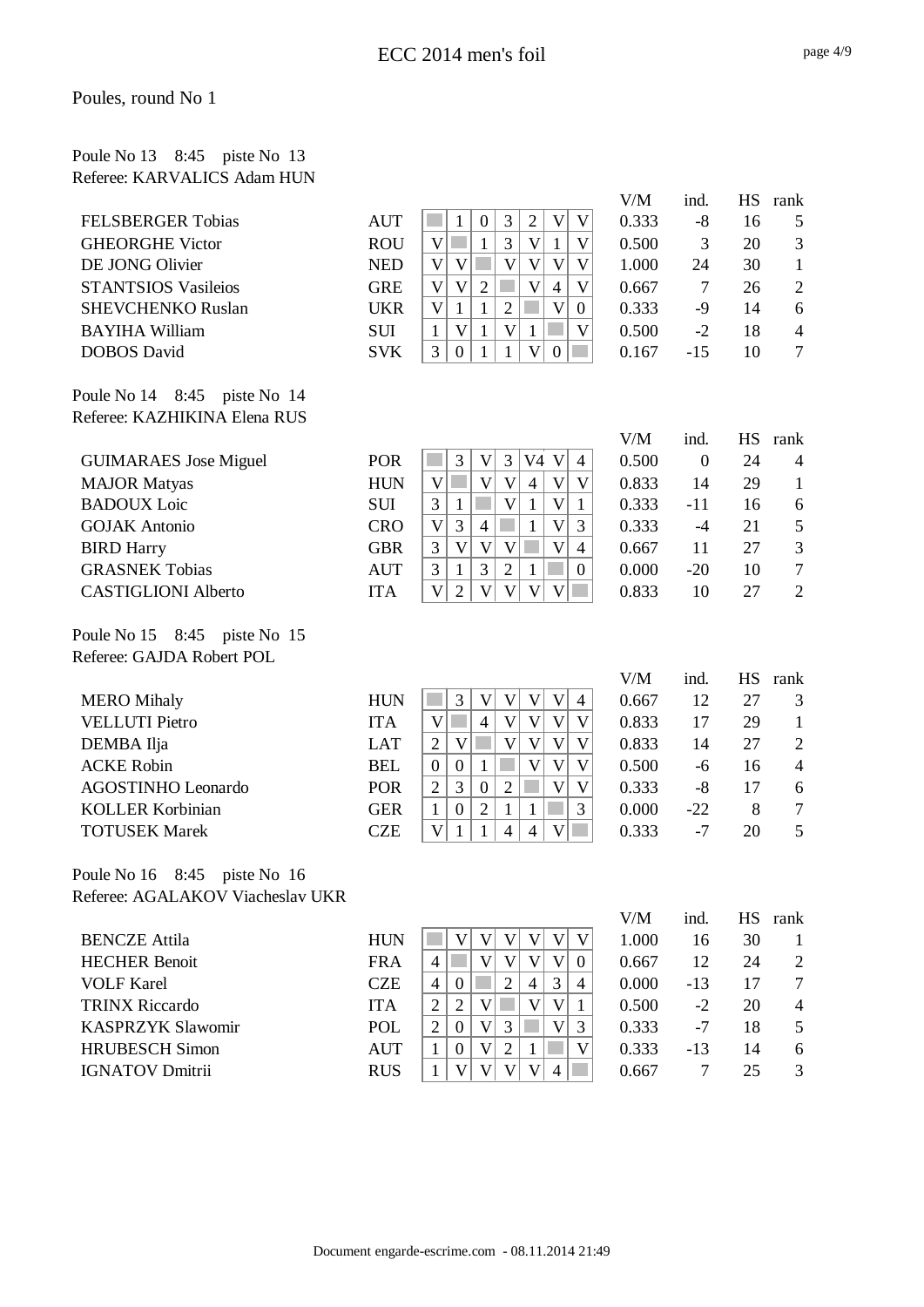### Poule No 17 8:45 piste No 17 Referee: DUCARME Florence FRA

|                                   |            |                                                                                                                     | V/M   | ind.             |              | HS rank                  |
|-----------------------------------|------------|---------------------------------------------------------------------------------------------------------------------|-------|------------------|--------------|--------------------------|
| FENS Julian                       | <b>NED</b> | $\mathbf V$<br>V<br>$\overline{2}$<br>$\mathbf V$<br>$\overline{4}$<br>$\boldsymbol{0}$                             | 0.500 | $\boldsymbol{0}$ | 21           | $\overline{4}$           |
| <b>CHARREU Jose</b>               | <b>POR</b> | $\overline{V}$<br>$\overline{\mathsf{V}}$<br>$\overline{\mathsf{V}}$<br>$\overline{\mathsf{V}}$<br>V<br>$\mathbf V$ | 1.000 | 14               | 30           | $\mathbf{1}$             |
| <b>ZDENEK Jakub</b>               | <b>CZE</b> | $\overline{2}$<br>$\overline{2}$<br>$\overline{2}$<br>$\overline{2}$<br>$\mathbf{1}$<br>1                           | 0.000 | $-20$            | 10           | $\tau$                   |
| RUDNICKI Mikolaj                  | <b>POL</b> | $\overline{2}$<br>$\overline{\mathsf{V}}$<br>$\mathbf V$<br>$\mathbf V$<br>$\overline{\mathsf{V}}$<br>$\mathbf{1}$  | 0.667 | 8                | 23           | $\mathbf{2}$             |
| <b>DAHLIN</b> Svante              | <b>SWE</b> | $\overline{2}$<br>3<br>3<br>$\overline{\mathsf{V}}$<br>$\mathbf{V}$<br>$\mathbf{1}$                                 | 0.333 | $-4$             | 19           | 5                        |
| <b>BEKE Vince</b>                 | <b>HUN</b> | $\mathbf V$<br>$\mathbf V$<br>V<br>$\overline{4}$<br>$\mathbf{1}$<br>$\mathbf{V}$                                   | 0.667 | 6                | 25           | 3                        |
| <b>ZIEGON Anton</b>               | <b>GER</b> | $\overline{2}$<br>V<br>$\mathbf{V}$<br>1<br>$\overline{4}$<br>$\mathbf{1}$                                          | 0.333 | $-4$             | 18           | 6                        |
| Poule No 18 8:45 piste No 18      |            |                                                                                                                     |       |                  |              |                          |
| Referee: LUKOWSKI Bartosz POL     |            |                                                                                                                     |       |                  |              |                          |
|                                   |            |                                                                                                                     | V/M   | ind.             | <b>HS</b>    | rank                     |
| PANKACZI Krisztian                | <b>HUN</b> | V<br>$\mathbf{V}$<br>V<br>V<br>V                                                                                    | 1.000 | 16               | 25           | $\mathbf{1}$             |
| LOO Sebastian                     | <b>SWE</b> | $\mathbf{V}$<br>$\overline{2}$<br>$\boldsymbol{0}$<br>$\overline{4}$<br>$\mathbf{1}$                                | 0.200 | $-9$             | 12           | 5                        |
| <b>FLORYK Martin</b>              | <b>CZE</b> | $\overline{2}$<br>$\overline{2}$<br>1<br>1<br>1                                                                     | 0.000 | $-18$            | 7            | 6                        |
| <b>EGYENES PORSOK Henrik</b>      | <b>SVK</b> | $\overline{2}$<br>V<br>V<br>V4<br>V                                                                                 | 0.800 | 12               | 21           | $\mathbf{2}$             |
| <b>ROBIN Noe Mandiogou</b>        | <b>FRA</b> | $\mathbf V$<br>$\mathbf{V}$<br>$\mathbf{1}$<br>$\mathbf{V}$<br>$\mathbf{1}$                                         | 0.600 | 3                | 17           | 3                        |
| VAN DER KOELEN Marco              | <b>GER</b> | V<br>V<br>$\overline{2}$<br>$\boldsymbol{0}$<br>$\overline{2}$                                                      | 0.400 | $-4$             | 14           | $\overline{4}$           |
| Poule No 19 10:30 piste No 9      |            |                                                                                                                     |       |                  |              |                          |
| Referee: TIKHOMIROVA Elena RUS    |            |                                                                                                                     |       |                  |              |                          |
|                                   |            |                                                                                                                     | V/M   | ind.             | <b>HS</b>    | rank                     |
| <b>EDIRI</b> Alexandre            | <b>FRA</b> | $\mathbf V$<br>$\mathbf V$<br>$\boldsymbol{\mathrm{V}}$<br>$\mathbf V$<br>V<br>V                                    | 1.000 | 24               | 30           | $\mathbf{1}$             |
| <b>FAUCONNIER Basile-Vladimir</b> | <b>BEL</b> | $\overline{\mathsf{V}}$<br>$\overline{\mathsf{V}}$<br>$\overline{V}$<br>$\overline{\mathsf{V}}$<br>$\sqrt{2}$<br>V  | 0.833 | 10               | 27           | $\overline{c}$           |
| <b>HAJAS</b> Gergo                | <b>HUN</b> | $\overline{\mathsf{V}}$<br>$\mathbf V$<br>$\overline{\mathsf{V}}$<br>3<br>$\mathbf{1}$<br>$\boldsymbol{\mathrm{V}}$ | 0.667 | $\overline{7}$   | 24           | 3                        |
| <b>GAGER Masseo</b>               | <b>AUT</b> | $\overline{0}$<br>$\mathbf{1}$<br>$\mathbf{0}$<br>$\boldsymbol{0}$<br>$\boldsymbol{0}$<br>$\boldsymbol{0}$          | 0.000 | $-29$            | $\mathbf{1}$ | $\overline{7}$           |
| <b>TESARIK Daniel</b>             | <b>CZE</b> | $\mathbf{1}$<br>$\overline{4}$<br>$\boldsymbol{\mathrm{V}}$<br>$\mathbf{1}$<br>$\boldsymbol{0}$<br>$\boldsymbol{0}$ | 0.167 | $-14$            | 11           | 6                        |
| <b>EWERS</b> Alexander            | <b>SWE</b> | $\mathbf V$<br>$\overline{2}$<br>$\sqrt{2}$<br>$\mathbf{V}$<br>$\mathbf{1}$<br>$\mathbf{0}$                         | 0.333 | $-7$             | 15           | 5                        |
| <b>OLSZOWSKI</b> Daniel           | POL        | 3<br>$\mathbf V$<br>V<br>$\mathbf V$<br>$\overline{2}$<br>$\overline{4}$                                            | 0.500 | 9                | 24           | $\overline{4}$           |
| Poule No 20 10:40 piste No 13     |            |                                                                                                                     |       |                  |              |                          |
| Referee: KOVACS Mark ferenc HUN   |            |                                                                                                                     |       |                  |              |                          |
|                                   |            |                                                                                                                     | V/M   | ind.             | <b>HS</b>    | rank                     |
| <b>MENSHENIN Yakov</b>            | <b>RUS</b> | $\mathbf V$<br>$\mathbf V$<br>V<br>$\overline{4}$<br>V<br>V                                                         | 0.833 | 16               | 29           | 2                        |
| <b>KISS Bogdan</b>                | <b>HUN</b> | $\mathbf{V}$<br>$\overline{4}$<br>$\overline{2}$<br>$\overline{4}$<br>$\sqrt{2}$<br>$\mathbf V$                     | 0.333 | $-2$             | 22           | $\overline{\mathcal{A}}$ |
| <b>HACK Bas</b>                   | <b>BEL</b> | $\mathbf{2}$<br>$\sqrt{2}$<br>3<br>$\mathbf V$<br>3<br>$\mathbf{1}$                                                 | 0.167 | $-11$            | 16           | 6                        |
| <b>ZOONS Edo</b>                  | <b>NED</b> | $\mathbf V$<br>$\mathbf V$<br>$\mathbf V$<br>$\mathbf V$<br>$\mathbf V$<br>V                                        | 1.000 | 18               | 30           | $\mathbf{1}$             |
| <b>PRELOVSEK Martin</b>           | <b>CRO</b> | V<br>$\overline{2}$<br>$\mathbf{1}$<br>$\boldsymbol{0}$<br>$\boldsymbol{0}$<br>$\overline{4}$                       | 0.167 | $-15$            | 12           | 7                        |
| <b>NICHOLAS Kameron</b>           | <b>GBR</b> | $\mathbf V$<br>$\mathbf{V}$<br>V<br>$\mathbf{V}$<br>$\mathbf{1}$<br>$\overline{4}$                                  | 0.667 | $\tau$           | 25           | 3                        |
| <b>ONDRUSEK Radek</b>             | <b>CZE</b> | $\overline{2}$<br>$\boldsymbol{0}$<br>$\mathbf V$<br>$\boldsymbol{0}$<br>$\mathbf V$<br>$\overline{2}$              | 0.333 | $-13$            | 14           | 5                        |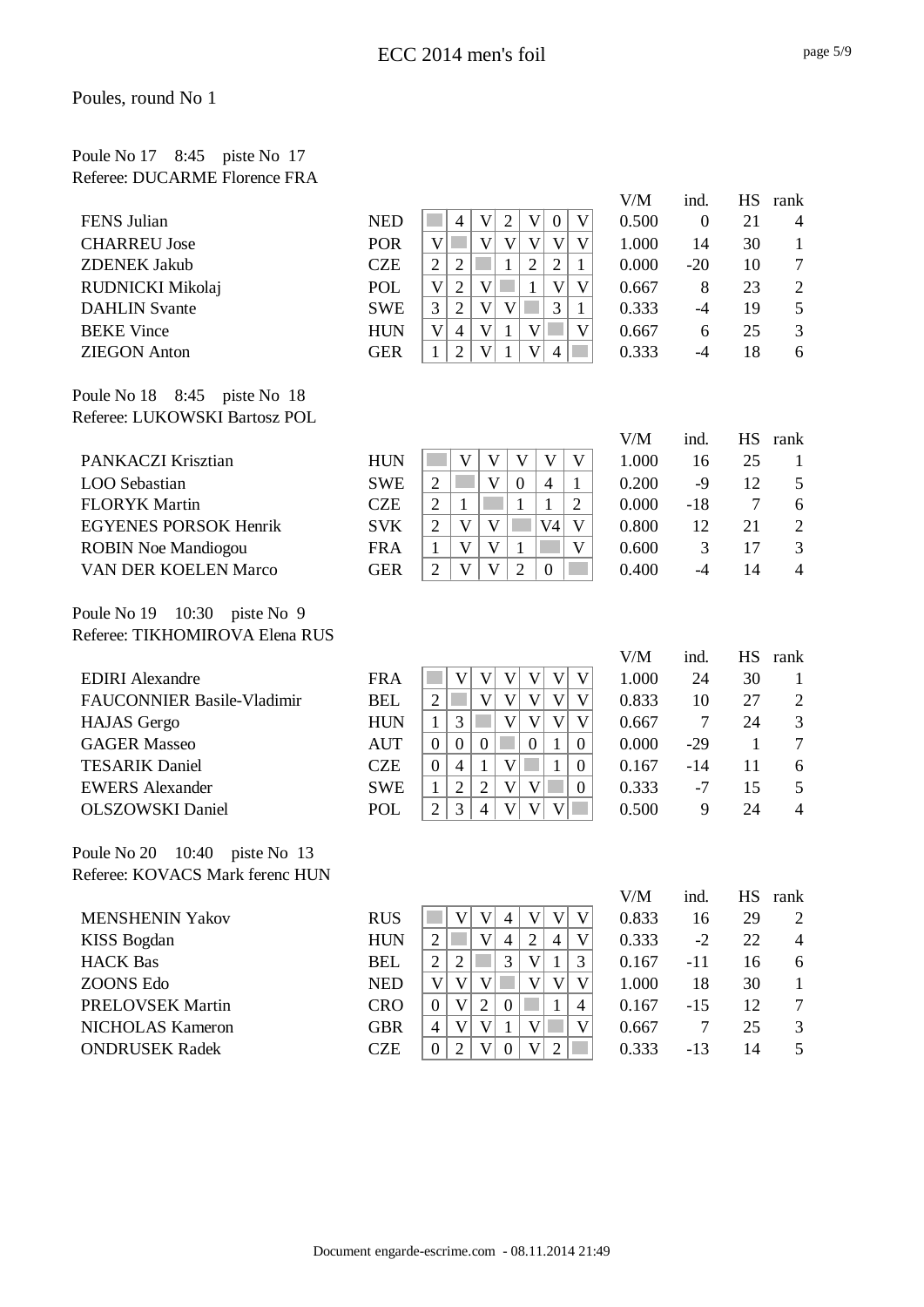#### Poule No 21 10:40 piste No 5 Referee: KURFURST Michal CZE

|                                           |                          |                                                                                                                                                                              | V/M            | ind.         | <b>HS</b>       | rank                                      |
|-------------------------------------------|--------------------------|------------------------------------------------------------------------------------------------------------------------------------------------------------------------------|----------------|--------------|-----------------|-------------------------------------------|
| PAVLENKO Vitaliy                          | <b>UKR</b>               | $\mathbf V$<br>$\sqrt{2}$<br>$\overline{4}$<br>$\boldsymbol{0}$<br>$\mathbf{1}$<br>$\mathbf{1}$                                                                              | 0.167          | $-14$        | 13              | 6                                         |
| <b>SOULIOS Rafail Apostolos</b>           | <b>GRE</b>               | V<br>$\mathbf V$<br>$\mathbf V$<br>$\mathbf V$<br>$\mathbf V$<br>$\mathbf{1}$                                                                                                | 0.833          | 11           | 26              | $\overline{c}$                            |
| <b>BERGHAMMER Paul</b>                    | <b>AUT</b>               | $\overline{2}$<br>$\mathbf{1}$<br>$\mathbf V$<br>$\mathbf{1}$<br>$\boldsymbol{0}$<br>$\overline{0}$                                                                          | 0.167          | $-20$        | 9               | $\tau$                                    |
| <b>BLAHUT</b> Jan                         | <b>CZE</b>               | 3<br>V<br>$\mathbf V$<br>V4 3<br>$\mathbf{1}$                                                                                                                                | 0.500          | $-2$         | 21              | $\overline{4}$                            |
| <b>KOVAC Rok</b>                          | <b>SLO</b>               | 3<br>$\mathbf V$<br>3<br>$\overline{4}$<br>$\mathbf{1}$<br>$\overline{4}$                                                                                                    | 0.167          | $-6$         | 20              | 5                                         |
| <b>GIACON Daniel</b>                      | <b>NED</b>               | $\overline{\mathsf{V}}$<br>$\mathbf V$<br>$\mathbf V$<br>$\mathbf V$<br>$\overline{\mathsf{V}}$<br>$\mathbf V$                                                               | 1.000          | 21           | 30              | $\mathbf{1}$                              |
| <b>MOZEJKO</b> Mateusz                    | <b>POL</b>               | 3<br>V<br>$\mathbf V$<br>V<br>3<br>$\mathbf V$                                                                                                                               | 0.667          | 10           | 26              | 3                                         |
| Poule No $22 \quad 10:40$ piste No 8      |                          |                                                                                                                                                                              |                |              |                 |                                           |
| Referee: LE CORRE Erwan FRA               |                          |                                                                                                                                                                              |                |              |                 |                                           |
|                                           | <b>NED</b>               | $\mathbf V$                                                                                                                                                                  | V/M            | ind.         | <b>HS</b><br>10 | rank                                      |
| <b>BOSMAN Niels</b>                       |                          | $\mathfrak{2}$<br>$\boldsymbol{0}$<br>$\mathbf{1}$<br>$\mathbf{1}$<br>1<br>$\mathbf V$<br>$\overline{\mathsf{V}}$<br>$\overline{\mathsf{V}}$<br>$\mathbf{1}$<br>$\mathbf{1}$ | 0.167          | $-18$        |                 | 6                                         |
| <b>KAIN</b> Martin<br><b>TSAFRIR Boaz</b> | <b>AUT</b><br><b>ISR</b> | $\overline{4}$<br>$\mathbf V$<br>$\overline{2}$<br>V<br>$\overline{2}$<br>$\mathbf{1}$<br>$\mathbf V$                                                                        | 0.500<br>0.500 | $\mathbf{0}$ | 21<br>20        | $\overline{\mathcal{L}}$<br>$\mathfrak s$ |
| <b>BODO</b> Benjamin                      | <b>ROU</b>               | $\overline{\mathsf{V}}$<br>3<br>$\mathbf{V}$<br>V<br>$\overline{\mathsf{V}}$<br>V                                                                                            | 0.833          | $-1$<br>19   | 28              | $\overline{2}$                            |
| <b>MOSCHOPOULOS Dimitris</b>              | <b>GRE</b>               | $\overline{2}$<br>3<br>$\mathbf{1}$<br>$\mathbf{1}$<br>$\mathbf{1}$<br>$\mathbf{0}$                                                                                          | 0.000          | $-22$        | 8               | $\overline{7}$                            |
| <b>KAJBJER Albin</b>                      | <b>SWE</b>               | V<br>3<br>$\overline{4}$<br>$\mathbf{1}$<br>$\mathbf V$<br>V                                                                                                                 | 0.500          | 5            | 23              | 3                                         |
| <b>PINSON Simon</b>                       | <b>FRA</b>               | $\mathbf{V}$<br>V<br>V<br>V<br>V<br>V                                                                                                                                        | 1.000          | 17           | 30              | $\mathbf{1}$                              |
|                                           |                          |                                                                                                                                                                              |                |              |                 |                                           |
| Poule No 23 10:40 piste No 17             |                          |                                                                                                                                                                              |                |              |                 |                                           |
| Referee: SAVEANU Andrei ROU               |                          |                                                                                                                                                                              |                |              |                 |                                           |
|                                           |                          |                                                                                                                                                                              | V/M            | ind.         | <b>HS</b>       | rank                                      |
| <b>KOSTENTSIS Theodoros</b>               | <b>GRE</b>               | $\sqrt{2}$<br>$\mathbf 1$<br>$\boldsymbol{2}$<br>$\mathbf{2}$<br>$\boldsymbol{0}$<br>$\boldsymbol{0}$                                                                        | 0.000          | $-23$        | $\overline{7}$  | 7                                         |
| <b>WINKLER Tim</b>                        | <b>GER</b>               | 3<br>$\mathbf V$<br>V<br>$\mathbf V$<br>$\mathbf V$<br>$\overline{4}$                                                                                                        | 0.667          | 13           | 27              | 3                                         |
| <b>BURATCHUK Illya</b>                    | <b>UKR</b>               | 3<br>$\overline{\mathsf{V}}$<br>V<br>$\overline{2}$<br>$\mathbf{1}$<br>$\mathbf{1}$                                                                                          | 0.333          | $-4$         | 17              | 5                                         |
| <b>ROSU Silviu</b>                        | <b>ROU</b>               | $\overline{2}$<br>$\overline{\mathsf{V}}$<br>V<br>$\mathbf V$<br>$\mathbf V$<br>$\mathbf V$                                                                                  | 0.833          | 8            | 27              | $\overline{2}$                            |
| <b>LONGEGA</b> Giorgio                    | <b>ITA</b>               | $\overline{\mathsf{V}}$<br>$\mathbf V$<br>V<br>$\mathbf V$<br>$\mathbf V$<br>$\mathbf V$                                                                                     | 1.000          | 18           | 30              | $\mathbf{1}$                              |
| <b>HUTHMANN Eric</b>                      | <b>AUT</b>               | 3<br>V<br>$\mathbf{1}$<br>$\mathbf{1}$<br>3<br>$\mathbf{1}$                                                                                                                  | 0.167          | $-13$        | 14              | 6                                         |
| <b>VALEUR Maxim</b>                       | <b>DEN</b>               | 3<br>$\overline{2}$<br>$\mathbf V$<br>V<br>V<br>$\boldsymbol{0}$                                                                                                             | 0.500          | 1            | 20              | $\overline{4}$                            |
| 10:45<br>Poule No 24<br>piste No 6        |                          |                                                                                                                                                                              |                |              |                 |                                           |
| Referee: LUKOWSKI Bartosz POL             |                          |                                                                                                                                                                              |                |              |                 |                                           |
|                                           |                          |                                                                                                                                                                              | V/M            | ind.         |                 | HS rank                                   |
| <b>CHRISTOPOULOS Stergios</b>             | <b>GRE</b>               | $\mathbf V$<br>$\mathbf V$<br>$\mathbf V$<br>$\mathbf{1}$<br>$\boldsymbol{0}$<br>$\mathbf{1}$                                                                                | 0.500          | $-5$         | 17              | 5                                         |
| <b>COLL Mateu</b>                         | <b>ESP</b>               | $\mathfrak{Z}$<br>$\mathbf V$<br>$\overline{2}$<br>$\mathbf{V}$<br>V<br>$\overline{4}$                                                                                       | 0.500          | $\mathbf{2}$ | 24              | $\overline{4}$                            |
| <b>MRAVUNAC Anton</b>                     | <b>CRO</b>               | $\mathfrak{2}$<br>3<br>$\boldsymbol{0}$<br>$\mathbf V$<br>$\mathbf{1}$<br>1                                                                                                  | 0.167          | $-16$        | 12              | 6                                         |
| <b>NAGY Balazs</b>                        | <b>HUN</b>               | $\overline{4}$<br>V<br>$\mathbf V$<br>$\mathbf V$<br>1<br>$\overline{2}$                                                                                                     | 0.500          | 5            | 22              | 3                                         |
| <b>DEGLER Maurice</b>                     | <b>GER</b>               | 3<br>3<br>$\mathfrak{2}$<br>$\sqrt{2}$<br>$\mathbf{0}$<br>$\boldsymbol{0}$                                                                                                   | 0.000          | $-20$        | 10              | $\boldsymbol{7}$                          |
| <b>FOURNIER Paul</b>                      | <b>FRA</b>               | $\mathbf V$<br>V<br>V<br>$\mathbf V$<br>V<br>$\mathbf{0}$                                                                                                                    | 0.833          | 12           | 25              | $\overline{c}$                            |
| <b>LOVYAGIN Maxim</b>                     | <b>RUS</b>               | $\overline{V}$<br>$\overline{\mathsf{V}}$<br>V<br>V<br>$\mathbf{V}$<br>V                                                                                                     | 1.000          | 22           | 30              | $\mathbf{1}$                              |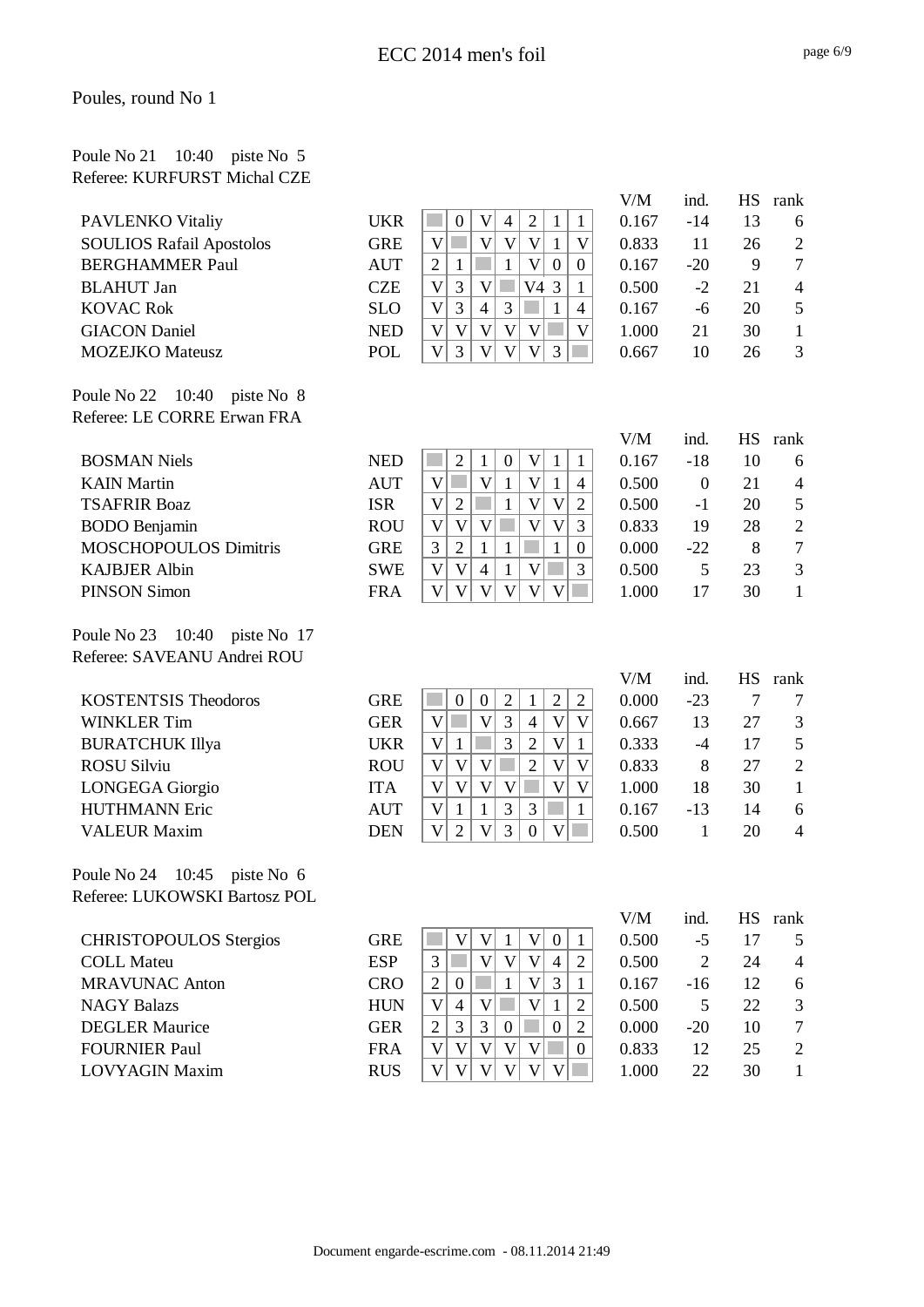#### Poule No 25 10:45 piste No 1 Referee: SAMBURSKA Anna UKR

|                                    |            |                                                                                                              | V/M          | ind.             | <b>HS</b>       | rank                   |
|------------------------------------|------------|--------------------------------------------------------------------------------------------------------------|--------------|------------------|-----------------|------------------------|
| <b>KOTHIERINGER Michael</b>        | <b>GER</b> | 3<br>V<br>$\sqrt{2}$<br>$\mathbf V$<br>$\mathbf V$<br>3                                                      | 0.500        | $\overline{2}$   | 23              | 3                      |
| <b>BORODACHEV Anton</b>            | <b>RUS</b> | $\mathbf V$<br>$\mathbf V$<br>$\overline{\mathsf{V}}$<br>$\mathbf V$<br>$\mathbf V$<br>V                     | 1.000        | 16               | 30              | $\mathbf{1}$           |
| <b>BRKLJACIC Marko</b>             | <b>CRO</b> | $\overline{\mathsf{V}}$<br>$\overline{\mathsf{V}}$<br>$\overline{2}$<br>3<br>$\overline{4}$<br>$\mathbf{1}$  | 0.333        | $-6$             | 20              | $\mathfrak s$          |
| <b>MARROQUIN Diego</b>             | <b>MEX</b> | $\mathbf V$<br>$\overline{4}$<br>$\mathbf V$<br>$\mathbf V$<br>V<br>$\mathbf{V}$                             | 0.833        | 19               | 29              | $\sqrt{2}$             |
| <b>NAVAS Timothy</b>               | <b>BEL</b> | $\overline{2}$<br>$\overline{2}$<br>$\overline{4}$<br>$\overline{V}$<br>$\mathbf{1}$<br>V                    | 0.333        | $-5$             | 19              | $\overline{4}$         |
| <b>SIRB</b> Alexandru              | <b>ROU</b> | 3<br>3<br>$\overline{2}$<br>V<br>$\boldsymbol{0}$<br>$\boldsymbol{0}$                                        | 0.167        | $-15$            | 13              | $\boldsymbol{7}$       |
| <b>HAULEITNER Bernhard</b>         | <b>AUT</b> | $\mathbf V$<br>V4 0<br>$\overline{2}$<br>3<br>$\mathbf{1}$                                                   | 0.333        | $-11$            | 15              | 6                      |
| Poule No 26 10:45 piste No 11      |            |                                                                                                              |              |                  |                 |                        |
| Referee: SERAFIN Blazej POL        |            |                                                                                                              |              |                  |                 |                        |
| <b>CAMPAGNA</b> Massimiliano       | <b>ITA</b> | V<br>V<br>3<br>$\mathbf{1}$<br>V<br>V                                                                        | V/M<br>0.667 | ind.<br>10       | <b>HS</b><br>24 | rank<br>$\overline{2}$ |
| <b>BAIRA</b> Mateo                 | <b>FRA</b> | $\mathbf V$<br>$\overline{\mathsf{V}}$<br>$\overline{\mathsf{V}}$<br>$\overline{4}$<br>V<br>V                | 0.833        | 17               | 29              | $\mathbf{1}$           |
| PIRVA Alexandru                    | <b>ROU</b> | $\mathbf V$<br>$\overline{V}$<br>$\overline{2}$<br>$\overline{4}$<br>V<br>$\mathbf{1}$                       | 0.500        | $\overline{2}$   | 22              | $\overline{4}$         |
| <b>SAUKANS Olafs</b>               | <b>LAT</b> | $\mathbf V$<br>$\sqrt{2}$<br>$\mathbf{V}$<br>$\mathbf{V}$<br>V<br>$\boldsymbol{0}$                           | 0.667        | $\tau$           | 22              | $\mathfrak{Z}$         |
| <b>RENNER Moritz</b>               | <b>GER</b> | $\mathbf V$<br>$\mathbf{1}$<br>$\mathbf{V}$<br>V<br>3<br>$\boldsymbol{0}$                                    | 0.500        | $\boldsymbol{0}$ | 19              | $\mathfrak{S}$         |
| <b>STOCKMANN Paul</b>              | <b>NED</b> | $\overline{0}$<br>$\mathbf{1}$<br>$\mathbf{1}$<br>$\overline{2}$<br>$\mathbf{0}$<br>$\overline{0}$           | 0.000        | $-26$            | $\overline{4}$  | $\tau$                 |
| FARKAS Gyula                       | <b>SVK</b> | $\overline{2}$<br>$\overline{2}$<br>$\mathbf V$<br>V<br>$\mathbf{1}$<br>$\overline{0}$                       | 0.333        | $-10$            | 15              | 6                      |
| Poule No 27 10:50 piste No 15      |            |                                                                                                              |              |                  |                 |                        |
| Referee: SELAN Klemen SLO          |            |                                                                                                              |              |                  |                 |                        |
|                                    |            |                                                                                                              | V/M          | ind.             | <b>HS</b>       | rank                   |
| <b>DAVIDOVIC Domen</b>             | <b>SLO</b> | V<br>$\overline{4}$<br>$\mathbf V$<br>$\mathfrak{2}$<br>$\overline{0}$<br>$\mathbf{1}$                       | 0.333        | $-6$             | 17              | 5                      |
| <b>MAKO</b> Andras                 | <b>HUN</b> | $\mathbf{1}$<br>$\overline{4}$<br>$\overline{4}$<br>3<br>$\mathbf{1}$<br>$\boldsymbol{0}$                    | 0.000        | $-17$            | 13              | $\tau$                 |
| <b>MASSOL</b> Lambert              | <b>FRA</b> | $\overline{V}$<br>$\mathbf V$<br>$\mathbf V$<br>$\mathbf V$<br>V<br>$\overline{4}$                           | 0.833        | 19               | 29              | $\mathbf{1}$           |
| <b>ANDRIOPOULOS Ioannis</b>        | <b>GRE</b> | $\overline{2}$<br>$\mathbf V$<br>$\ensuremath{\mathsf{V}}$<br>$\mathbf{V}$<br>$\mathbf{1}$<br>V              | 0.667        | $\overline{2}$   | 23              | $\overline{4}$         |
| <b>WOJTKOWIAK Adrian</b>           | POL        | $\mathbf V$<br>$\mathbf V$<br>$\boldsymbol{0}$<br>$\mathbf V$<br>$\boldsymbol{\mathrm{V}}$<br>$\overline{4}$ | 0.667        | 11               | 24              | 3                      |
| <b>PUMMER Aeolo</b>                | <b>AUT</b> | $\overline{2}$<br>$\overline{2}$<br>$\overline{2}$<br>$\mathbf V$<br>$\mathbf{1}$<br>$\overline{4}$          | 0.167        | $-13$            | 16              | 6                      |
| <b>LA MARCA Riccardo</b>           | <b>ITA</b> | $\mathbf V$<br>V<br>V<br>$\mathbf{1}$<br>$\mathbf V$<br>V                                                    | 0.833        | $\overline{4}$   | 26              | $\overline{2}$         |
| 10:50<br>Poule No 28<br>piste No 4 |            |                                                                                                              |              |                  |                 |                        |
| Referee: TAKATS Istvan GER         |            |                                                                                                              |              |                  |                 |                        |
| POP Edwin                          | <b>ROU</b> | $\mathbf V$<br>$\sqrt{2}$<br>$\mathbf V$<br>V<br>$\boldsymbol{0}$<br>V                                       | V/M<br>0.667 | ind.<br>3        | HS<br>22        | rank<br>3              |
| <b>HEURTIER Audric</b>             | <b>FRA</b> | $\mathbf V$<br>V<br>$\mathbf{V}$<br>V<br>$\mathbf{V}$<br>V                                                   | 1.000        | 25               | 30              | $\mathbf{1}$           |
| <b>THEOTOKIS Clemente Alexis</b>   | <b>GRE</b> | $\overline{2}$<br>$\mathbf{2}$<br>$\overline{2}$<br>3<br>$\overline{2}$<br>$\overline{2}$                    | 0.000        | $-17$            | 13              | 7                      |
| <b>POPPEL Martin</b>               | <b>SWE</b> | $\mathbf V$<br>$\mathbf{1}$<br>$\mathbf V$<br>$\overline{V}$<br>1<br>V                                       | 0.667        | 6                | 22              | $\overline{c}$         |
| <b>WOOLLEY Aidan</b>               | <b>GBR</b> | 3<br>$\boldsymbol{\mathrm{V}}$<br>$\mathbf V$<br>3<br>$\overline{4}$<br>$\boldsymbol{0}$                     | 0.333        | $-3$             | 20              | 5                      |
| <b>FILIPPI</b> Davide              | <b>ITA</b> | 3<br>$\boldsymbol{0}$<br>V<br>V<br>$\mathbf V$<br>$\mathbf{1}$                                               | 0.500        | $-2$             | 19              | 4                      |
| <b>KOROM</b> Gergely               | <b>HUN</b> | $\overline{2}$<br>$\boldsymbol{\mathrm{V}}$<br>$\boldsymbol{0}$<br>V<br>$\boldsymbol{0}$<br>$\mathbf{1}$     | 0.333        | $-12$            | 13              | 6                      |
|                                    |            |                                                                                                              |              |                  |                 |                        |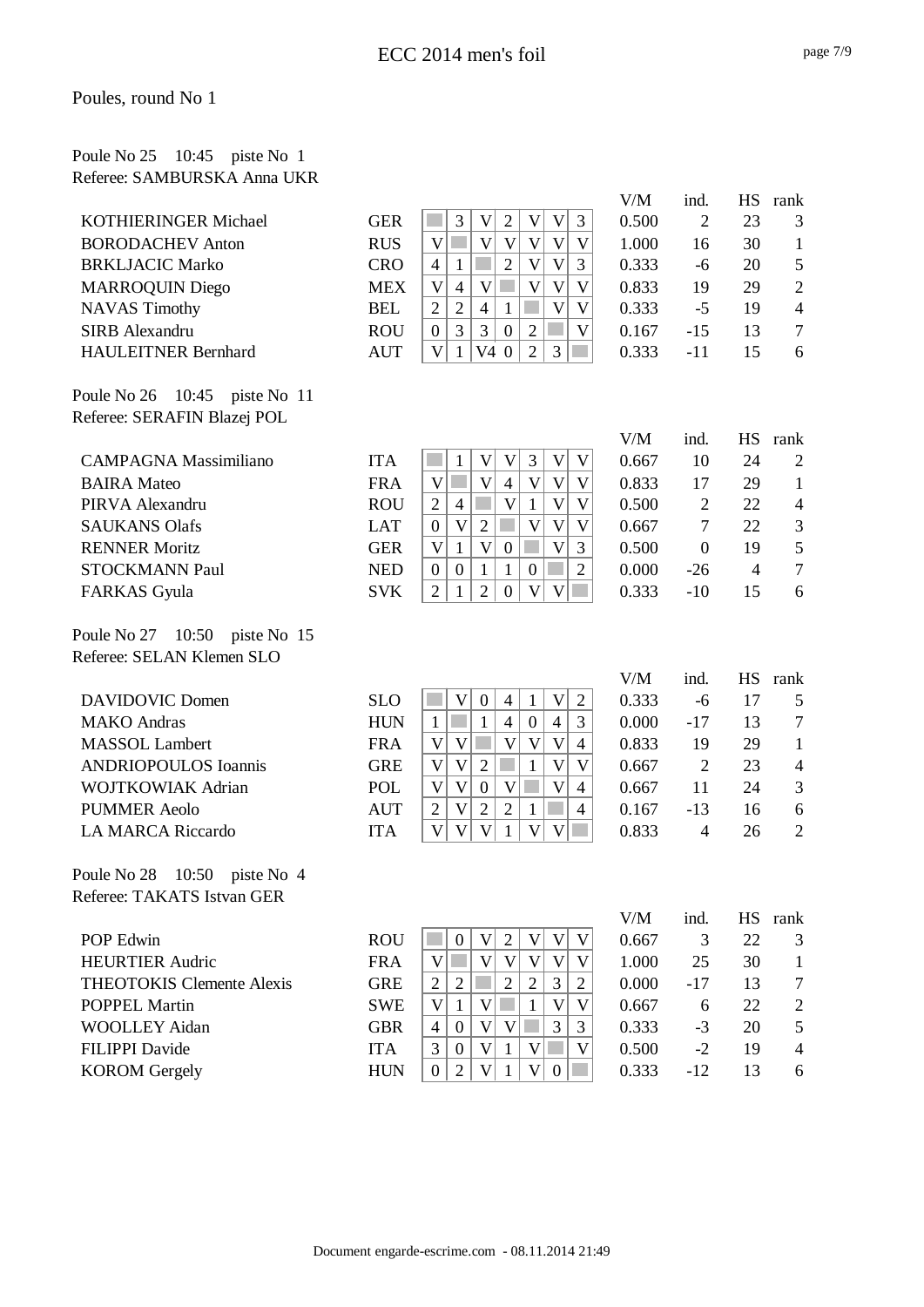### Poule No 29 10:50 piste No 2 Referee: POKORNA Katarina SVK

|                                  |            |                                                                                                         | V/M          | ind.             | <b>HS</b>       | rank             |
|----------------------------------|------------|---------------------------------------------------------------------------------------------------------|--------------|------------------|-----------------|------------------|
| DI MARTINO Andrea                | <b>ITA</b> | 3<br>$\mathbf V$<br>$\mathbf V$<br>$\mathbf V$<br>$\mathbf V$<br>$\overline{2}$                         | 0.667        | 5                | 25              | 2                |
| <b>NAYRAC</b> Adrien             | <b>FRA</b> | $\overline{3}$<br>V<br>$\mathbf{1}$<br>$\mathbf{V}$<br>$\mathbf{V}$<br>V                                | 0.667        | $\mathbf{0}$     | 24              | $\mathfrak{Z}$   |
| <b>ZEMAN Matyas</b>              | <b>CZE</b> | $\overline{\mathsf{V}}$<br>$\overline{2}$<br>3<br>$\mathbf{0}$<br>$\mathbf{1}$<br>$\mathbf{1}$          | 0.167        | $-17$            | 12              | $\boldsymbol{7}$ |
| <b>IAKUSHEV Matvei</b>           | <b>RUS</b> | $\mathbf{V}$<br>V <sub>4</sub> V<br>$\mathbf V$<br>$\mathbf{V}$<br>$\overline{4}$                       | 0.833        | 17               | 28              | $\mathbf{1}$     |
| <b>WIDEN Albin</b>               | <b>SWE</b> | $\overline{2}$<br>$\overline{4}$<br>$\mathfrak{2}$<br>$\overline{4}$<br>$\boldsymbol{0}$<br>$\mathbf V$ | 0.167        | $-12$            | 17              | 6                |
| <b>BENYEI Erik</b>               | <b>HUN</b> | V<br>$\overline{2}$<br>$\mathbf V$<br>$\overline{4}$<br>$\overline{4}$<br>V                             | 0.500        | 5                | 25              | $\overline{4}$   |
| <b>CRNJAK Tom</b>                | <b>BEL</b> | $\mathbf V$<br>V<br>$\overline{4}$<br>V<br>4<br>1                                                       | 0.500        | $\overline{2}$   | 24              | 5                |
| Poule No 30<br>10:55 piste No 16 |            |                                                                                                         |              |                  |                 |                  |
| Referee: SZABO Bence HUN         |            |                                                                                                         |              |                  |                 |                  |
| <b>MENDREY Tamas</b>             | <b>HUN</b> | 3<br>3<br>$\mathbf{V}$<br>$\mathbf V$<br>$\mathbf{1}$                                                   | V/M<br>0.400 | ind.<br>$-2$     | <b>HS</b><br>17 | rank<br>3        |
| <b>LAURIA</b> Lorenz             | <b>ITA</b> | $\mathbf V$<br>$\mathbf{V}$<br>V<br>V<br>$\mathbf{1}$                                                   | 0.800        | 13               | 21              | $\mathbf{1}$     |
| ROY Markiyan                     | <b>UKR</b> | $\boldsymbol{0}$<br>$\mathbf{1}$<br>V<br>3<br>$\overline{4}$                                            | 0.200        | $-9$             | 13              | 6                |
| <b>SCHROETER Paul-Martin</b>     | <b>GER</b> | $\overline{2}$<br>$\mathbf V$<br>$\overline{2}$<br>$\mathbf{1}$<br>V <sub>4</sub>                       | 0.400        | $-5$             | 14              | $\overline{4}$   |
| RAMAZANOV Ilgam                  | <b>RUS</b> | V<br>$\overline{2}$<br>$\mathbf{1}$<br>$\mathbf{V}$<br>$\mathbf{1}$                                     | 0.400        | $-6$             | 14              | $\mathfrak s$    |
| <b>LOISEL Pierre</b>             | <b>FRA</b> | V<br>$\mathbf V$<br>V<br>$\overline{0}$<br>$\mathbf{V}$                                                 | 0.800        | 9                | 20              | $\overline{2}$   |
| Poule No 31 $11:00$ piste No 7   |            |                                                                                                         |              |                  |                 |                  |
| Referee: LE PECHOUX Hugo FRA     |            |                                                                                                         |              |                  |                 |                  |
|                                  |            |                                                                                                         | V/M          | ind.             | <b>HS</b>       | rank             |
| <b>PILASZEK Lukasz</b>           | <b>POL</b> | 3<br>$\mathbf{V}$<br>V<br>$\mathbf{1}$<br>$\overline{4}$                                                | 0.400        | $-2$             | 18              | 5                |
| <b>VELLA Rosario</b>             | <b>GER</b> | V<br>$\mathbf V$<br>V<br>V<br>$\overline{4}$                                                            | 0.800        | 8                | 24              | $\mathbf{1}$     |
| NEDELJKOVIC Mateja               | <b>HUN</b> | V<br>$\mathfrak{2}$<br>1<br>V<br>V                                                                      | 0.600        | $-2$             | 18              | $\mathfrak{2}$   |
| <b>ANSALDO</b> Gabriele          | <b>ITA</b> | V<br>$\ensuremath{\mathsf{V}}$<br>3<br>$\overline{4}$<br>$\overline{2}$                                 | 0.400        | $-1$             | 19              | $\overline{4}$   |
| <b>GALY</b> Maxime               | <b>FRA</b> | 3<br>$\overline{4}$<br>V<br>$\mathbf{V}$<br>$\mathbf{1}$                                                | 0.400        | $-3$             | 18              | 6                |
| <b>FINCH Samuel Marc Leonard</b> | <b>GBR</b> | 3<br>V<br>$\overline{4}$<br>V<br>$\overline{4}$                                                         | 0.400        | $\boldsymbol{0}$ | 21              | 3                |
| Poule No 32 11:05 piste No 12    |            |                                                                                                         |              |                  |                 |                  |
| Referee: SOKOLOV Roman RUS       |            |                                                                                                         |              |                  |                 |                  |
|                                  |            |                                                                                                         | $V\!/\!M$    | ind.             |                 | HS rank          |
| <b>VALENTIN Come</b>             | <b>FRA</b> | $\mathbf{V}$<br>V<br>V<br>V<br>V<br>$\overline{c}$                                                      | 0.833        | 12               | 27              | 1                |
| <b>LECHNER Moritz</b>            | <b>AUT</b> | V<br>$\mathbf{V}$<br>$\overline{2}$<br>$\mathbf{1}$<br>V<br>V                                           | 0.667        | $\mathbf{1}$     | 23              | 2                |
| <b>JANSEN</b> Anton              | <b>GER</b> | $\mathfrak{Z}$<br>$\overline{\mathsf{V}}$<br>$\overline{4}$<br>V<br>$\overline{2}$<br>V                 | 0.500        | $\mathbf{1}$     | 24              | 4                |
| <b>SMREKAR Leo</b>               | <b>CRO</b> | $\overline{2}$<br>3<br>$\mathbf{V}$<br>V<br>V<br>$\overline{4}$                                         | 0.500        | 3                | 24              | 3                |
| <b>CATANIA David</b>             | <b>ITA</b> | $\overline{4}$<br>$\overline{0}$<br>V<br>$\overline{0}$<br>$\boldsymbol{0}$<br>1                        | 0.167        | $-17$            | 10              | $\overline{7}$   |
| <b>BOROWIEC Piotr</b>            | POL        | $\mathbf V$<br>$\overline{2}$<br>$\overline{4}$<br>$\mathbf V$<br>$\overline{4}$<br>1                   | 0.333        | $-1$             | 21              | 6                |
| ATYA Ohad                        | <b>ISR</b> | V<br>$\mathbf V$<br>$\mathbf{1}$<br>$\overline{4}$<br>$\mathbf{V}$<br>$\mathbf{0}$                      | 0.500        | $\mathbf{1}$     | 20              | 5                |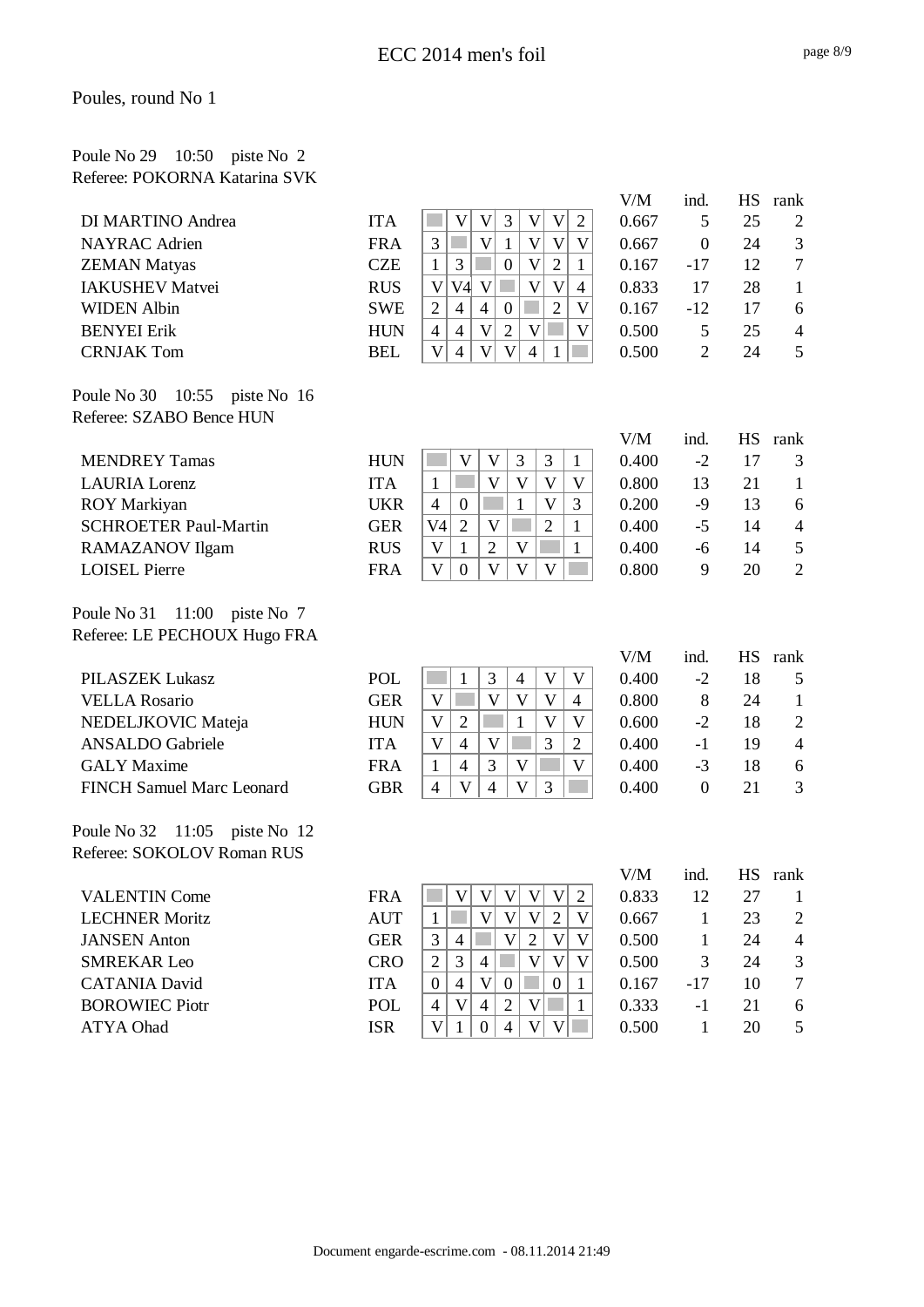#### Poule No 33 11:10 piste No 13 Referee: VILEM Michal SVK

|                                   |            |                                                                                               | V/M   | ind.  |           | HS rank        |
|-----------------------------------|------------|-----------------------------------------------------------------------------------------------|-------|-------|-----------|----------------|
| <b>LEHNER Kilian</b>              | <b>AUT</b> | V<br>$\mathbf{V}$<br>$\overline{2}$<br>$\mathbf{1}$<br>1                                      | 0.400 | $-5$  | 14        | 5              |
| <b>ZINGMARK William</b>           | <b>SWE</b> | $\overline{V}$<br>$\overline{3}$<br>$\overline{\mathsf{V}}$<br>$\overline{0}$<br>$\mathbf{V}$ | 0.600 | 3     | 18        | 3              |
| <b>HAUPT</b> Julius               | <b>GER</b> | $\overline{2}$<br>$\overline{2}$<br>$\mathbf{1}$<br>$\theta$<br>1                             | 0.000 | $-19$ | 6         | 6              |
| <b>ALBERT Erik</b>                | <b>NED</b> | $\overline{4}$<br>$\mathbf V$<br>$\overline{\mathsf{V}}$<br>V<br>$\overline{0}$               | 0.600 | 3     | 19        | $\sqrt{2}$     |
| <b>KARNAUKHOV Andrey</b>          | <b>RUS</b> | $\mathbf V$<br>$\mathbf V$<br>V<br>V<br>V                                                     | 1.000 | 19    | 25        | $\mathbf{1}$   |
| <b>UDVARDI</b> Peter              | <b>HUN</b> | 3<br>3<br>V<br>$\mathbf{V}$                                                                   | 0.400 | $-1$  | 17        | $\overline{4}$ |
| Poule No $34$ 11:15 piste No 3    |            |                                                                                               |       |       |           |                |
| Referee: VEGH David GER           |            |                                                                                               |       |       |           |                |
|                                   |            |                                                                                               | V/M   | ind.  | <b>HS</b> | rank           |
| <b>DEERING Maximilian</b>         | <b>GBR</b> | $\overline{2}$<br>$\overline{2}$<br>$\overline{V}$<br>$\overline{2}$<br>V                     | 0.400 | $-3$  | 16        | 3              |
| <b>BOROWIAK Merlin</b>            | <b>GER</b> | V<br>$\mathbf{V}$<br>V<br>3<br>V                                                              | 0.800 | 12    | 23        | $\overline{2}$ |
| <b>KONIG Robert</b>               | <b>CZE</b> | 3<br>$\overline{2}$<br>V<br>V<br>$\boldsymbol{0}$                                             | 0.400 | $-3$  | 15        | $\overline{4}$ |
| <b>STARC Luka</b>                 | <b>SLO</b> | $\overline{2}$<br>3<br>V<br>$\overline{2}$<br>$\overline{4}$                                  | 0.200 | $-7$  | 16        | 5              |
| <b>ZINNATULLIN Artur</b>          | <b>RUS</b> | V<br>V<br>V<br>V<br>V                                                                         | 1.000 | 14    | 25        | $\mathbf{1}$   |
| <b>ZEMAN Adam</b>                 | <b>SVK</b> | $\overline{2}$<br>2<br>$\mathbf{1}$<br>V<br>1                                                 | 0.200 | $-13$ | 11        | 6              |
| Poule No 35 12:15 piste No 10     |            |                                                                                               |       |       |           |                |
| Referee: SRNA Jan CZE             |            |                                                                                               |       |       |           |                |
|                                   |            |                                                                                               | V/M   | ind.  | <b>HS</b> | rank           |
| <b>SIBOR Radek</b>                | <b>CZE</b> | 3<br>$\overline{2}$<br>$\overline{4}$<br>$\theta$<br>$\mathbf{1}$                             | 0.000 | $-15$ | 10        | 6              |
| <b>EIFRIG Maximilian-Johannes</b> | <b>GER</b> | 3<br>V<br>3<br>3<br>$\overline{4}$                                                            | 0.200 | $-6$  | 18        | 5              |
| <b>GAINULLIN Danil</b>            | <b>RUS</b> | V<br>$\overline{2}$<br>V<br>V<br>$\mathbf{V}$                                                 | 0.800 | 6     | 22        | $\mathbf{2}$   |
| <b>STROZYNSKI Tomasz</b>          | POL        | V<br>V<br>V<br>$\overline{2}$<br>$\overline{2}$                                               | 0.600 | 4     | 19        | $\overline{4}$ |
| LI MING Leo                       | <b>CRO</b> | V<br>V<br>V <sub>4</sub><br>V<br>$\overline{4}$                                               | 0.800 | 7     | 23        | $\mathbf{1}$   |
| <b>CANDESCU Cristian</b>          | <b>ROU</b> | V<br>V<br>$\overline{4}$<br>V<br>1                                                            | 0.600 | 4     | 20        | 3              |
|                                   |            |                                                                                               |       |       |           |                |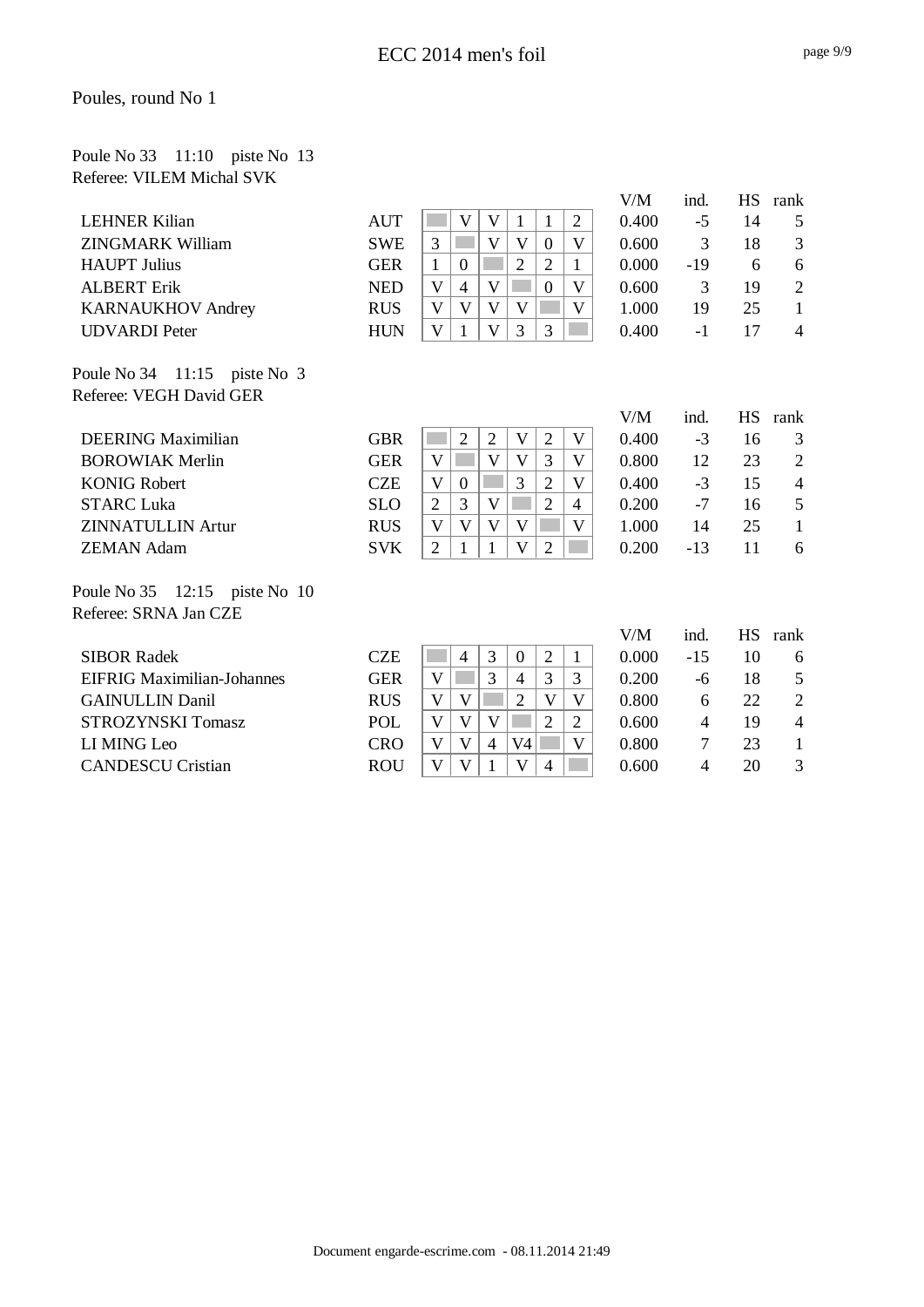| ranking        | name and first name          | country    | V/M   | ind. | hits scored | group     |
|----------------|------------------------------|------------|-------|------|-------------|-----------|
| $\mathbf{1}$   | <b>HEURTIER Audric</b>       | <b>FRA</b> | 1.000 | 25   | 30          | qualifier |
| $\overline{2}$ | DE JONG Olivier              | <b>NED</b> | 1.000 | 24   | 30          | qualifier |
| $\overline{2}$ | <b>EDIRI</b> Alexandre       | <b>FRA</b> | 1.000 | 24   | 30          | qualifier |
| $\overline{4}$ | <b>BARMAKOV</b> Bogdan       | <b>RUS</b> | 1.000 | 23   | 30          | qualifier |
| 4              | <b>BORODACHEV Kirill</b>     | <b>RUS</b> | 1.000 | 23   | 30          | qualifier |
| 4              | <b>ROGER Wallerand</b>       | <b>FRA</b> | 1.000 | 23   | 30          | qualifier |
| $\tau$         | <b>LOVYAGIN Maxim</b>        | <b>RUS</b> | 1.000 | 22   | 30          | qualifier |
| 7              | <b>SEMENIUK Grigorii</b>     | <b>RUS</b> | 1.000 | 22   | 30          | qualifier |
| 9              | FRUHAUF Benjamin             | <b>HUN</b> | 1.000 | 21   | 30          | qualifier |
| 9              | <b>GIACON Daniel</b>         | <b>NED</b> | 1.000 | 21   | 30          | qualifier |
| 9              | <b>MILA Thibaud</b>          | <b>FRA</b> | 1.000 | 21   | 30          | qualifier |
| 12             | POPESCO Tancrede             | <b>FRA</b> | 1.000 | 20   | 30          | qualifier |
| 12             | <b>SHIROKOV Viktor</b>       | <b>RUS</b> | 1.000 | 20   | 30          | qualifier |
| 14             | <b>KARNAUKHOV Andrey</b>     | <b>RUS</b> | 1.000 | 19   | 25          | qualifier |
| 15             | <b>LONGEGA</b> Giorgio       | <b>ITA</b> | 1.000 | 18   | 30          | qualifier |
| 15             | <b>ZOONS Edo</b>             | <b>NED</b> | 1.000 | 18   | 30          | qualifier |
| 17             | <b>PINSON Simon</b>          | <b>FRA</b> | 1.000 | 17   | 30          | qualifier |
| 18             | <b>BENCZE</b> Attila         | <b>HUN</b> | 1.000 | 16   | 30          | qualifier |
| 18             | <b>BORODACHEV Anton</b>      | <b>RUS</b> | 1.000 | 16   | 30          | qualifier |
| 20             | PANKACZI Krisztian           | <b>HUN</b> | 1.000 | 16   | 25          | qualifier |
| 21             | <b>CHARREU Jose</b>          | <b>POR</b> | 1.000 | 14   | 30          | qualifier |
| 22             | <b>ZINNATULLIN Artur</b>     | <b>RUS</b> | 1.000 | 14   | 25          | qualifier |
| 23             | <b>MARROQUIN Diego</b>       | <b>MEX</b> | 0.833 | 19   | 29          | qualifier |
| 23             | <b>MASSOL</b> Lambert        | <b>FRA</b> | 0.833 | 19   | 29          | qualifier |
| 25             | <b>BODO</b> Benjamin         | <b>ROU</b> | 0.833 | 19   | 28          | qualifier |
| 26             | <b>MYLNIKOV Vladislav</b>    | <b>RUS</b> | 0.833 | 19   | 27          | qualifier |
| 27             | HARAVSKYI Maksym             | <b>UKR</b> | 0.833 | 18   | 28          | qualifier |
| 28             | <b>BAIRA</b> Mateo           | <b>FRA</b> | 0.833 | 17   | 29          | qualifier |
| 28             | <b>VELLUTI Pietro</b>        | <b>ITA</b> | 0.833 | 17   | 29          | qualifier |
| 30             | <b>IAKUSHEV Matvei</b>       | <b>RUS</b> | 0.833 | 17   | 28          | qualifier |
| 31             | <b>FISCHER Clement</b>       | <b>FRA</b> | 0.833 | 16   | 29          | qualifier |
| 31             | <b>KLEIN Luis</b>            | <b>GER</b> | 0.833 | 16   | 29          | qualifier |
| 31             | <b>MENSHENIN Yakov</b>       | <b>RUS</b> | 0.833 | 16   | 29          | qualifier |
| 34             | <b>KUBIAK Filip</b>          | POL        | 0.833 | 15   | 29          | qualifier |
| 35             | <b>MAJOR Matyas</b>          | <b>HUN</b> | 0.833 | 14   | 29          | qualifier |
| 36             | <b>GAYDUK Yaroslav</b>       | <b>UKR</b> | 0.833 | 14   | 28          | qualifier |
| 36             | <b>MENKUER Engin Batuhan</b> | <b>TUR</b> | 0.833 | 14   | 28          | qualifier |
| 38             | DEMBA Ilja                   | LAT        | 0.833 | 14   | 27          | qualifier |
| 39             | <b>MESZAROS Tamas</b>        | <b>HUN</b> | 0.833 | 12   | 28          | qualifier |
| 40             | <b>SEYTOR Kim-Ulric</b>      | <b>FRA</b> | 0.833 | 12   | 27          | qualifier |
| 40             | <b>VALENTIN Come</b>         | <b>FRA</b> | 0.833 | 12   | 27          | qualifier |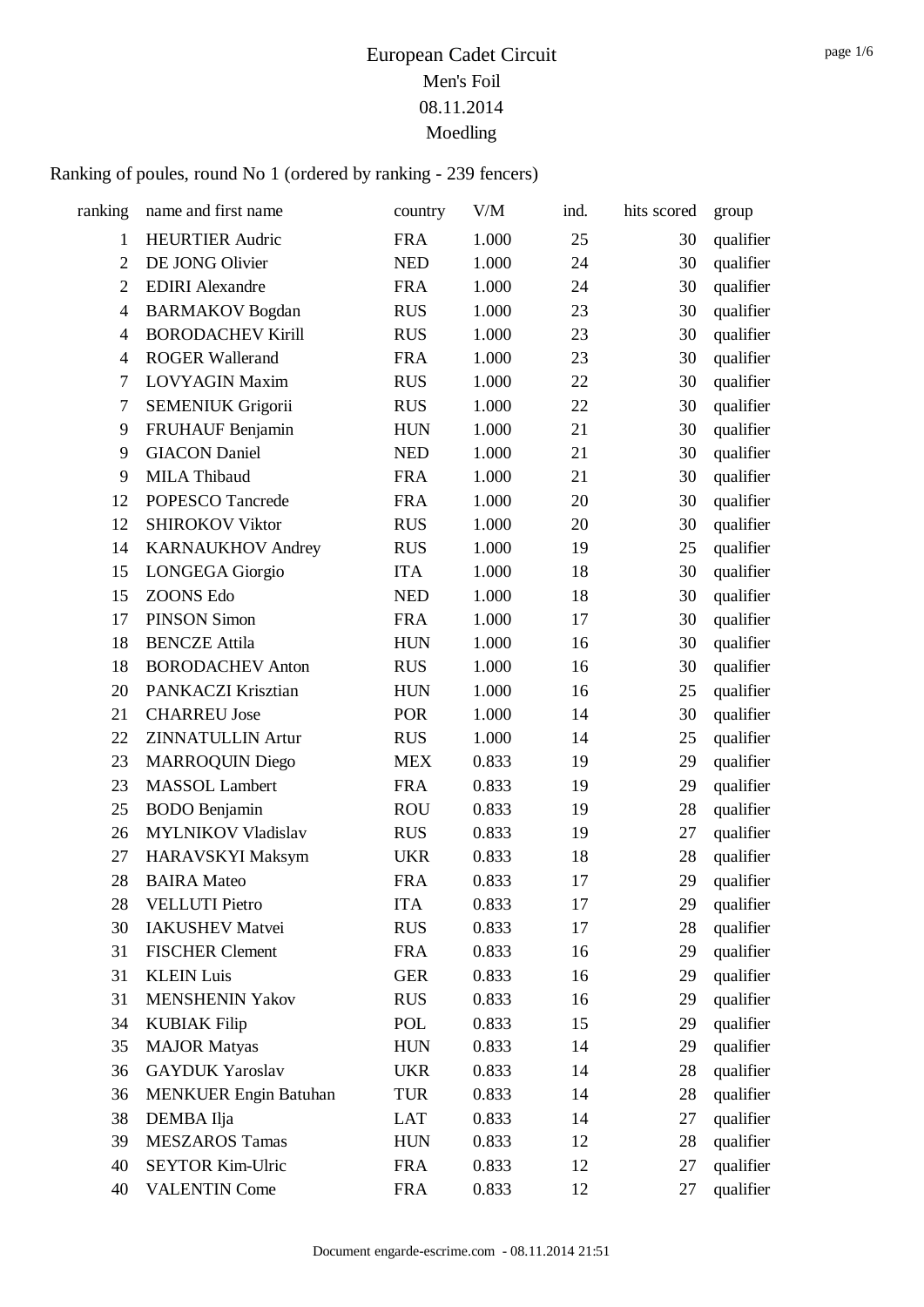| ranking | name and first name               | country    | V/M   | ind.             | hits scored | group     |
|---------|-----------------------------------|------------|-------|------------------|-------------|-----------|
| 42      | <b>KOSLICKI Michal</b>            | <b>POL</b> | 0.833 | 12               | 26          | qualifier |
| 43      | <b>FOURNIER Paul</b>              | <b>FRA</b> | 0.833 | 12               | 25          | qualifier |
| 44      | <b>BELLOVICZ Gabor</b>            | <b>HUN</b> | 0.833 | 11               | 27          | qualifier |
| 45      | <b>SOULIOS Rafail Apostolos</b>   | <b>GRE</b> | 0.833 | 11               | 26          | qualifier |
| 46      | <b>CASTIGLIONI Alberto</b>        | <b>ITA</b> | 0.833 | 10               | 27          | qualifier |
| 46      | <b>FAUCONNIER Basile-Vladimir</b> | <b>BEL</b> | 0.833 | 10               | 27          | qualifier |
| 48      | <b>CZARTORYJSKI Szymon</b>        | <b>POL</b> | 0.833 | 10               | 26          | qualifier |
| 49      | <b>COHEN Ayo</b>                  | <b>ISR</b> | 0.833 | 9                | 27          | qualifier |
| 50      | <b>ROSU Silviu</b>                | <b>ROU</b> | 0.833 | $\,8\,$          | 27          | qualifier |
| 51      | DE GREEF Stef                     | <b>BEL</b> | 0.833 | 5                | 27          | qualifier |
| 52      | <b>LA MARCA Riccardo</b>          | <b>ITA</b> | 0.833 | $\overline{4}$   | 26          | qualifier |
| 53      |                                   |            |       |                  |             |           |
| 54      | <b>BOROWIAK Merlin</b>            | <b>GER</b> | 0.800 | 12               | 23          | qualifier |
| 55      | <b>EGYENES PORSOK Henrik</b>      | <b>SVK</b> | 0.800 | 12               | 21          | qualifier |
| 56      | <b>LOISEL Pierre</b>              | <b>FRA</b> | 0.800 | 9                | 20          | qualifier |
| 57      | <b>VELLA Rosario</b>              | <b>GER</b> | 0.800 | 8                | 24          | qualifier |
| 58      | LI MING Leo                       | <b>CRO</b> | 0.800 | $\tau$           | 23          | qualifier |
| 59      | <b>GAINULLIN Danil</b>            | <b>RUS</b> | 0.800 | 6                | 22          | qualifier |
| 60      | <b>WINKLER Tim</b>                | <b>GER</b> | 0.667 | 13               | 27          | qualifier |
| 61      | <b>MERO</b> Mihaly                | <b>HUN</b> | 0.667 | 12               | 27          | qualifier |
| 62      | <b>HECHER Benoit</b>              | <b>FRA</b> | 0.667 | 12               | 24          | qualifier |
| 63      | <b>BIRD Harry</b>                 | <b>GBR</b> | 0.667 | 11               | 27          | qualifier |
| 64      | <b>WOJTKOWIAK Adrian</b>          | POL        | 0.667 | 11               | 24          | qualifier |
| 65      | <b>MOZEJKO</b> Mateusz            | POL        | 0.667 | 10               | 26          | qualifier |
| 66      | <b>CAMPAGNA Massimiliano</b>      | <b>ITA</b> | 0.667 | 10               | 24          | qualifier |
| 67      | <b>FRERES Hugo</b>                | <b>BEL</b> | 0.667 | 9                | 26          | qualifier |
| 68      | <b>MADER</b> Joffrey              | <b>FRA</b> | 0.667 | 9                | 25          | qualifier |
| 69      | <b>MABILEAU Louis</b>             | <b>FRA</b> | 0.667 | $\,8\,$          | 24          | qualifier |
| 69      | <b>WOLF Adam</b>                  | <b>HUN</b> | 0.667 | 8                | 24          | qualifier |
| 71      | RUDNICKI Mikolaj                  | POL        | 0.667 | $\,8\,$          | 23          | qualifier |
| 72      | <b>STANTSIOS Vasileios</b>        | <b>GRE</b> | 0.667 | $\tau$           | 26          | qualifier |
| 73      | <b>IGNATOV Dmitrii</b>            | <b>RUS</b> | 0.667 | $\tau$           | 25          | qualifier |
| 73      | NICHOLAS Kameron                  | <b>GBR</b> | 0.667 | $\tau$           | 25          | qualifier |
| 75      | <b>HAJAS</b> Gergo                | <b>HUN</b> | 0.667 | $\tau$           | 24          | qualifier |
| 76      | <b>DANIELI</b> Guido              | <b>ITA</b> | 0.667 | $\boldsymbol{7}$ | 23          | qualifier |
| 77      | <b>OLIYNICHUK Tymur</b>           | <b>UKR</b> | 0.667 | $\tau$           | 22          | qualifier |
| 77      | <b>SAUKANS Olafs</b>              | LAT        | 0.667 | 7                | 22          | qualifier |
| 79      | <b>BEKE</b> Vince                 | <b>HUN</b> | 0.667 | 6                | 25          | qualifier |
| 80      | <b>GOMBOS Tom</b>                 | <b>GER</b> | 0.667 | 6                | 23          | qualifier |
| 80      | <b>RUYSSEVELDT Sam</b>            | <b>BEL</b> | 0.667 | 6                | 23          | qualifier |
| 82      | POPPEL Martin                     | <b>SWE</b> | 0.667 | 6                | 22          | qualifier |
| 83      | DI MARTINO Andrea                 | <b>ITA</b> | 0.667 | 5                | 25          | qualifier |
| 84      | <b>ERCAN Kerem</b>                | <b>GER</b> | 0.667 | 3                | 26          | qualifier |
| 85      | <b>DORNY</b> Adrien               | <b>FRA</b> | 0.667 | 3                | 23          | qualifier |
| 85      | <b>JURKIEWICZ Jan</b>             | POL        | 0.667 | 3                | 23          | qualifier |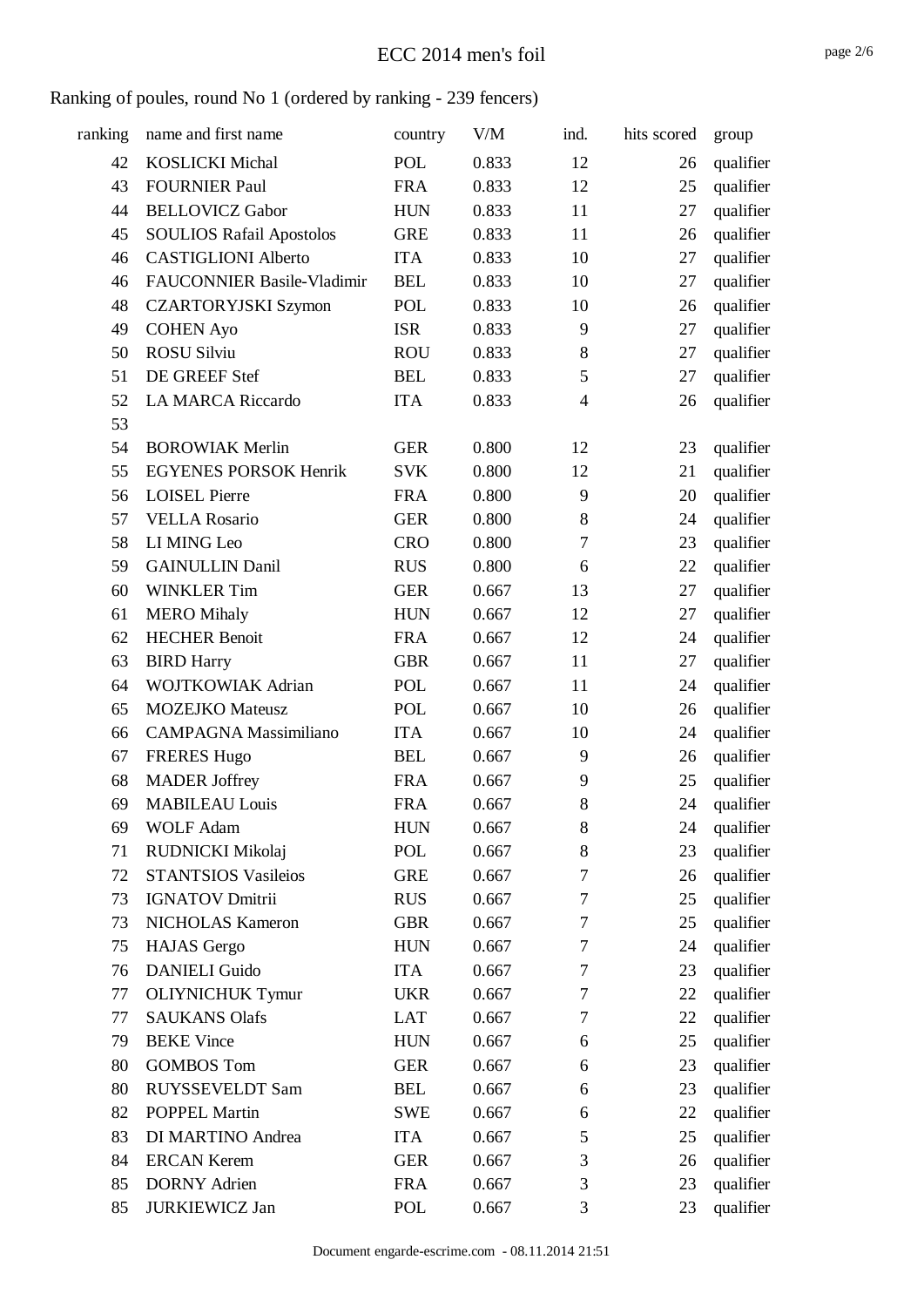### ECC 2014 men's foil

| ranking | name and first name           | country    | V/M   | ind.             | hits scored | group     |
|---------|-------------------------------|------------|-------|------------------|-------------|-----------|
| 87      | POP Edwin                     | <b>ROU</b> | 0.667 | 3                | 22          | qualifier |
| 88      | <b>ANDRIOPOULOS</b> Ioannis   | <b>GRE</b> | 0.667 | $\overline{2}$   | 23          | qualifier |
| 89      | <b>LECHNER Moritz</b>         | <b>AUT</b> | 0.667 | $\mathbf{1}$     | 23          | qualifier |
| 90      | <b>NAYRAC</b> Adrien          | <b>FRA</b> | 0.667 | $\boldsymbol{0}$ | 24          | qualifier |
| 91      | PADALKIN Oleh                 | <b>UKR</b> | 0.667 | $-3$             | 21          | qualifier |
| 92      | <b>CANDESCU Cristian</b>      | <b>ROU</b> | 0.600 | $\overline{4}$   | 20          | qualifier |
| 93      | <b>STROZYNSKI Tomasz</b>      | POL        | 0.600 | $\overline{4}$   | 19          | qualifier |
| 94      | <b>ALBERT Erik</b>            | <b>NED</b> | 0.600 | 3                | 19          | qualifier |
| 95      | <b>ZINGMARK William</b>       | <b>SWE</b> | 0.600 | 3                | 18          | qualifier |
| 96      | <b>ROBIN Noe Mandiogou</b>    | <b>FRA</b> | 0.600 | 3                | 17          | qualifier |
| 97      | NEDELJKOVIC Mateja            | <b>HUN</b> | 0.600 | $-2$             | 18          | qualifier |
| 98      | <b>VETROV Nikita</b>          | <b>RUS</b> | 0.500 | 11               | 27          | qualifier |
| 99      | SZPYGIEL Jedrzej              | POL        | 0.500 | 9                | 26          | qualifier |
| 100     | <b>OLSZOWSKI</b> Daniel       | <b>POL</b> | 0.500 | 9                | 24          | qualifier |
| 101     | <b>BENYEI Erik</b>            | <b>HUN</b> | 0.500 | 5                | 25          | qualifier |
| 102     | <b>KAJBJER Albin</b>          | <b>SWE</b> | 0.500 | 5                | 23          | qualifier |
| 103     | <b>NAGY Balazs</b>            | <b>HUN</b> | 0.500 | 5                | 22          | qualifier |
| 104     | <b>SMREKAR Leo</b>            | <b>CRO</b> | 0.500 | 3                | 24          | qualifier |
| 105     | <b>GHEORGHE Victor</b>        | <b>ROU</b> | 0.500 | 3                | 20          | qualifier |
| 106     | <b>COLL Mateu</b>             | <b>ESP</b> | 0.500 | $\overline{2}$   | 24          | qualifier |
| 106     | <b>CRNJAK Tom</b>             | <b>BEL</b> | 0.500 | $\overline{2}$   | 24          | qualifier |
| 108     | <b>KAJBJER Petter</b>         | <b>SWE</b> | 0.500 | $\overline{2}$   | 23          | qualifier |
| 108     | <b>KOTHIERINGER Michael</b>   | <b>GER</b> | 0.500 | $\overline{2}$   | 23          | qualifier |
| 110     | PIRVA Alexandru               | <b>ROU</b> | 0.500 | $\mathbf{2}$     | 22          | qualifier |
| 111     | <b>JANSEN</b> Anton           | <b>GER</b> | 0.500 | $\mathbf{1}$     | 24          | qualifier |
| 112     | ATYA Ohad                     | <b>ISR</b> | 0.500 | $\mathbf{1}$     | 20          | qualifier |
| 112     | <b>VALEUR Maxim</b>           | <b>DEN</b> | 0.500 | 1                | 20          | qualifier |
| 114     | <b>GUIMARAES</b> Jose Miguel  | POR        | 0.500 | $\boldsymbol{0}$ | 24          | qualifier |
| 115     | <b>JONSSON Rasmus</b>         | <b>SWE</b> | 0.500 | $\boldsymbol{0}$ | 23          | qualifier |
| 116     | D' AMATO Alberto              | <b>ITA</b> | 0.500 | $\boldsymbol{0}$ | 22          | qualifier |
| 116     | <b>MILLER Jakub</b>           | POL        | 0.500 | $\boldsymbol{0}$ | 22          | qualifier |
| 118     | FENS Julian                   | <b>NED</b> | 0.500 | $\boldsymbol{0}$ | 21          | qualifier |
| 118     | <b>KAIN</b> Martin            | <b>AUT</b> | 0.500 | $\boldsymbol{0}$ | 21          | qualifier |
| 120     | <b>RENNER Moritz</b>          | <b>GER</b> | 0.500 | $\boldsymbol{0}$ | 19          | qualifier |
| 121     | <b>TSAFRIR Boaz</b>           | <b>ISR</b> | 0.500 | $-1$             | 20          | qualifier |
| 122     | PIVETTA Umberto               | <b>ITA</b> | 0.500 | $-1$             | 18          | qualifier |
| 123     | <b>BLAHUT</b> Jan             | <b>CZE</b> | 0.500 | $-2$             | 21          | qualifier |
| 123     | ZAKRZEWSKI Jan                | POL        | 0.500 | $-2$             | 21          | qualifier |
| 125     | <b>TRINX Riccardo</b>         | <b>ITA</b> | 0.500 | $-2$             | 20          | qualifier |
| 126     | <b>FILIPPI</b> Davide         | <b>ITA</b> | 0.500 | $-2$             | 19          | qualifier |
| 127     | <b>BAYIHA William</b>         | SUI        | 0.500 | $-2$             | 18          | qualifier |
| 128     | DE ALMEIDA Dominic            | <b>GBR</b> | 0.500 | $-3$             | 19          | qualifier |
| 129     | <b>JASINSKI</b> Krystian      | POL        | 0.500 | $-4$             | 19          | qualifier |
| 130     | <b>CHRISTOPOULOS Stergios</b> | <b>GRE</b> | 0.500 | $-5$             | 17          | qualifier |
| 131     | <b>ACKE Robin</b>             | <b>BEL</b> | 0.500 | $-6$             | 16          | qualifier |
|         |                               |            |       |                  |             |           |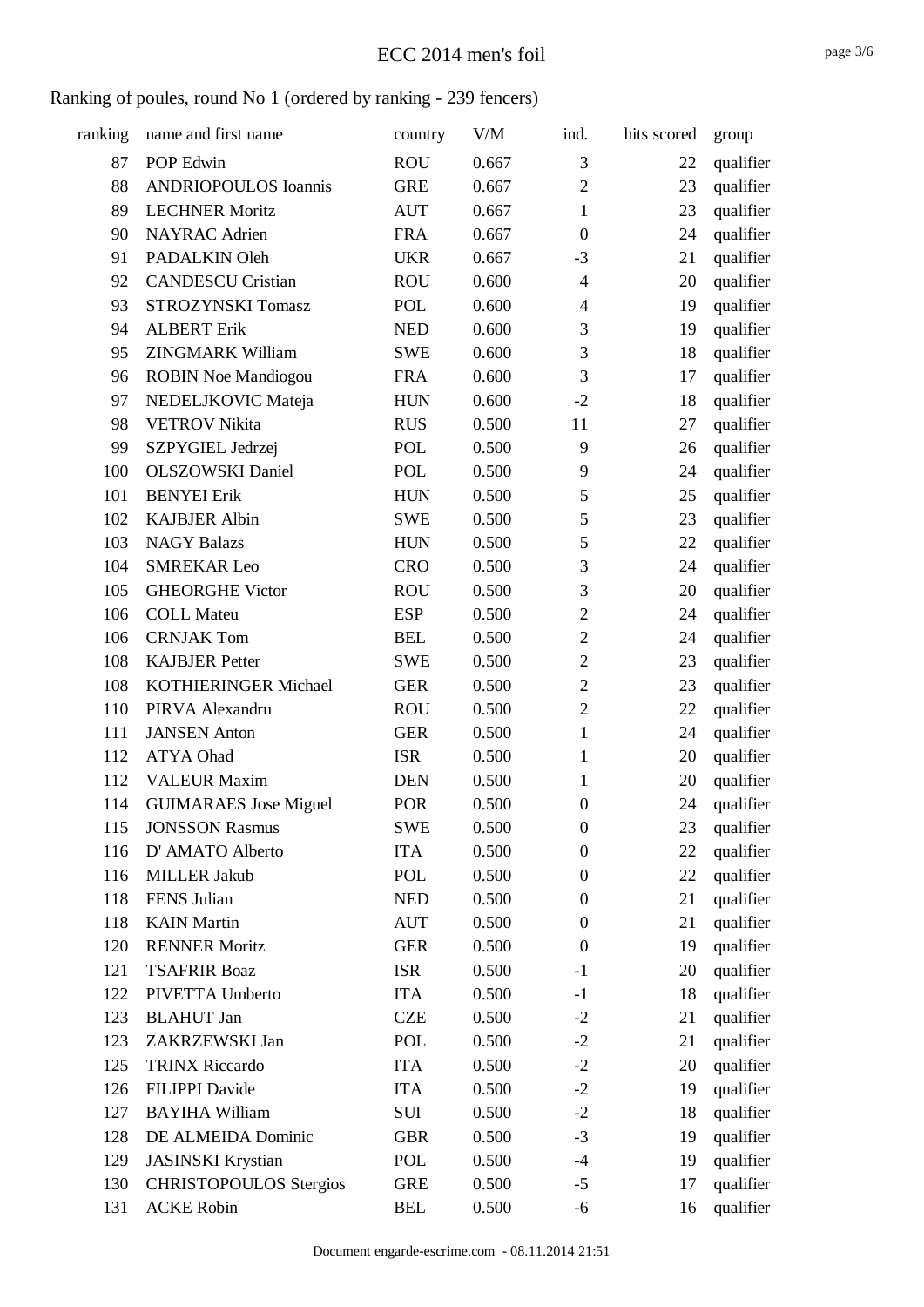| ranking | name and first name              | country    | V/M   | ind.             | hits scored | group     |
|---------|----------------------------------|------------|-------|------------------|-------------|-----------|
| 132     | <b>FINCH Samuel Marc Leonard</b> | <b>GBR</b> | 0.400 | $\boldsymbol{0}$ | 21          | qualifier |
| 133     | <b>ANSALDO</b> Gabriele          | <b>ITA</b> | 0.400 | $-1$             | 19          | qualifier |
| 134     | <b>UDVARDI</b> Peter             | <b>HUN</b> | 0.400 | $-1$             | 17          | qualifier |
| 135     | PILASZEK Lukasz                  | <b>POL</b> | 0.400 | $-2$             | 18          | qualifier |
| 136     | <b>MENDREY Tamas</b>             | <b>HUN</b> | 0.400 | $-2$             | 17          | qualifier |
| 137     | <b>GALY</b> Maxime               | <b>FRA</b> | 0.400 | $-3$             | 18          | qualifier |
| 138     | <b>DEERING Maximilian</b>        | <b>GBR</b> | 0.400 | $-3$             | 16          | qualifier |
| 139     | <b>KONIG Robert</b>              | <b>CZE</b> | 0.400 | $-3$             | 15          | qualifier |
| 140     | <b>VAN DER KOELEN Marco</b>      | <b>GER</b> | 0.400 | $-4$             | 14          | qualifier |
| 141     | <b>LEHNER Kilian</b>             | <b>AUT</b> | 0.400 | $-5$             | 14          | qualifier |
| 141     | <b>SCHROETER Paul-Martin</b>     | <b>GER</b> | 0.400 | $-5$             | 14          | qualifier |
| 143     | RAMAZANOV Ilgam                  | <b>RUS</b> | 0.400 | $-6$             | 14          | qualifier |
| 144     | KOZIELEWSKI Jarema               | <b>POL</b> | 0.333 | $\overline{2}$   | 23          | qualifier |
| 145     | SOWA Mikolaj                     | POL        | 0.333 | $\overline{2}$   | 22          | qualifier |
| 146     | <b>KRUSE</b> Ossip               | <b>GER</b> | 0.333 | $\mathbf{1}$     | 25          | qualifier |
| 147     | <b>SIMON Kristof</b>             | <b>HUN</b> | 0.333 | $\mathbf{1}$     | 21          | qualifier |
| 148     | VAN CAMPENHOUT Stef              | <b>BEL</b> | 0.333 | $\boldsymbol{0}$ | 22          | qualifier |
| 149     | <b>OKHAPKIN Denis</b>            | <b>RUS</b> | 0.333 | $\boldsymbol{0}$ | 21          | qualifier |
| 150     | <b>BOROWIEC Piotr</b>            | POL        | 0.333 | $-1$             | 21          | qualifier |
| 150     | <b>CIMMINO</b> Matteo            | <b>ITA</b> | 0.333 | $-1$             | 21          | qualifier |
| 152     | <b>KISS Bogdan</b>               | <b>HUN</b> | 0.333 | $-2$             | 22          | qualifier |
| 153     | <b>WOOLLEY Aidan</b>             | <b>GBR</b> | 0.333 | $-3$             | 20          | qualifier |
| 154     | <b>GOJAK Antonio</b>             | <b>CRO</b> | 0.333 | $-4$             | 21          | qualifier |
| 155     | <b>DAHLIN</b> Svante             | <b>SWE</b> | 0.333 | $-4$             | 19          | qualifier |
| 156     | <b>ZIEGON Anton</b>              | <b>GER</b> | 0.333 | $-4$             | 18          | qualifier |
| 157     | <b>BACOCCOLI</b> Lorenzo         | <b>ITA</b> | 0.333 | $-4$             | 17          | qualifier |
| 157     | <b>BURATCHUK Illya</b>           | <b>UKR</b> | 0.333 | $-4$             | 17          | qualifier |
| 159     | <b>NAVAS Timothy</b>             | <b>BEL</b> | 0.333 | $-5$             | 19          | qualifier |
| 160     | <b>EJEMYR</b> Christoffer        | <b>SWE</b> | 0.333 | $-5$             | 17          | qualifier |
| 160     | <b>HERGAN</b> Daniel             | <b>ROU</b> | 0.333 | $-5$             | 17          | qualifier |
| 162     | <b>BAR-ZIV</b> Itay              | <b>ISR</b> | 0.333 | $-5$             | 16          | qualifier |
| 163     | <b>BRKLJACIC Marko</b>           | <b>CRO</b> | 0.333 | $-6$             | 20          | qualifier |
| 164     | <b>DAVIDOVIC Domen</b>           | <b>SLO</b> | 0.333 | $-6$             | 17          | qualifier |
| 164     | <b>KLECKENY Balazs</b>           | <b>HUN</b> | 0.333 | $-6$             | 17          | qualifier |
| 166     | <b>TOTUSEK Marek</b>             | <b>CZE</b> | 0.333 | $-7$             | 20          | qualifier |
| 167     | <b>ABRAHAMS Matthew</b>          | <b>GBR</b> | 0.333 | $-7$             | 19          | qualifier |
| 167     | <b>SPLIT Olivier</b>             | <b>NED</b> | 0.333 | $-7$             | 19          | qualifier |
| 167     | <b>VERIGIN Vladimir</b>          | <b>RUS</b> | 0.333 | $-7$             | 19          | qualifier |
| 170     | <b>KASPRZYK Slawomir</b>         | POL        | 0.333 | $-7$             | 18          | qualifier |
| 171     | <b>EWERS Alexander</b>           | <b>SWE</b> | 0.333 | $-7$             | 15          | qualifier |
| 172     | SOBOTKA Jakub                    | <b>CZE</b> | 0.333 | $-7$             | 14          | qualifier |
| 173     | <b>MAVRIDIS Damianos</b>         | <b>GRE</b> | 0.333 | $-8$             | 18          | qualifier |
| 173     | <b>SACCHI WILSON Sebastian</b>   | <b>GBR</b> | 0.333 | $-8$             | 18          | qualifier |
| 175     | AGOSTINHO Leonardo               | <b>POR</b> | 0.333 | $-8$             | 17          | qualifier |
| 175     | <b>SETH</b> Imran                | <b>MAS</b> | 0.333 | $-8$             | 17          | qualifier |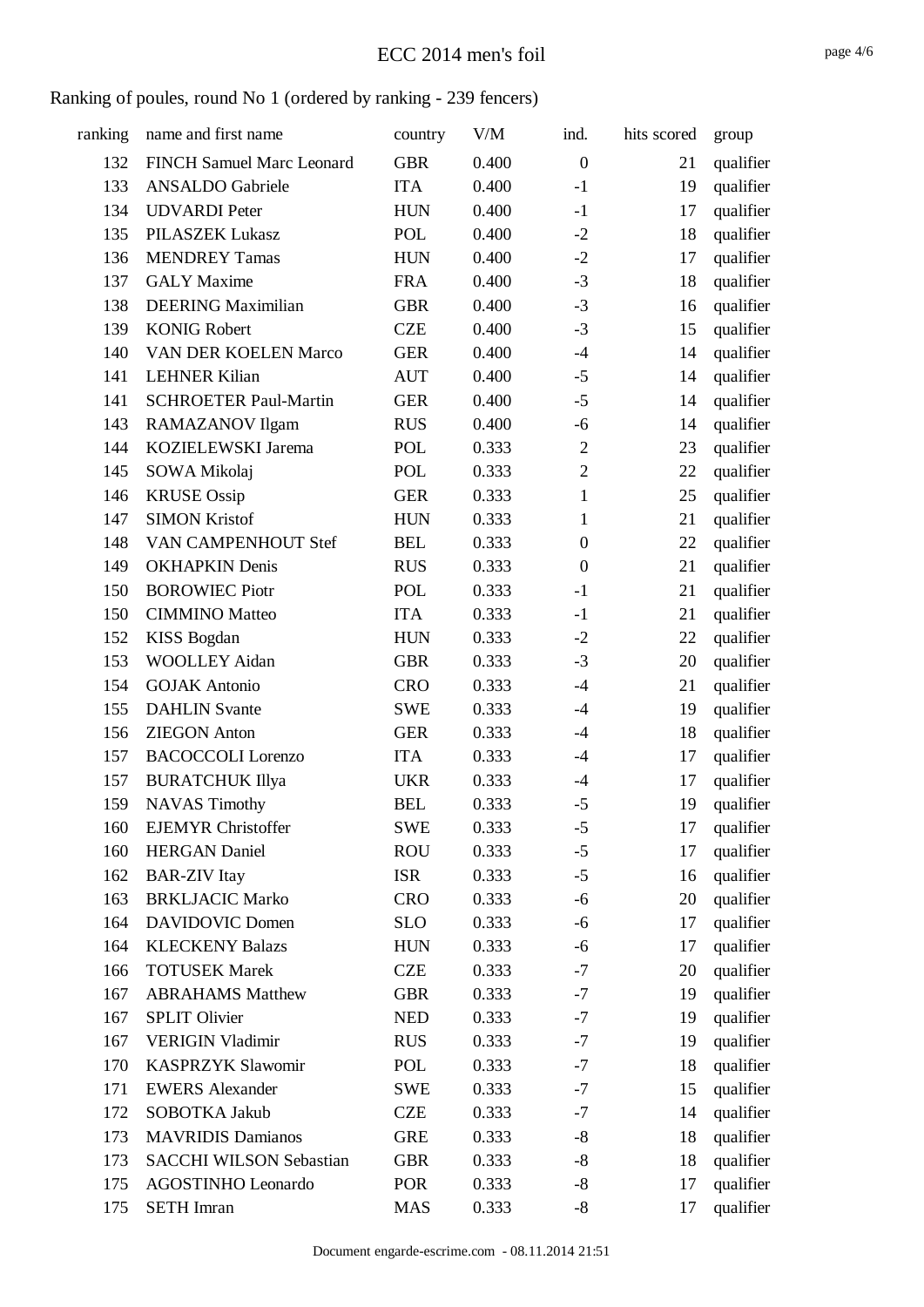| ranking | name and first name               | country    | V/M   | ind.  | hits scored | group      |
|---------|-----------------------------------|------------|-------|-------|-------------|------------|
| 177     | <b>FELSBERGER Tobias</b>          | <b>AUT</b> | 0.333 | $-8$  | 16          | qualifier  |
| 178     | <b>FORTUNA Robert</b>             | <b>UKR</b> | 0.333 | $-8$  | 15          | qualifier  |
| 179     | <b>SHEVCHENKO Ruslan</b>          | <b>UKR</b> | 0.333 | $-9$  | 14          | qualifier  |
| 180     | <b>FARKAS</b> Gyula               | <b>SVK</b> | 0.333 | $-10$ | 15          | qualifier  |
| 181     | <b>BADOUX</b> Loic                | <b>SUI</b> | 0.333 | $-11$ | 16          | qualifier  |
| 182     | <b>HAULEITNER Bernhard</b>        | <b>AUT</b> | 0.333 | $-11$ | 15          | qualifier  |
| 182     | <b>SCHAUER Moritz</b>             | <b>AUT</b> | 0.333 | $-11$ | 15          | qualifier  |
| 184     | <b>DOLZYCKI</b> Mateusz           | POL        | 0.333 | $-12$ | 14          | qualifier  |
| 185     | <b>KOROM</b> Gergely              | <b>HUN</b> | 0.333 | $-12$ | 13          | qualifier  |
| 186     | <b>HRUBESCH Simon</b>             | <b>AUT</b> | 0.333 | $-13$ | 14          | qualifier  |
| 186     | <b>ONDRUSEK Radek</b>             | <b>CZE</b> | 0.333 | $-13$ | 14          | qualifier  |
| 188     | PASSALACQUA MARCHIAN              | <b>ITA</b> | 0.333 | $-14$ | 12          | qualifier  |
| 189     | <b>EIFRIG Maximilian-Johannes</b> | <b>GER</b> | 0.200 | $-6$  | 18          | qualifier  |
| 190     | <b>STARC Luka</b>                 | <b>SLO</b> | 0.200 | $-7$  | 16          | qualifier  |
| 191     | ROY Markiyan                      | <b>UKR</b> | 0.200 | $-9$  | 13          | eliminated |
| 192     | LOO Sebastian                     | <b>SWE</b> | 0.200 | $-9$  | 12          | eliminated |
| 193     | <b>ZEMAN Adam</b>                 | <b>SVK</b> | 0.200 | $-13$ | 11          | eliminated |
| 194     | <b>KOVAC Rok</b>                  | <b>SLO</b> | 0.167 | $-6$  | 20          | eliminated |
| 195     | <b>HACK Bas</b>                   | <b>BEL</b> | 0.167 | $-11$ | 16          | eliminated |
| 196     | <b>WIDEN Albin</b>                | <b>SWE</b> | 0.167 | $-12$ | 17          | eliminated |
| 197     | <b>CANGELOSI</b> Gabriele         | <b>ITA</b> | 0.167 | $-12$ | 13          | eliminated |
| 198     | <b>PUMMER Aeolo</b>               | <b>AUT</b> | 0.167 | $-13$ | 16          | eliminated |
| 199     | <b>HUTHMANN Eric</b>              | <b>AUT</b> | 0.167 | $-13$ | 14          | eliminated |
| 200     | <b>ALEYNIKOV Rostyslav</b>        | <b>UKR</b> | 0.167 | $-14$ | 15          | eliminated |
| 201     | <b>CATANIA Riccardo</b>           | <b>ITA</b> | 0.167 | $-14$ | 14          | eliminated |
| 202     | PAVLENKO Vitaliy                  | <b>UKR</b> | 0.167 | $-14$ | 13          | eliminated |
| 203     | <b>TESARIK Daniel</b>             | <b>CZE</b> | 0.167 | $-14$ | 11          | eliminated |
| 204     | <b>SIRB</b> Alexandru             | <b>ROU</b> | 0.167 | $-15$ | 13          | eliminated |
| 205     | <b>PRELOVSEK Martin</b>           | <b>CRO</b> | 0.167 | $-15$ | 12          | eliminated |
| 206     | <b>KELLY James Clark</b>          | <b>GBR</b> | 0.167 | $-15$ | 11          | eliminated |
| 207     | <b>DOBOS</b> David                | <b>SVK</b> | 0.167 | $-15$ | 10          | eliminated |
| 208     | <b>MRAVUNAC Anton</b>             | <b>CRO</b> | 0.167 | $-16$ | 12          | eliminated |
| 209     | <b>CRISTIAN Razvan</b>            | <b>ROU</b> | 0.167 | $-16$ | 10          | eliminated |
| 210     | <b>ZEMAN Matyas</b>               | <b>CZE</b> | 0.167 | $-17$ | 12          | eliminated |
| 211     | <b>CATANIA David</b>              | <b>ITA</b> | 0.167 | $-17$ | 10          | eliminated |
| 212     | <b>CHREN Simon</b>                | <b>CZE</b> | 0.167 | $-17$ | 9           | eliminated |
| 212     | <b>MOHORKO Borut</b>              | <b>SLO</b> | 0.167 | $-17$ | 9           | eliminated |
| 214     | <b>MRAVLJAK Luka</b>              | <b>SLO</b> | 0.167 | $-18$ | 11          | eliminated |
| 215     | <b>BOSMAN Niels</b>               | <b>NED</b> | 0.167 | $-18$ | 10          | eliminated |
| 216     | <b>GEROSIDERIS Panayiotis</b>     | <b>GRE</b> | 0.167 | $-18$ | 9           | eliminated |
| 217     | <b>BERGHAMMER Paul</b>            | <b>AUT</b> | 0.167 | $-20$ | 9           | eliminated |
| 218     | <b>SWIERGOCKI Krzysztof</b>       | POL        | 0.167 | $-21$ | 8           | eliminated |
| 219     | <b>VOLF Karel</b>                 | <b>CZE</b> | 0.000 | $-13$ | 17          | eliminated |
| 220     | <b>SIBOR Radek</b>                | <b>CZE</b> | 0.000 | $-15$ | 10          | eliminated |
| 221     | DALLAGO Lodovico Maria            | <b>ITA</b> | 0.000 | $-16$ | 14          | eliminated |
|         |                                   |            |       |       |             |            |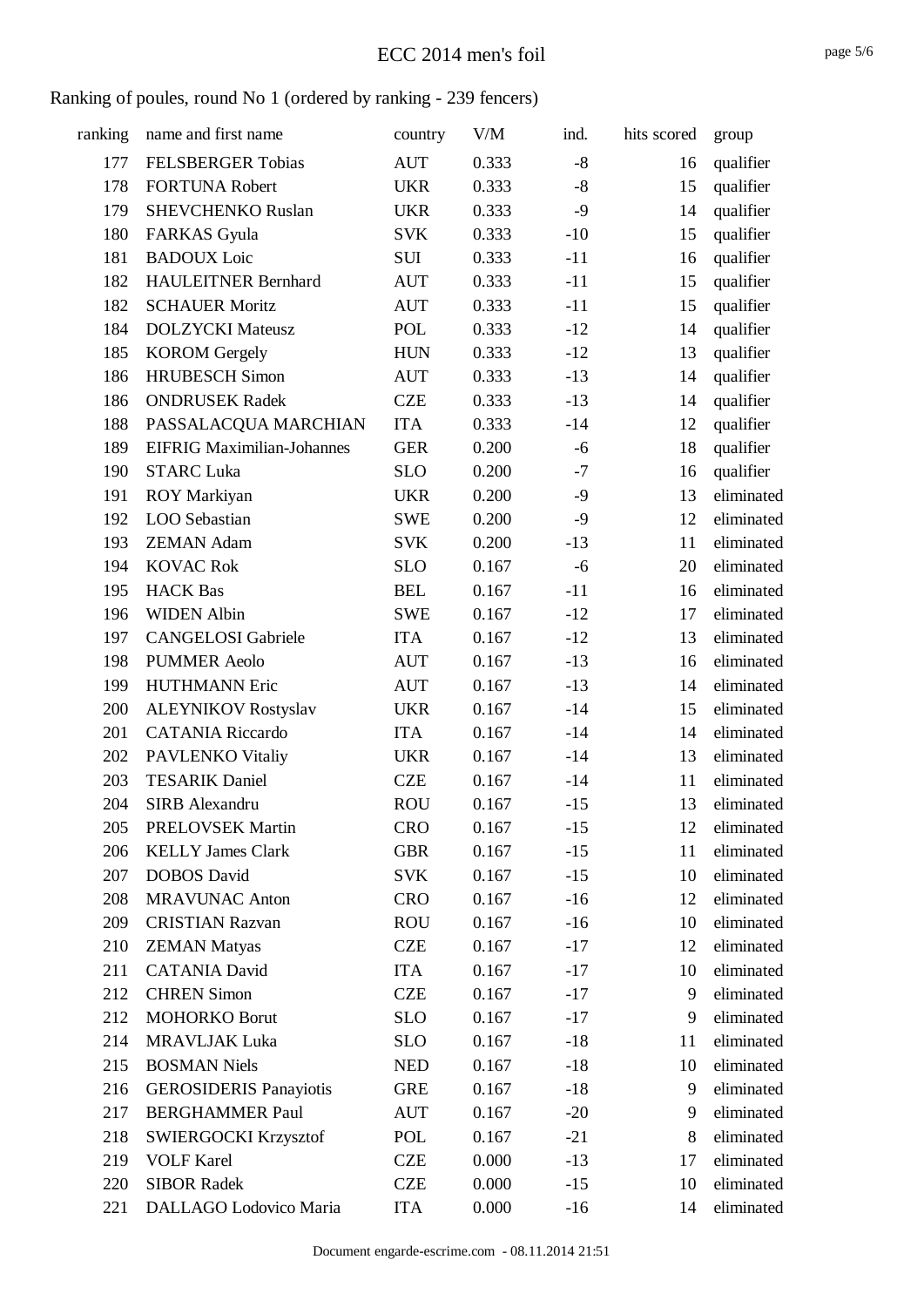### ECC 2014 men's foil

| ranking | name and first name              | country    | V/M   | ind.  | hits scored    | group      |
|---------|----------------------------------|------------|-------|-------|----------------|------------|
| 222     | <b>MAKO</b> Andras               | <b>HUN</b> | 0.000 | $-17$ | 13             | eliminated |
| 222     | <b>THEOTOKIS Clemente Alexis</b> | <b>GRE</b> | 0.000 | $-17$ | 13             | eliminated |
| 224     | PERSSON Sebastian                | <b>SWE</b> | 0.000 | $-18$ | 12             | eliminated |
| 225     | <b>FLORYK Martin</b>             | <b>CZE</b> | 0.000 | $-18$ | 7              | eliminated |
| 226     | <b>HAUPT</b> Julius              | <b>GER</b> | 0.000 | $-19$ | 6              | eliminated |
| 227     | <b>DEGLER Maurice</b>            | <b>GER</b> | 0.000 | $-20$ | 10             | eliminated |
| 227     | <b>GRASNEK Tobias</b>            | <b>AUT</b> | 0.000 | $-20$ | 10             | eliminated |
| 227     | <b>ZDENEK Jakub</b>              | <b>CZE</b> | 0.000 | $-20$ | 10             | eliminated |
| 230     | <b>GVOTH Martin</b>              | <b>SVK</b> | 0.000 | $-21$ | 9              | eliminated |
| 231     | <b>KOLLER Korbinian</b>          | <b>GER</b> | 0.000 | $-22$ | 8              | eliminated |
| 231     | <b>MOSCHOPOULOS Dimitris</b>     | <b>GRE</b> | 0.000 | $-22$ | 8              | eliminated |
| 233     | <b>KOSTENTSIS Theodoros</b>      | <b>GRE</b> | 0.000 | $-23$ | 7              | eliminated |
| 233     | <b>MPANTIKIS Aggelos</b>         | <b>GRE</b> | 0.000 | $-23$ | 7              | eliminated |
| 235     | <b>ONOFREI Daniel</b>            | <b>ROU</b> | 0.000 | $-24$ | 6              | eliminated |
| 236     | <b>STOCKMANN Paul</b>            | <b>NED</b> | 0.000 | $-26$ | $\overline{4}$ | eliminated |
| 236     | <b>WAGNER Phillip</b>            | <b>AUT</b> | 0.000 | $-26$ | $\overline{4}$ | eliminated |
| 238     | <b>MICHALICA</b> Stepan          | <b>CZE</b> | 0.000 | $-27$ | 3              | eliminated |
| 239     | <b>GAGER Masseo</b>              | <b>AUT</b> | 0.000 | $-29$ | 1              | eliminated |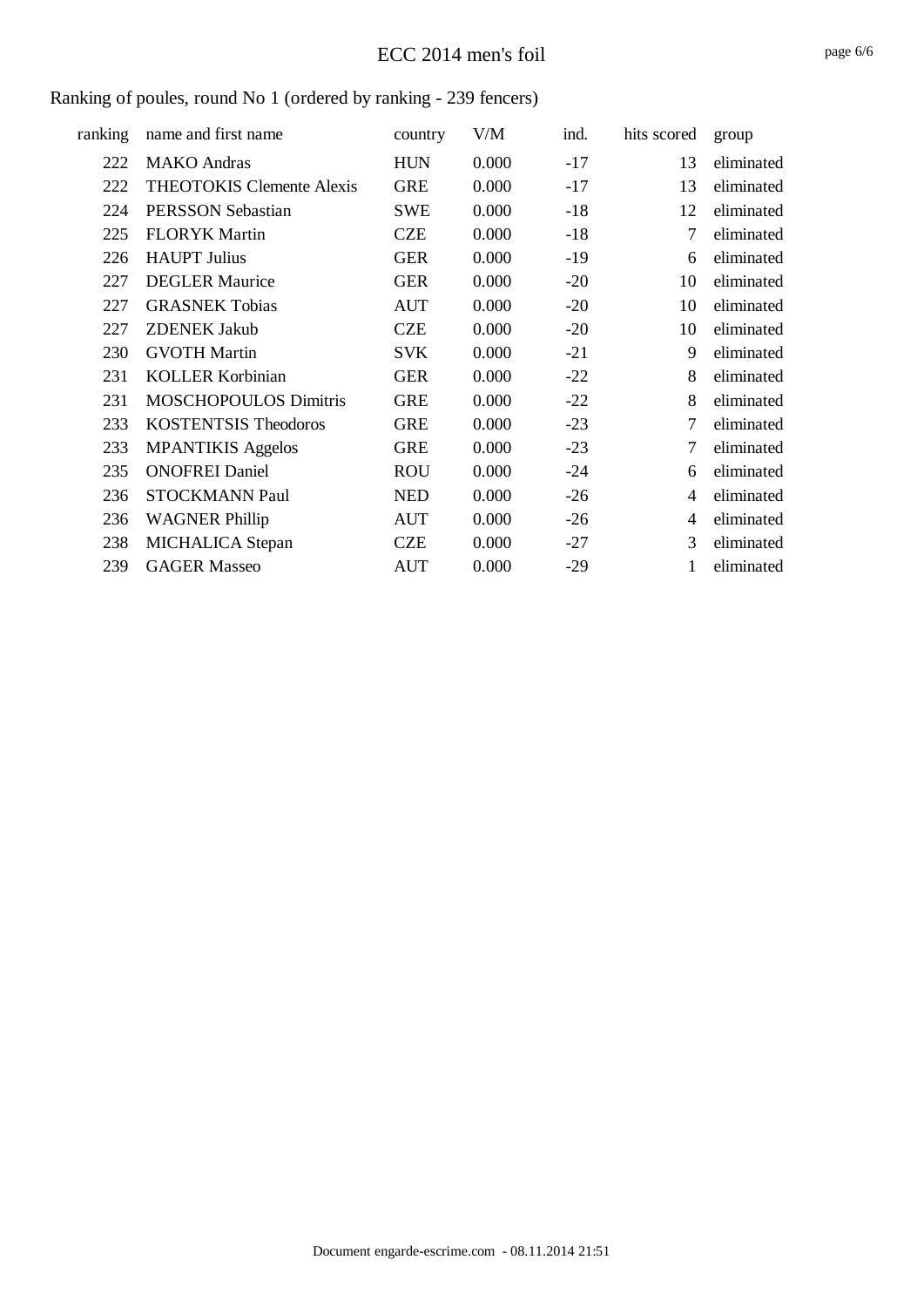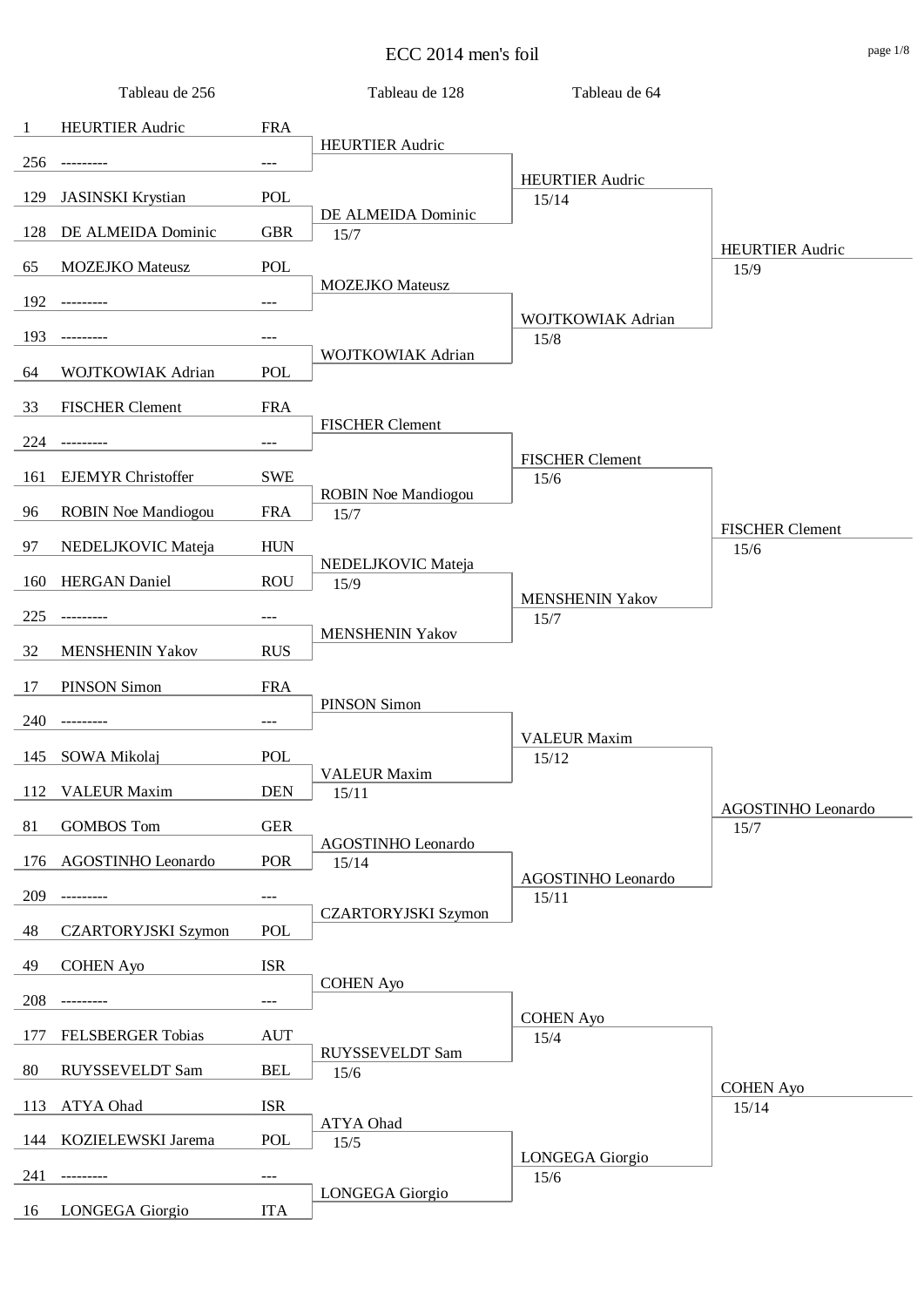![](_page_22_Figure_1.jpeg)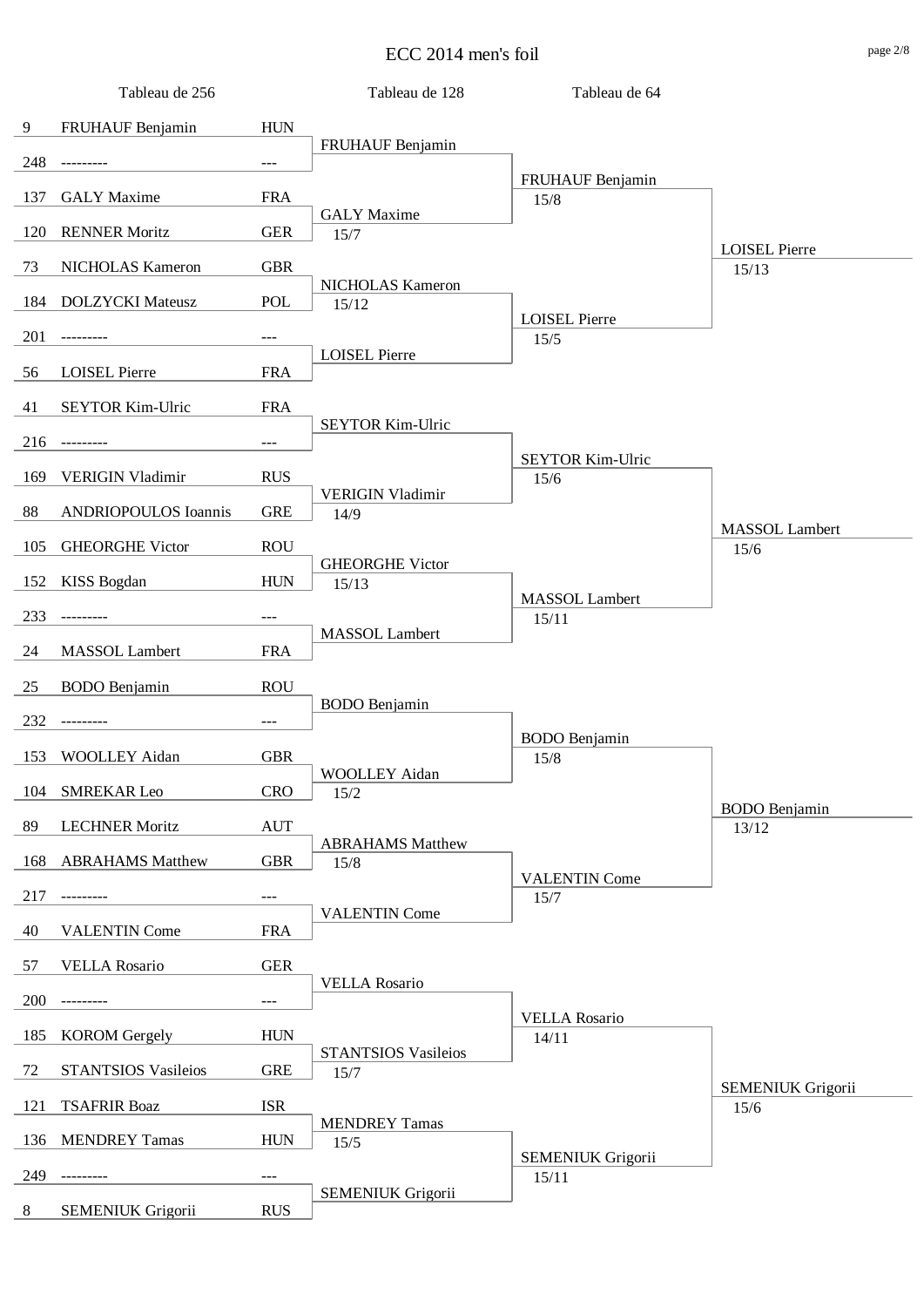![](_page_23_Figure_1.jpeg)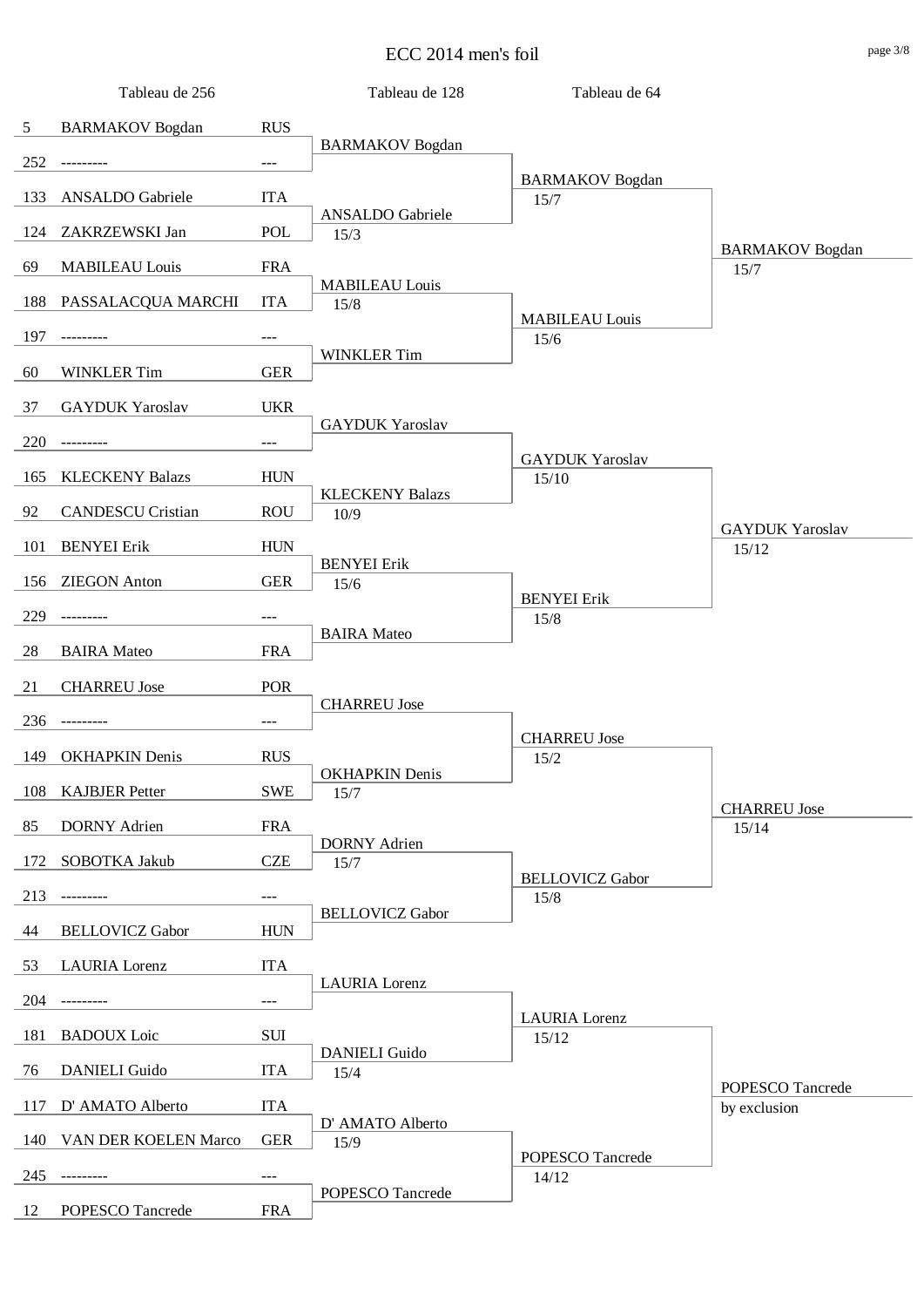![](_page_24_Figure_1.jpeg)

4 ROGER Wallerand FRA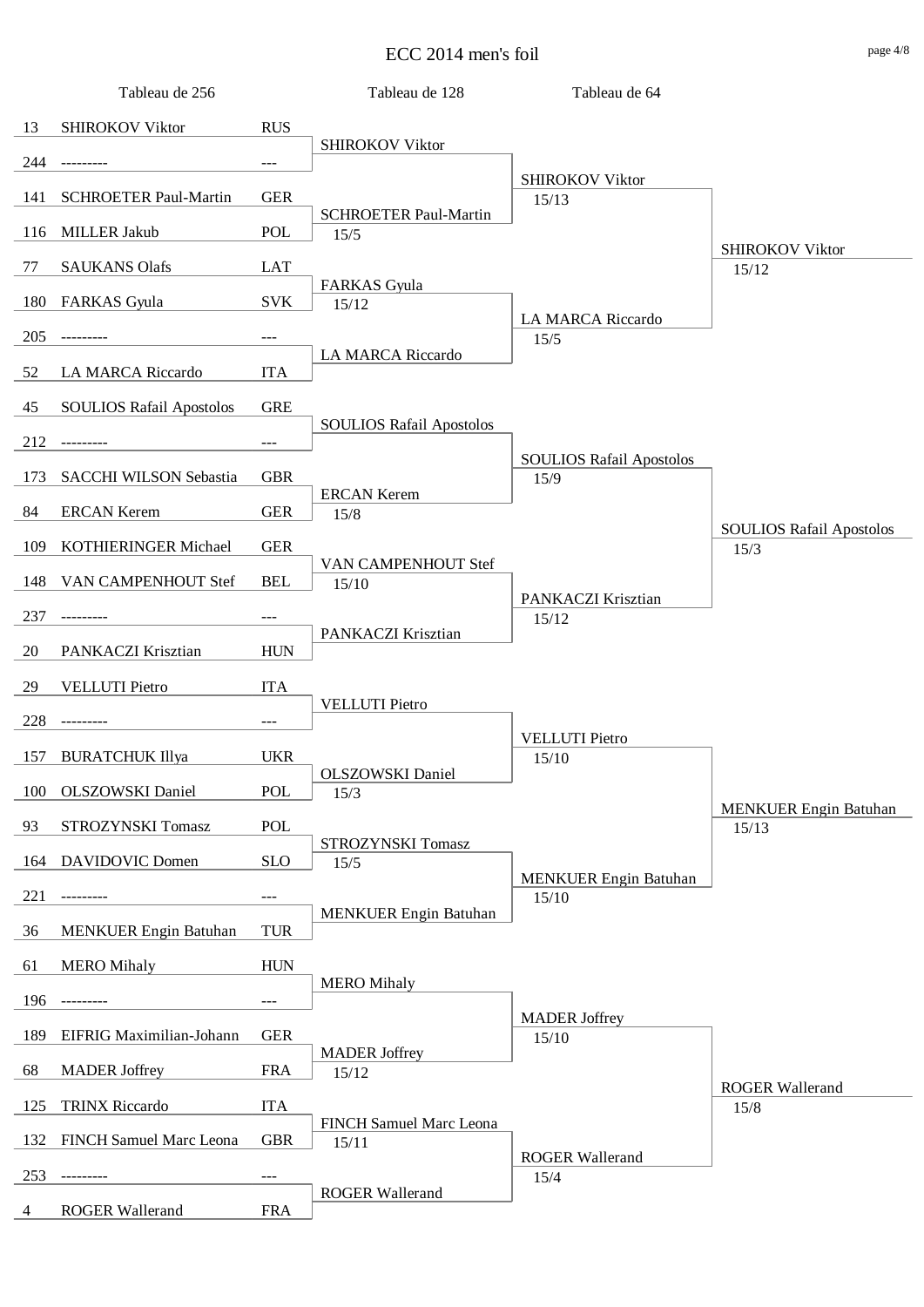![](_page_25_Figure_1.jpeg)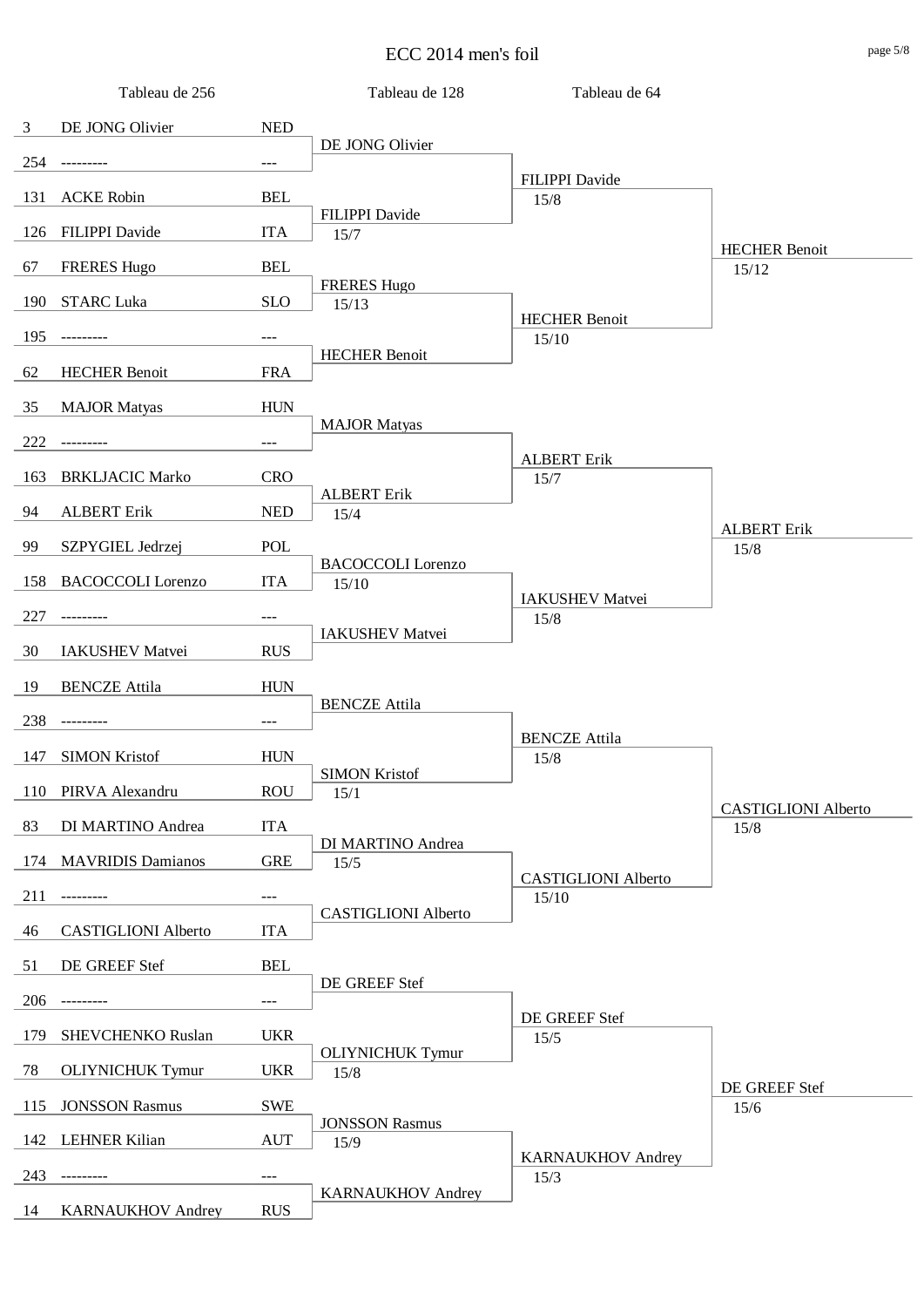![](_page_26_Figure_1.jpeg)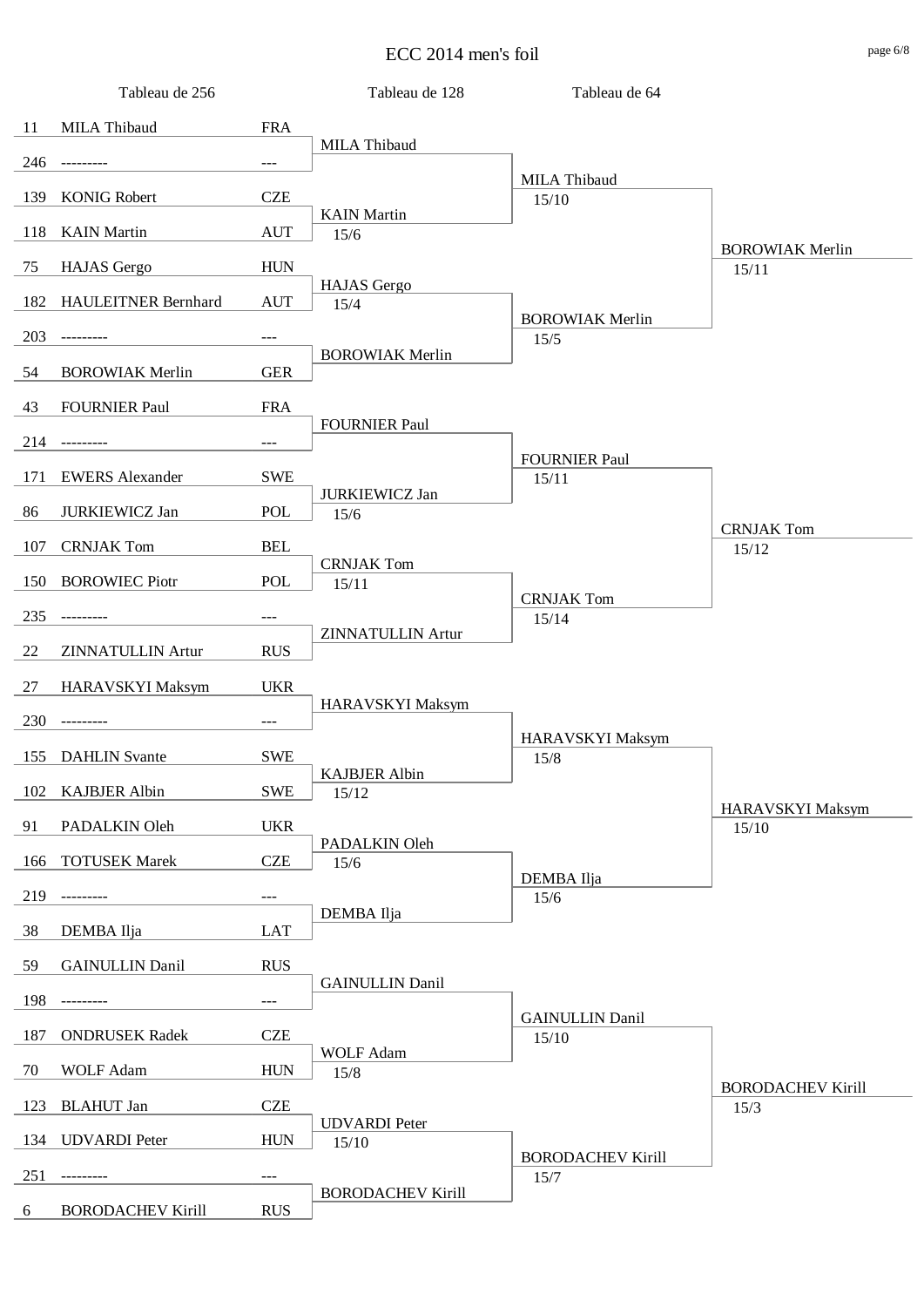![](_page_27_Figure_1.jpeg)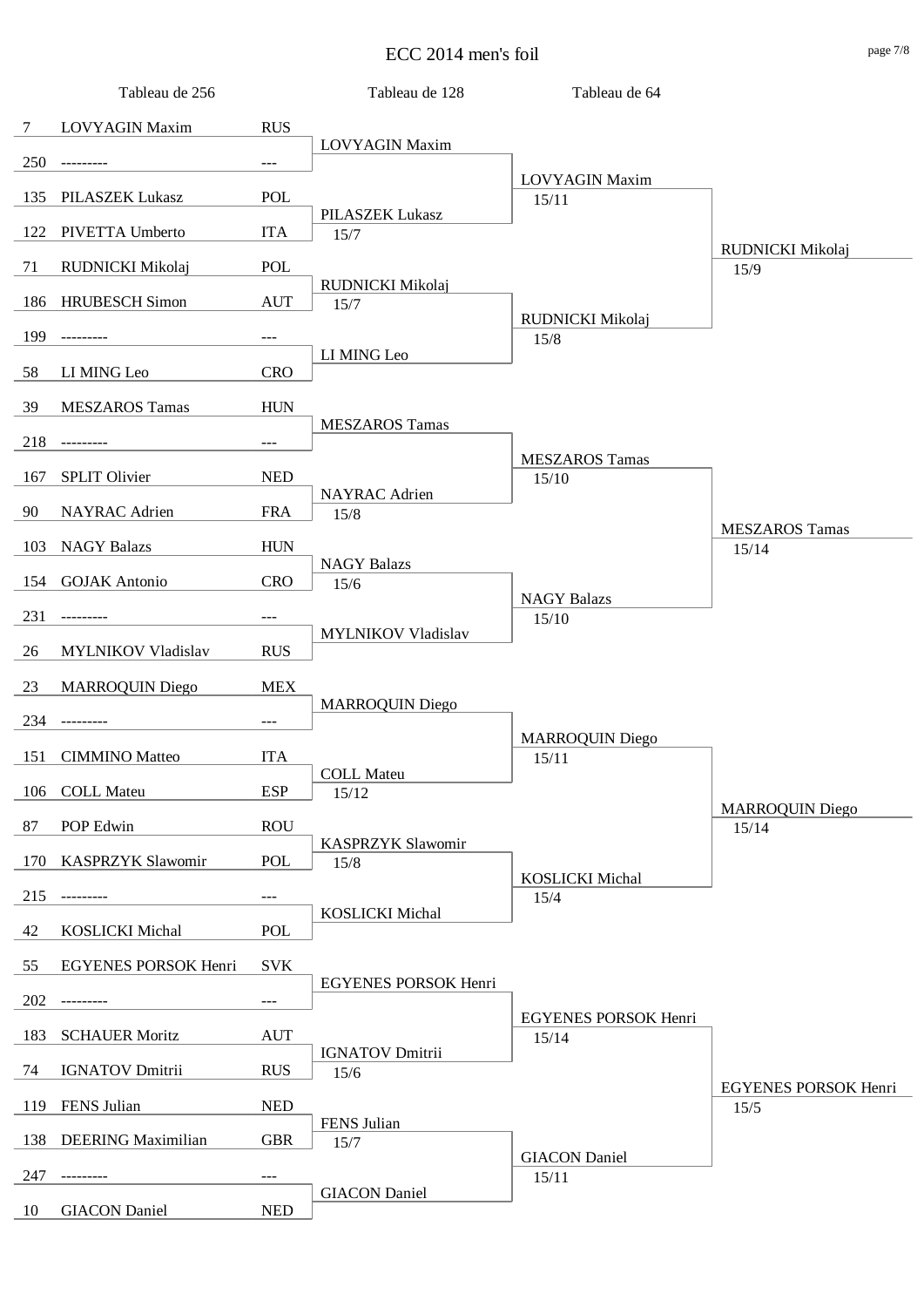![](_page_28_Figure_1.jpeg)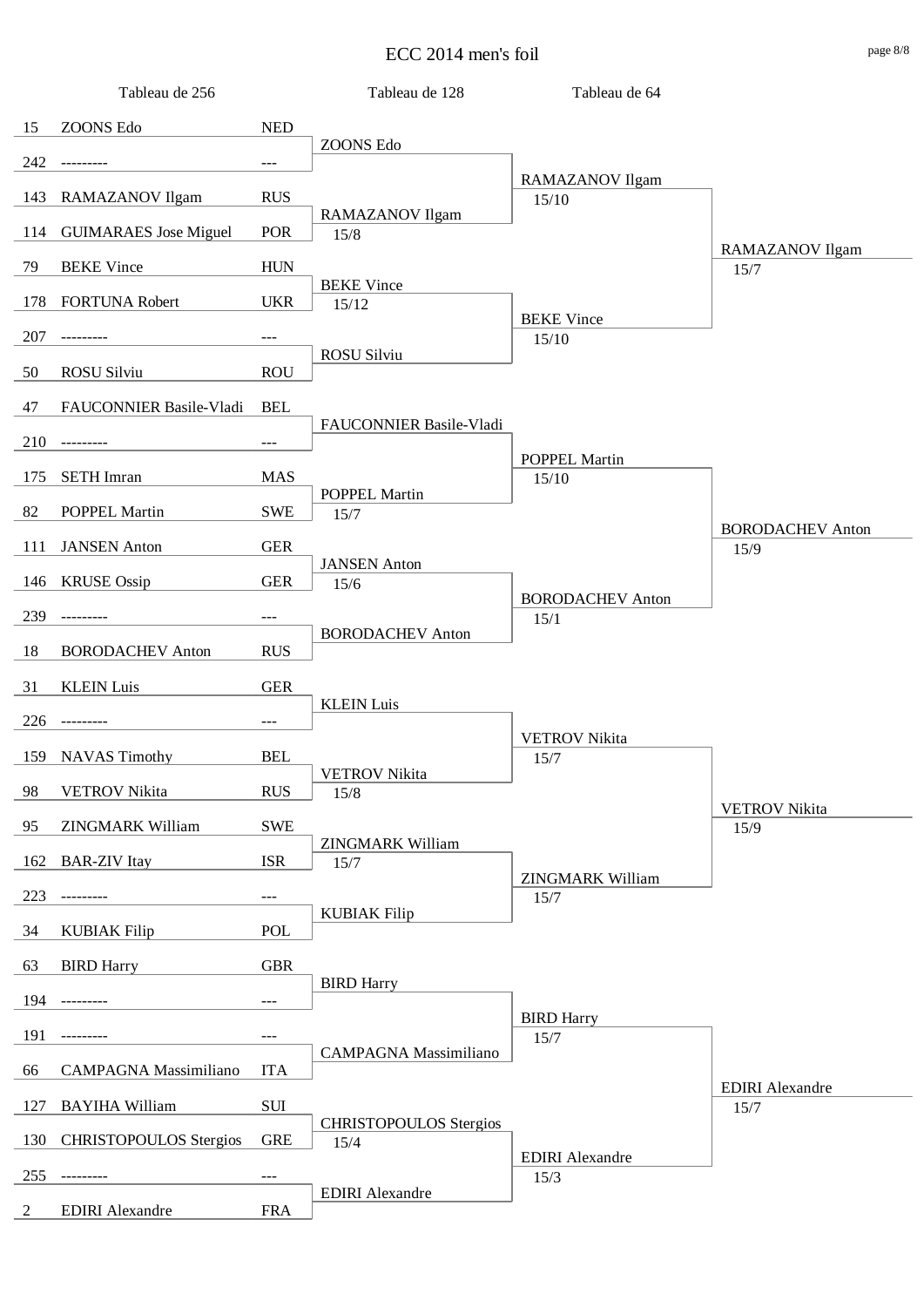![](_page_29_Figure_1.jpeg)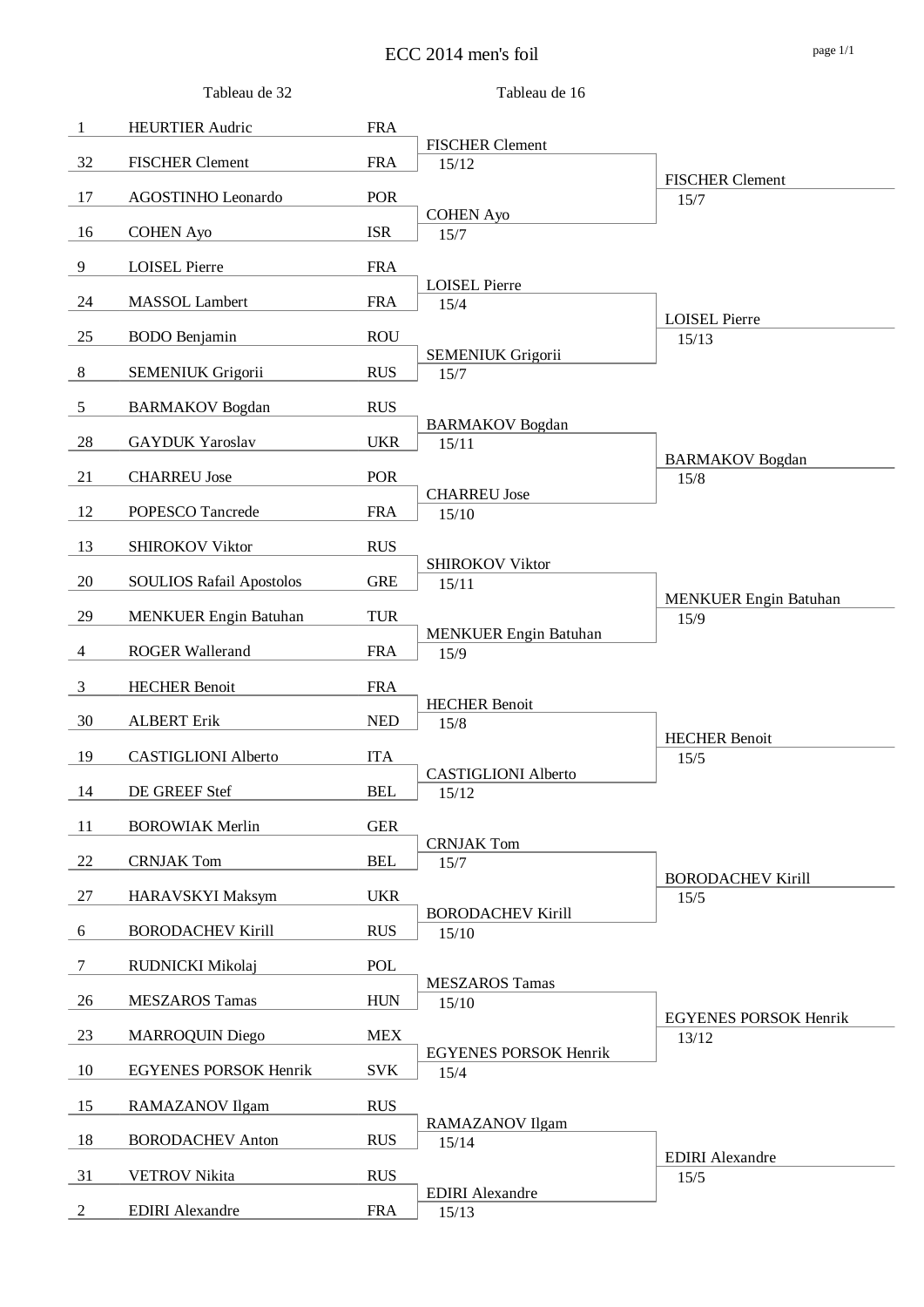![](_page_30_Figure_1.jpeg)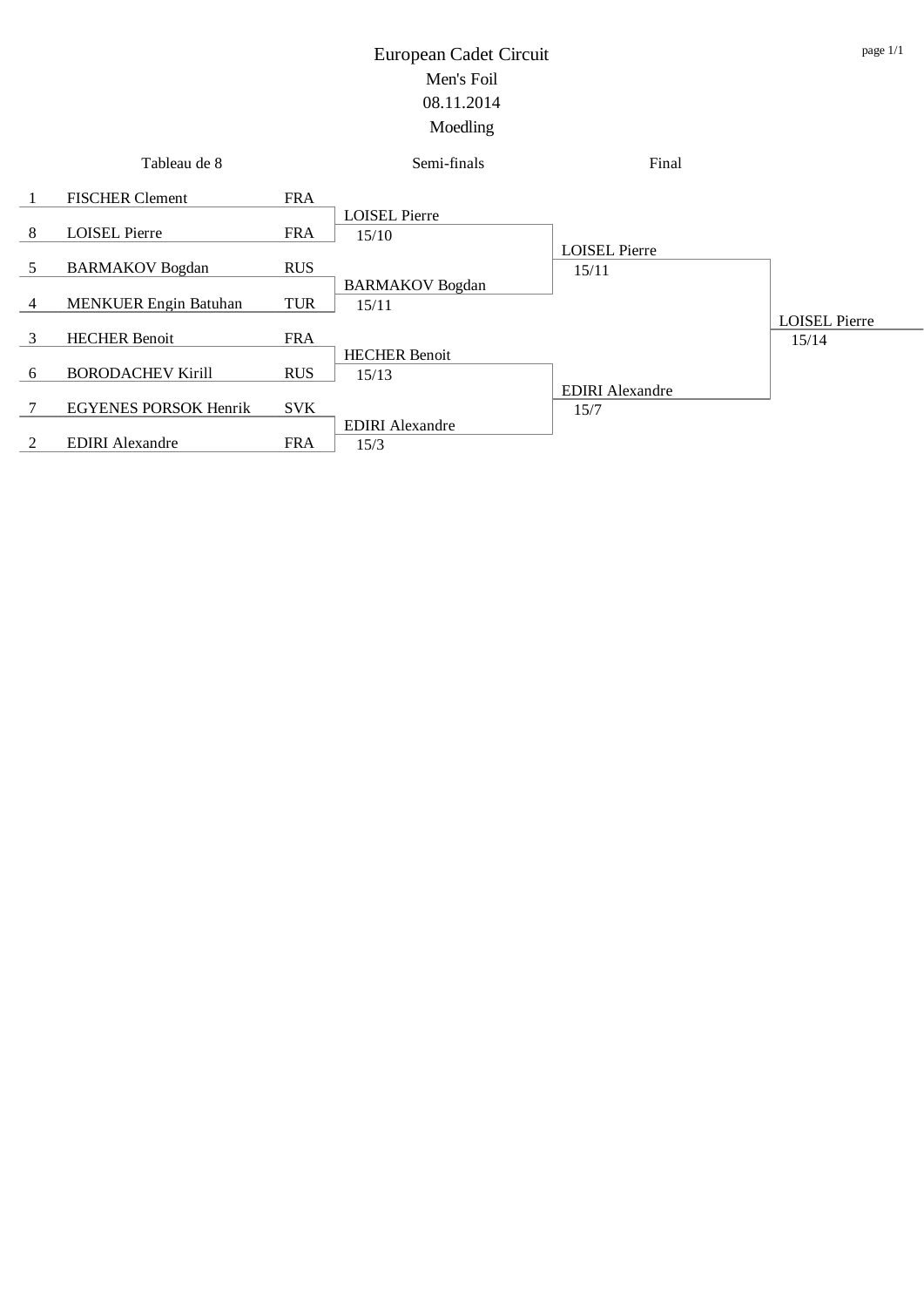| rank | name and first name             | nat.       | flag               | club                        | date of birth | licence  |
|------|---------------------------------|------------|--------------------|-----------------------------|---------------|----------|
| 1    | <b>LOISEL Pierre</b>            | <b>FRA</b> |                    | <b>VILLEJUIF US</b>         | 6/3/1998      | 00759200 |
| 2    | <b>EDIRI</b> Alexandre          | <b>FRA</b> | 11                 | <b>MEAUX CE</b>             | 30/1/1998     | 00757840 |
| 3    | <b>BARMAKOV</b> Bogdan          | <b>RUS</b> |                    | <b>NATIONAL TEAM</b>        | 14/4/1999     | 00832052 |
| 3    | <b>HECHER Benoit</b>            | <b>FRA</b> | H                  | <b>PARIS CEP</b>            | 7/10/1998     | 00759705 |
| 5    | <b>BORODACHEV Kirill</b>        | <b>RUS</b> |                    | NATIONAL TEAM               | 23/3/2000     | 00836611 |
| 6    | <b>FISCHER Clement</b>          | <b>FRA</b> | H                  | <b>OGCNICE ESCRIME</b>      | 28/1/1999     | 00803393 |
| 7    | <b>MENKUER Engin Batuhan</b>    | <b>TUR</b> | $\mathsf{C}^\star$ |                             | 3/4/1998      | 00832695 |
| 8    | <b>EGYENES PORSOK Henrik</b>    | <b>SVK</b> | $\mathbb{B}$       | <b>KS SAMORIN</b>           | 8/6/1999      | 00832116 |
| 9    | <b>SEMENIUK Grigorii</b>        | <b>RUS</b> |                    | NATIONAL TEAM               | 24/7/1998     | 00834031 |
| 10   | <b>SHIROKOV Viktor</b>          | <b>RUS</b> |                    | NATIONAL TEAM               | 10/8/1998     | 00838710 |
| 11   | <b>CHARREU Jose</b>             | POR        | $\ddot{\phi}$      |                             | 11/2/1998     | 00777037 |
| 12   | <b>MESZAROS Tamas</b>           | <b>HUN</b> |                    | <b>UTE</b>                  | 25/4/1998     | 00828102 |
| 13   | <b>CASTIGLIONI Alberto</b>      | <b>ITA</b> |                    |                             | 26/3/1998     | 00828208 |
| 14   | <b>COHEN Ayo</b>                | <b>ISR</b> | $\hat{\mathbf{X}}$ | HAPOEL EMEK IZRAEL          | 27/6/1998     | 00836574 |
| 15   | <b>CRNJAK Tom</b>               | <b>BEL</b> |                    |                             | 11/2/1998     | 00833951 |
| 16   | RAMAZANOV Ilgam                 | <b>RUS</b> |                    | NATIONAL TEAM               | 21/1/1998     | 00838711 |
| 17   | <b>HEURTIER Audric</b>          | <b>FRA</b> | 11                 | <b>ISSY MOUSQUETAIRES</b>   | 10/5/1998     | 00764320 |
| 18   | <b>ROGER Wallerand</b>          | <b>FRA</b> | 11                 | <b>VAL DE SEINE</b>         | 25/7/1998     | 00758159 |
| 19   | POPESCO Tancrede                | <b>FRA</b> |                    | <b>HOUILLES GO</b>          | 2/3/1998      | 00762784 |
| 20   | <b>BORODACHEV Anton</b>         | <b>RUS</b> |                    | NATIONAL TEAM               | 23/3/2000     | 00836612 |
| 21   | <b>MARROQUIN Diego</b>          | <b>MEX</b> |                    |                             | 6/1/1999      | 00835969 |
| 21   | <b>MASSOL</b> Lambert           | <b>FRA</b> | H                  | <b>BOURG VALEN</b>          | 13/11/1998    | 00794285 |
| 23   | <b>BODO</b> Benjamin            | <b>ROU</b> |                    | <b>CS SATU MARE</b>         | 31/1/1998     | 00833983 |
| 24   | <b>HARAVSKYI Maksym</b>         | <b>UKR</b> |                    | <b>LVIV</b>                 | 17/3/1998     | 00832957 |
| 25   | <b>GAYDUK Yaroslav</b>          | <b>UKR</b> |                    |                             | 2/6/1998      | 00834503 |
| 26   | <b>SOULIOS Rafail Apostolos</b> | <b>GRE</b> | 些                  | A.O.X. EGALEO               | 24/5/1999     | 00832256 |
| 27   | DE GREEF Stef                   | <b>BEL</b> |                    |                             | 10/1/1998     | 00834898 |
| 28   | <b>BOROWIAK Merlin</b>          | <b>GER</b> |                    | FC TAUBERBISCHOFSHEI        | 24/8/1999     | 00700462 |
| 29   | RUDNICKI Mikolaj                | POL        |                    | <b>UKS ATENA GDANSK</b>     | 17/12/1998    | 00830060 |
| 30   | <b>ALBERT Erik</b>              | <b>NED</b> |                    | <b>SCHERMCENTRUM AMSTER</b> | 4/10/1999     | 00835765 |
| 31   | <b>VETROV</b> Nikita            | <b>RUS</b> |                    | NATIONAL TEAM               | 12/2/1998     | 00834019 |
| 32   | <b>AGOSTINHO Leonardo</b>       | <b>POR</b> | $\ddot{\phi}$      |                             | 8/8/1998      | 00836819 |
| 33   | <b>LOVYAGIN Maxim</b>           | <b>RUS</b> |                    | NATIONAL TEAM               | 27/8/1998     | 00834028 |
| 34   | <b>FRUHAUF Benjamin</b>         | <b>HUN</b> |                    | <b>MTK</b>                  | 13/7/1998     | 00832007 |
| 34   | <b>GIACON</b> Daniel            | <b>NED</b> |                    | <b>SCHERMCENTRUM AMSTER</b> | 25/11/2000    | 00835768 |
| 34   | <b>MILA Thibaud</b>             | <b>FRA</b> |                    | <b>AVIGNON AE</b>           | 2/11/1998     | 00711900 |
| 37   | <b>KARNAUKHOV Andrey</b>        | <b>RUS</b> |                    | NATIONAL TEAM               | 22/5/1998     | 00836897 |
| 38   | LONGEGA Giorgio                 | <b>ITA</b> |                    |                             | 14/1/1999     | 00834874 |
| 39   | <b>BENCZE Attila</b>            | <b>HUN</b> |                    | <b>BHSE</b>                 | 25/5/1998     | 00833871 |
| 40   | PANKACZI Krisztian              | <b>HUN</b> |                    | <b>MTK</b>                  | 8/9/1998      | 00833672 |
| 41   | <b>VELLUTI Pietro</b>           | <b>ITA</b> |                    |                             | 21/4/1999     | 00834653 |
|      |                                 |            |                    |                             |               |          |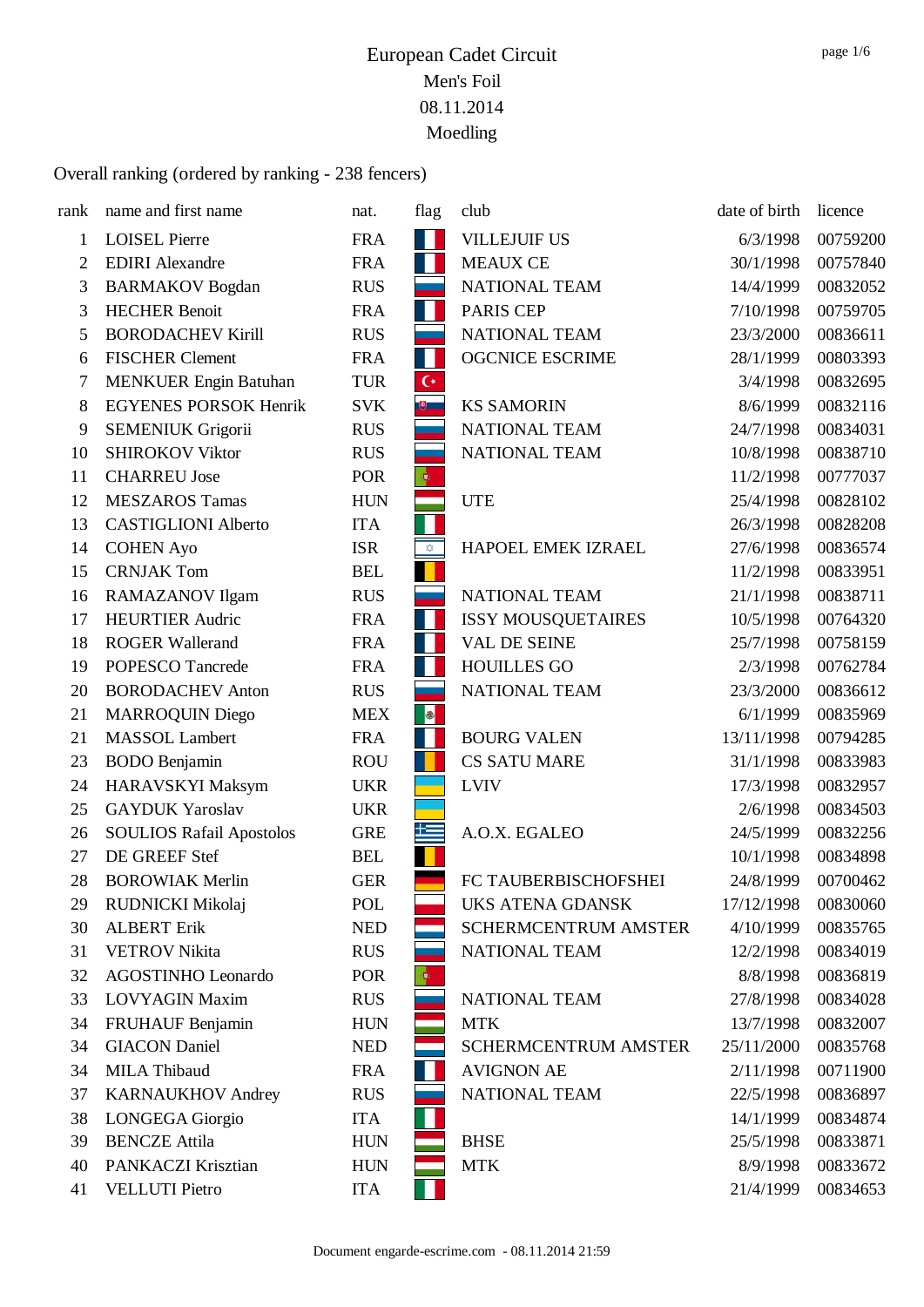| rank | name and first name               | nat.       | flag      | club                        | date of birth | licence  |
|------|-----------------------------------|------------|-----------|-----------------------------|---------------|----------|
| 42   | <b>IAKUSHEV Matvei</b>            | <b>RUS</b> |           | NATIONAL TEAM               | 21/2/1998     | 00837975 |
| 43   | <b>MENSHENIN Yakov</b>            | <b>RUS</b> |           | NATIONAL TEAM               | 17/11/1998    | 00838328 |
| 44   | DEMBA Ilja                        | <b>LAT</b> |           | RIGAS 3. BJSS               | 12/10/1999    | 00833071 |
| 45   | <b>SEYTOR Kim-Ulric</b>           | <b>FRA</b> | H         | <b>BOURG LA REINE</b>       | 9/2/2000      | 00765354 |
| 45   | <b>VALENTIN Come</b>              | <b>FRA</b> |           | <b>TEAM FLEURET 78</b>      | 31/1/1999     | 00762245 |
| 47   | <b>KOSLICKI Michal</b>            | <b>POL</b> |           | KU AZS UK BYDGOSZCZ         | 7/11/1998     | 00831440 |
| 48   | <b>FOURNIER Paul</b>              | <b>FRA</b> | Ш         | <b>LYON MDF</b>             | 3/1/1998      | 00799049 |
| 49   | <b>BELLOVICZ Gabor</b>            | <b>HUN</b> |           | <b>BHSE</b>                 | 31/7/1998     | 00832042 |
| 50   | <b>LA MARCA Riccardo</b>          | <b>ITA</b> |           |                             | 18/9/1998     | 00832752 |
| 51   | <b>VELLA Rosario</b>              | <b>GER</b> |           | <b>MANNHEIMER FC</b>        | 1/1/1900      | 00834317 |
| 52   | <b>GAINULLIN Danil</b>            | <b>RUS</b> |           | NATIONAL TEAM               | 30/3/1999     | 00837426 |
| 53   | <b>BIRD Harry</b>                 | <b>GBR</b> | Ж         | <b>SALLE BOSTON</b>         | 4/2/1998      | 00831783 |
| 54   | <b>WOJTKOWIAK Adrian</b>          | POL        |           | <b>IKS JAMALEX LESZNO</b>   | 6/9/1998      | 00834916 |
| 55   | <b>MADER</b> Joffrey              | <b>FRA</b> | Ш         | MARSEILLE EC                | 22/7/1998     | 00789828 |
| 56   | <b>MABILEAU Louis</b>             | <b>FRA</b> | H         | TEAM FLEURET 78             | 9/1/1998      | 00762248 |
| 57   | <b>BEKE Vince</b>                 | <b>HUN</b> |           | <b>TOREKVES</b>             | 17/2/2000     | 00837754 |
| 58   | <b>POPPEL Martin</b>              | <b>SWE</b> | H         | EGF                         | 23/5/1999     | 00837788 |
| 59   | <b>ZINGMARK William</b>           | <b>SWE</b> | a La      | <b>GFK</b>                  | 12/1/1998     | 00728203 |
| 60   | <b>BENYEI Erik</b>                | <b>HUN</b> |           | <b>TOREKVES</b>             | 20/1/1999     | 00833711 |
| 61   | <b>NAGY Balazs</b>                | <b>HUN</b> |           | <b>TOREKVES</b>             | 26/2/1998     | 00833709 |
| 62   | <b>VALEUR Maxim</b>               | <b>DEN</b> |           | <b>HFK HELLERUP</b>         | 30/6/2000     | 00776997 |
| 63   | <b>FILIPPI</b> Davide             | <b>ITA</b> |           |                             | 14/3/1998     | 00832491 |
| 64   | DE JONG Olivier                   | <b>NED</b> |           | HOLLAND SCHERMENR           | 1/7/1998      | 00833619 |
| 65   | <b>ZOONS Edo</b>                  | <b>NED</b> |           | <b>SCHERMCENTRUM AMSTER</b> | 20/4/1999     | 00777162 |
| 66   | <b>PINSON Simon</b>               | <b>FRA</b> | H         | <b>ROUEN CE</b>             | 8/2/2000      | 00808861 |
| 67   | <b>ZINNATULLIN Artur</b>          | <b>RUS</b> |           | NATIONAL TEAM               | 19/2/1998     | 00837978 |
| 68   | <b>MYLNIKOV Vladislav</b>         | <b>RUS</b> |           | NATIONAL TEAM               | 12/9/2000     | 00837974 |
| 69   | <b>BAIRA</b> Mateo                | <b>FRA</b> | Ш         | VAL D ORGE                  | 7/2/1998      | 00836563 |
| 70   | <b>KLEIN Luis</b>                 | <b>GER</b> |           | <b>TSG WEINHEIM</b>         | 6/1/1999      | 00699601 |
| 71   | <b>KUBIAK Filip</b>               | POL        |           | <b>AZS AWF POZNAN</b>       | 9/6/1998      | 00833095 |
| 72   | <b>MAJOR Matyas</b>               | <b>HUN</b> |           | <b>TOREKVES</b>             | 29/6/2000     | 00837755 |
| 73   | <b>FAUCONNIER Basile-Vladimir</b> | <b>BEL</b> |           |                             | 15/10/1999    | 00836771 |
| 74   | <b>CZARTORYJSKI Szymon</b>        | POL        |           | <b>WROCLAWIANIE</b>         | 16/11/1999    | 00835148 |
| 75   | <b>ROSU Silviu</b>                | <b>ROU</b> |           | CSA STEAUA BUCURESTI        | 16/3/2000     | 00836115 |
| 76   | LI MING Leo                       | <b>CRO</b> | ÷.        | MK VMD                      | 15/3/2000     | 00835976 |
| 77   | <b>WINKLER Tim</b>                | <b>GER</b> |           | <b>SC BERLIN</b>            | 2/3/1998      | 00700257 |
| 78   | <b>MERO</b> Mihaly                | <b>HUN</b> |           | <b>SZEGED</b>               | 8/12/1998     | 00833628 |
| 79   | <b>MOZEJKO</b> Mateusz            | POL        |           | <b>UKS ATENA GDANSK</b>     | 26/11/1999    | 00834523 |
| 80   | <b>CAMPAGNA Massimiliano</b>      | <b>ITA</b> |           |                             | 18/1/1999     | 00833627 |
| 81   | <b>FRERES Hugo</b>                | <b>BEL</b> |           |                             | 5/5/1999      | 00836036 |
| 82   | <b>WOLF Adam</b>                  | <b>HUN</b> |           | <b>ZVE</b>                  | 6/7/1999      | 00835824 |
| 83   | <b>STANTSIOS Vasileios</b>        | <b>GRE</b> | 上         | A.O.O.                      | 4/7/1998      | 00777043 |
| 84   | <b>IGNATOV Dmitrii</b>            | <b>RUS</b> |           | NATIONAL TEAM               | 26/8/1998     | 00836615 |
| 84   | <b>NICHOLAS Kameron</b>           | <b>GBR</b> | <u>NK</u> | FIGHTING FIT FC             | 2/3/1998      | 00831800 |
| 86   | <b>HAJAS</b> Gergo                | <b>HUN</b> |           | <b>TOREKVES</b>             | 17/6/1998     | 00833713 |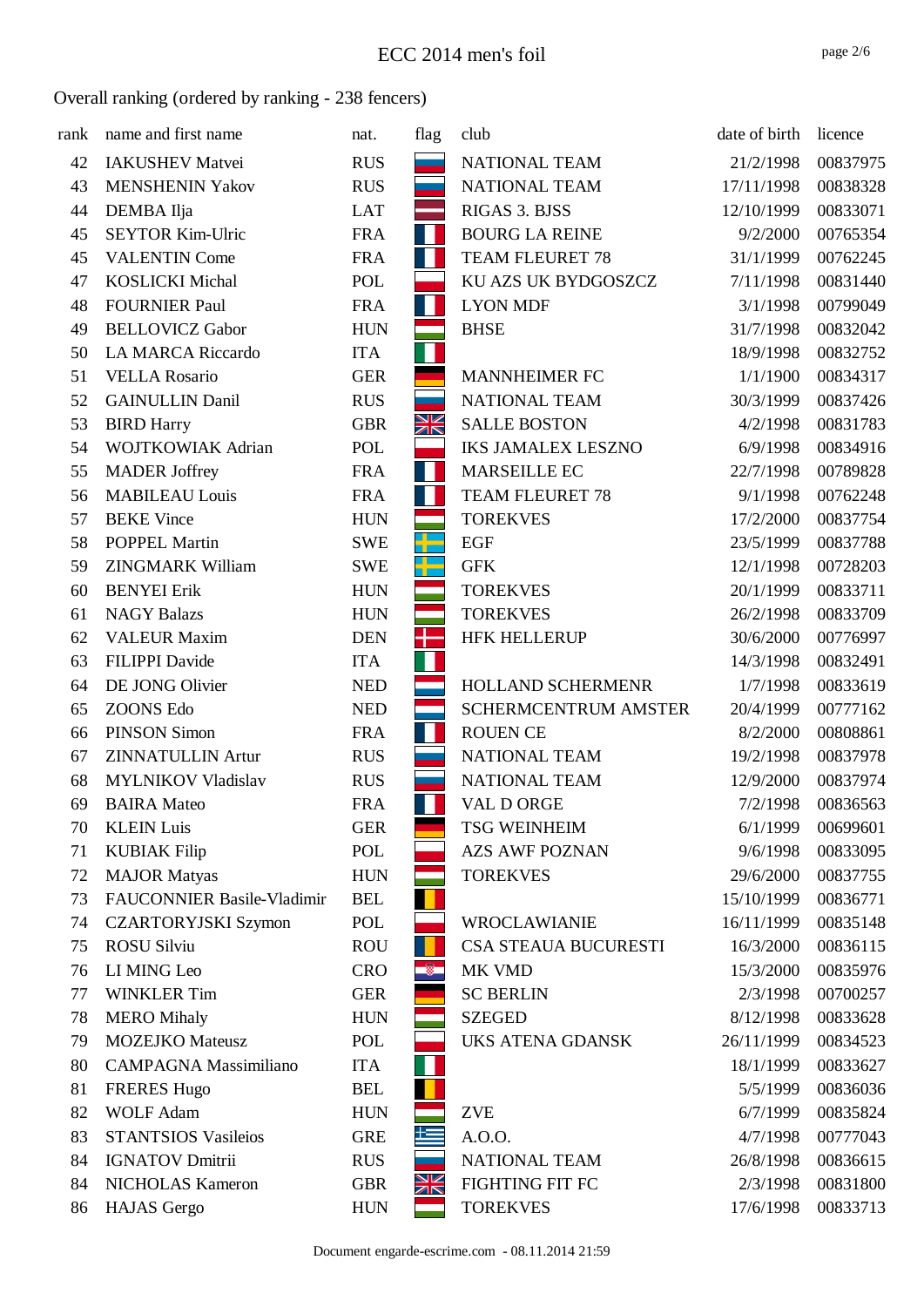| rank | name and first name              | nat.       | flag                                            | club                    | date of birth | licence  |
|------|----------------------------------|------------|-------------------------------------------------|-------------------------|---------------|----------|
| 87   | <b>DANIELI Guido</b>             | <b>ITA</b> |                                                 |                         | 29/11/1998    | 00832490 |
| 88   | <b>OLIYNICHUK Tymur</b>          | <b>UKR</b> |                                                 | <b>UKRAINE</b>          | 27/6/1998     | 00834502 |
| 89   | RUYSSEVELDT Sam                  | <b>BEL</b> |                                                 |                         | 9/6/1999      | 00835977 |
| 90   | DI MARTINO Andrea                | <b>ITA</b> |                                                 |                         | 18/6/1998     | 00832750 |
| 91   | <b>ERCAN Kerem</b>               | <b>GER</b> |                                                 | <b>TSG WEINHEIM</b>     | 14/4/2001     | 00836354 |
| 92   | <b>DORNY Adrien</b>              | <b>FRA</b> |                                                 | <b>PARIS TA</b>         | 11/7/1998     | 00760733 |
| 92   | <b>JURKIEWICZ Jan</b>            | POL        |                                                 |                         | 5/10/2000     | 00837460 |
| 94   | <b>NAYRAC</b> Adrien             | <b>FRA</b> | W                                               | <b>BOURG VALEN</b>      | 11/1/1999     | 00794253 |
| 95   | PADALKIN Oleh                    | <b>UKR</b> |                                                 | <b>UZHGOROD</b>         | 3/1/1999      | 00838880 |
| 96   | STROZYNSKI Tomasz                | POL        |                                                 | KU AZS UK BYDGOSZCZ     | 2/2/1998      | 00831443 |
| 97   | <b>ROBIN Noe Mandiogou</b>       | <b>FRA</b> | H                                               | <b>POITIERS</b>         | 8/8/2000      | 00838765 |
| 98   | NEDELJKOVIC Mateja               | <b>HUN</b> |                                                 | <b>UTE</b>              | 1/3/2000      | 00836001 |
| 99   | <b>OLSZOWSKI</b> Daniel          | POL        |                                                 | <b>BUDOWLANI TORUN</b>  | 23/12/1998    | 00831444 |
| 100  | <b>KAJBJER Albin</b>             | <b>SWE</b> | ap.<br>1                                        | <b>KFK</b>              | 18/5/1998     | 00699064 |
| 101  | <b>GHEORGHE Victor</b>           | <b>ROU</b> |                                                 | <b>CSS PLOIESTI</b>     | 4/10/1998     | 00836114 |
| 102  | <b>COLL Mateu</b>                | <b>ESP</b> | 鑫                                               |                         | 1/12/1998     | 00835296 |
| 103  | <b>JANSEN</b> Anton              | <b>GER</b> |                                                 | FC MOERS                | 29/8/1999     | 00700577 |
| 104  | <b>ATYA Ohad</b>                 | <b>ISR</b> | $\stackrel{\scriptstyle\longrightarrow}{\star}$ | HAPOEL EMEK IZRAEL      | 30/9/1998     | 00836576 |
| 105  | <b>JONSSON Rasmus</b>            | <b>SWE</b> |                                                 | <b>ARA</b>              | 5/6/1998      | 00704106 |
| 106  | D' AMATO Alberto                 | <b>ITA</b> |                                                 |                         | 6/6/2000      | 00838524 |
| 107  | FENS Julian                      | <b>NED</b> |                                                 | <b>PALLAS</b>           | 5/4/1998      | 00837776 |
| 107  | <b>KAIN</b> Martin               | <b>AUT</b> |                                                 |                         | 11/4/1999     | 00836503 |
| 109  | DE ALMEIDA Dominic               | <b>GBR</b> | XK                                              | <b>FIGHTING FIT FC</b>  | 13/2/1999     | 00833644 |
| 110  | <b>CHRISTOPOULOS Stergios</b>    | <b>GRE</b> | 上                                               | M. ALEXANDROS KORDEL    | 6/3/1998      | 00836314 |
| 111  | <b>FINCH Samuel Marc Leonard</b> | <b>GBR</b> | XK                                              | FIGHTING FIT FC         | 31/1/1998     | 00835588 |
| 112  | <b>ANSALDO</b> Gabriele          | <b>ITA</b> |                                                 |                         | 3/3/1999      | 00834664 |
| 113  | <b>UDVARDI</b> Peter             | <b>HUN</b> |                                                 | <b>MTK</b>              | 27/1/1998     | 00834158 |
| 114  | PILASZEK Lukasz                  | <b>POL</b> |                                                 | <b>UKS ATENA GDANSK</b> | 7/3/1999      | 00838019 |
| 115  | <b>MENDREY Tamas</b>             | <b>HUN</b> |                                                 | <b>UTE</b>              | 24/12/1999    | 00835935 |
| 116  | <b>GALY</b> Maxime               | <b>FRA</b> |                                                 | <b>GLEIZE</b>           | 23/11/1999    | 00712162 |
| 117  | <b>SCHROETER Paul-Martin</b>     | <b>GER</b> |                                                 | <b>SC BERLIN</b>        | 3/2/1998      | 00698516 |
| 118  | <b>SIMON Kristof</b>             | <b>HUN</b> |                                                 | <b>ZVE</b>              | 28/12/1998    | 00831947 |
| 119  | VAN CAMPENHOUT Stef              | <b>BEL</b> |                                                 | <b>OMNISWORD</b>        | 28/5/1998     | 00838258 |
| 120  | <b>OKHAPKIN Denis</b>            | <b>RUS</b> |                                                 | NATIONAL TEAM           | 25/4/1998     | 00836613 |
| 121  | <b>WOOLLEY Aidan</b>             | <b>GBR</b> | Ж                                               | FIGHTING FIT FC         | 19/3/1999     | 00833643 |
| 122  | <b>BACOCCOLI</b> Lorenzo         | <b>ITA</b> |                                                 |                         | 23/8/2000     | 00838549 |
| 123  | <b>KLECKENY Balazs</b>           | <b>HUN</b> |                                                 | SZIGETSZENTMIKLOSI T    | 27/1/1999     | 00835934 |
| 124  | <b>ABRAHAMS Matthew</b>          | <b>GBR</b> | Ж                                               | <b>LANSDOWNE FC</b>     | 10/2/2000     | 00833529 |
| 124  | <b>VERIGIN Vladimir</b>          | <b>RUS</b> |                                                 | NATIONAL TEAM           | 12/11/2000    | 00837977 |
| 126  | <b>KASPRZYK Slawomir</b>         | POL        |                                                 | <b>WROCLAWIANIE</b>     | 17/3/1999     | 00833120 |
| 127  | <b>FARKAS</b> Gyula              | <b>SVK</b> | $\mathbb{R}$                                    | <b>KS SAMORIN</b>       | 21/10/1999    | 00836010 |
| 128  | <b>SAUKANS Olafs</b>             | <b>LAT</b> |                                                 | RIGAS 3. BJSS           | 5/6/1998      | 00835070 |
| 129  | <b>GOMBOS Tom</b>                | <b>GER</b> |                                                 | FC TAUBERBISCHOFSHEI    | 31/3/1998     | 00699899 |
| 130  | POP Edwin                        | <b>ROU</b> |                                                 | <b>CS SATU MARE</b>     | 19/12/2000    | 00836116 |
| 131  | <b>ANDRIOPOULOS Ioannis</b>      | <b>GRE</b> | 些                                               | A.O.X. EGALEO           | 6/7/1999      | 00832257 |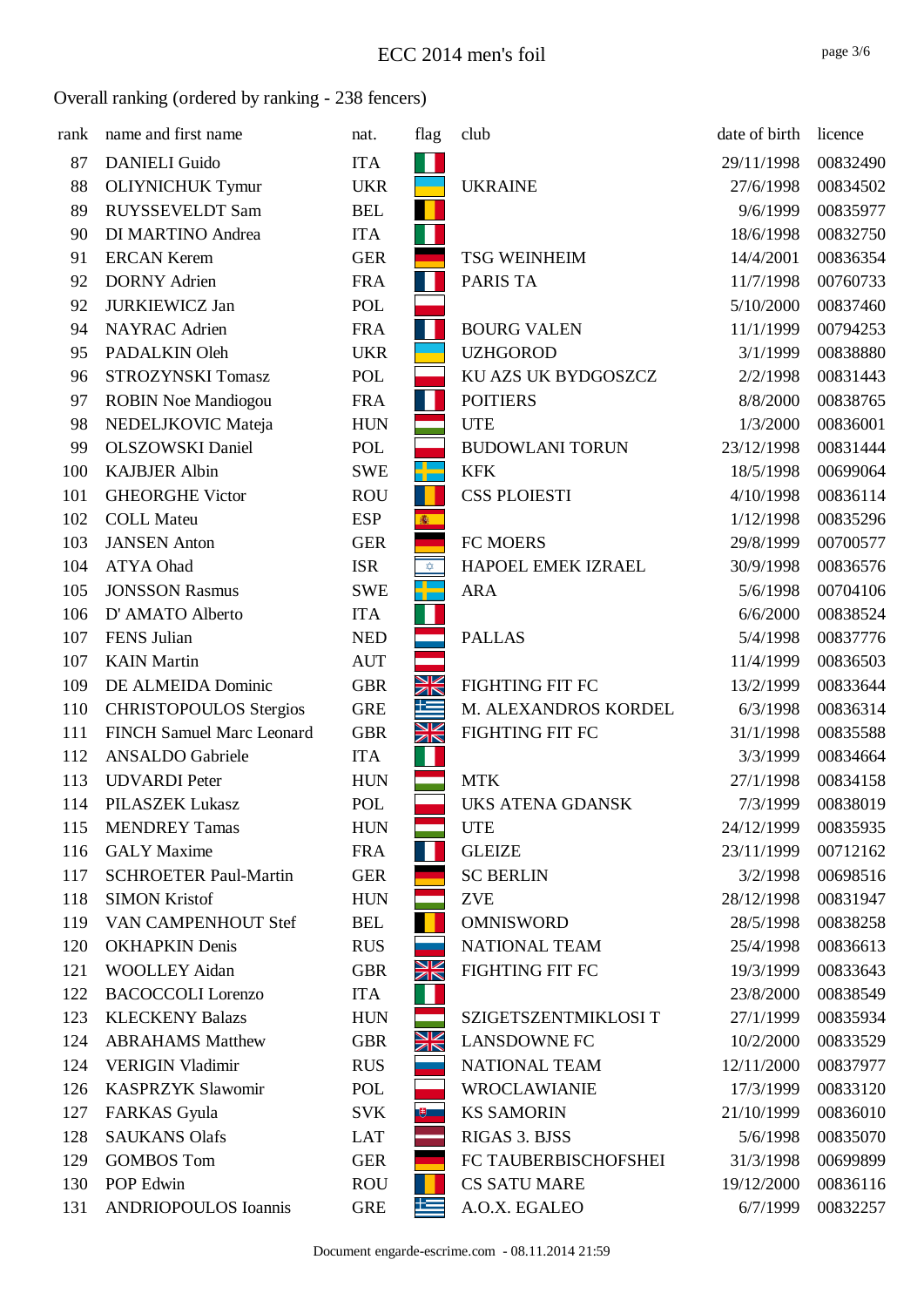| rank | name and first name            | nat.       | flag                    | club                        | date of birth | licence  |
|------|--------------------------------|------------|-------------------------|-----------------------------|---------------|----------|
| 132  | <b>LECHNER Moritz</b>          | <b>AUT</b> |                         |                             | 13/3/2000     | 00836509 |
| 133  | <b>CANDESCU Cristian</b>       | <b>ROU</b> |                         | CSA STEAUA BUCURESTI        | 24/11/1999    | 00836113 |
| 134  | SZPYGIEL Jedrzej               | POL        |                         |                             | 25/6/1998     | 00834934 |
| 135  | <b>SMREKAR Leo</b>             | <b>CRO</b> | $\sqrt{2}$              |                             | 21/5/2000     | 00835971 |
| 136  | <b>KAJBJER Petter</b>          | <b>SWE</b> |                         | <b>KFK</b>                  | 18/5/1998     | 00699063 |
| 136  | <b>KOTHIERINGER Michael</b>    | <b>GER</b> |                         | FC SULZBACH-ROSENBER        | 19/1/2000     | 00698389 |
| 138  | PIRVA Alexandru                | <b>ROU</b> |                         | <b>ACS BALESTRA</b>         | 21/7/2001     | 00837937 |
| 139  | <b>GUIMARAES</b> Jose Miguel   | POR        | $\ddot{\phi}$           | <b>SCP</b>                  | 26/4/1999     | 00838562 |
| 140  | <b>MILLER Jakub</b>            | <b>POL</b> |                         | WARTA-MUSZKIETEROWIE        | 10/7/1998     | 00833097 |
| 141  | <b>RENNER Moritz</b>           | <b>GER</b> |                         | <b>MANNHEIMER FC</b>        | 11/8/2001     | 00700318 |
| 142  | <b>TSAFRIR Boaz</b>            | <b>ISR</b> | $\bigoplus_{i=1}^n$     | HAPOEL EMEK IZRAEL          | 3/5/1998      | 00836569 |
| 143  | PIVETTA Umberto                | <b>ITA</b> |                         |                             | 18/1/1998     | 00833772 |
| 144  | <b>BLAHUT</b> Jan              | <b>CZE</b> |                         | <b>SERM OSTRAVA</b>         | 10/3/1999     | 00837667 |
| 144  | ZAKRZEWSKI Jan                 | POL        |                         | <b>AZS AWF WARSZAWA</b>     | 12/1/2000     | 00835147 |
| 146  | <b>TRINX Riccardo</b>          | <b>ITA</b> | W                       |                             | 6/4/2000      | 00838464 |
| 147  | <b>BAYIHA William</b>          | <b>SUI</b> | $\ddot{\phantom{1}}$    | <b>CEM MORGES</b>           | 9/9/1999      | 00838136 |
| 148  | <b>JASINSKI</b> Krystian       | <b>POL</b> |                         |                             | 5/5/1998      | 00831435 |
| 149  | <b>ACKE Robin</b>              | <b>BEL</b> |                         | <b>HERCKENRODE</b>          | 7/7/1998      | 00836768 |
| 150  | <b>DEERING Maximilian</b>      | <b>GBR</b> | NK<br>MK                | <b>SALLE BOSTON</b>         | 22/8/2000     | 00833517 |
| 151  | <b>KONIG Robert</b>            | <b>CZE</b> | D                       | SOKOL BYSTRICE NAD P        | 1/12/2000     | 00837162 |
| 152  | VAN DER KOELEN Marco           | <b>GER</b> |                         | FC MOERS                    | 18/4/1999     | 00696674 |
| 153  | <b>LEHNER Kilian</b>           | <b>AUT</b> |                         |                             | 19/11/2000    | 00836508 |
| 154  | KOZIELEWSKI Jarema             | POL        |                         |                             | 16/9/1998     | 00834933 |
| 155  | SOWA Mikolaj                   | <b>POL</b> |                         | WKS KOLEJARZ WROCLAW        | 10/10/1998    | 00833096 |
| 156  | <b>KRUSE</b> Ossip             | <b>GER</b> |                         | <b>SC BERLIN</b>            | 8/4/1999      | 00702619 |
| 157  | <b>BOROWIEC Piotr</b>          | <b>POL</b> |                         | UKS ATENA GDANSK            | 18/10/1999    | 00833119 |
| 157  | <b>CIMMINO</b> Matteo          | <b>ITA</b> |                         |                             | 10/3/1998     | 00837256 |
| 159  | <b>KISS Bogdan</b>             | <b>HUN</b> |                         | <b>TOREKVES</b>             | 16/6/1998     | 00833710 |
| 160  | <b>GOJAK Antonio</b>           | <b>CRO</b> | - 61                    | MK KARLOVAC                 | 26/7/2000     | 00831907 |
| 161  | <b>DAHLIN</b> Svante           | <b>SWE</b> |                         | <b>KFK</b>                  | 13/4/1999     | 00699075 |
| 162  | <b>ZIEGON</b> Anton            | <b>GER</b> |                         | KTF LUITPOLD MUNCHEN        | 14/12/1999    | 00728028 |
| 163  | <b>BURATCHUK Illya</b>         | <b>UKR</b> |                         | <b>UZHGOROD</b>             | 15/3/1999     | 00838879 |
| 164  | <b>NAVAS Timothy</b>           | <b>BEL</b> |                         |                             | 28/11/1999    | 00834160 |
| 165  | <b>EJEMYR Christoffer</b>      | <b>SWE</b> |                         | <b>EGF</b>                  | 10/11/1998    | 00699037 |
| 165  | <b>HERGAN</b> Daniel           | <b>ROU</b> |                         | CSA STEAUA BUCURESTI        | 6/9/2000      | 00836117 |
| 167  | <b>BAR-ZIV</b> Itay            | <b>ISR</b> | $\overline{\mathbf{x}}$ | <b>HAPOEL GILBOA</b>        | 20/7/1998     | 00836567 |
| 168  | <b>BRKLJACIC Marko</b>         | <b>CRO</b> | $\overline{\mathbf{v}}$ | MK VMD                      | 12/4/1998     | 00835975 |
| 169  | <b>DAVIDOVIC Domen</b>         | <b>SLO</b> | $\bullet$               | <b>DUEL TABOR</b>           | 2/5/1999      | 00833956 |
| 170  | <b>TOTUSEK Marek</b>           | <b>CZE</b> |                         | <b>SOKOL BYSTRICE NAD P</b> | 6/8/2002      | 00837948 |
| 171  | <b>SPLIT Olivier</b>           | <b>NED</b> |                         | <b>MAESTRO S KLUP TEAM</b>  | 6/3/1999      | 00819482 |
| 172  | <b>EWERS Alexander</b>         | <b>SWE</b> | ╬═                      | <b>ARA</b>                  | 19/7/1999     | 00836281 |
| 173  | SOBOTKA Jakub                  | <b>CZE</b> |                         | <b>USK PRAHA</b>            | 25/10/1999    | 00837952 |
| 174  | <b>MAVRIDIS Damianos</b>       | <b>GRE</b> | 些                       | A.O.X. EGALEO               | 28/6/2000     | 00834249 |
| 174  | <b>SACCHI WILSON Sebastian</b> | <b>GBR</b> | <u>NK</u>               | FIGHTING FIT FC             | 6/10/1999     | 00837929 |
| 176  | <b>SETH</b> Imran              | <b>MAS</b> | $\alpha$                |                             | 9/6/1998      | 00838446 |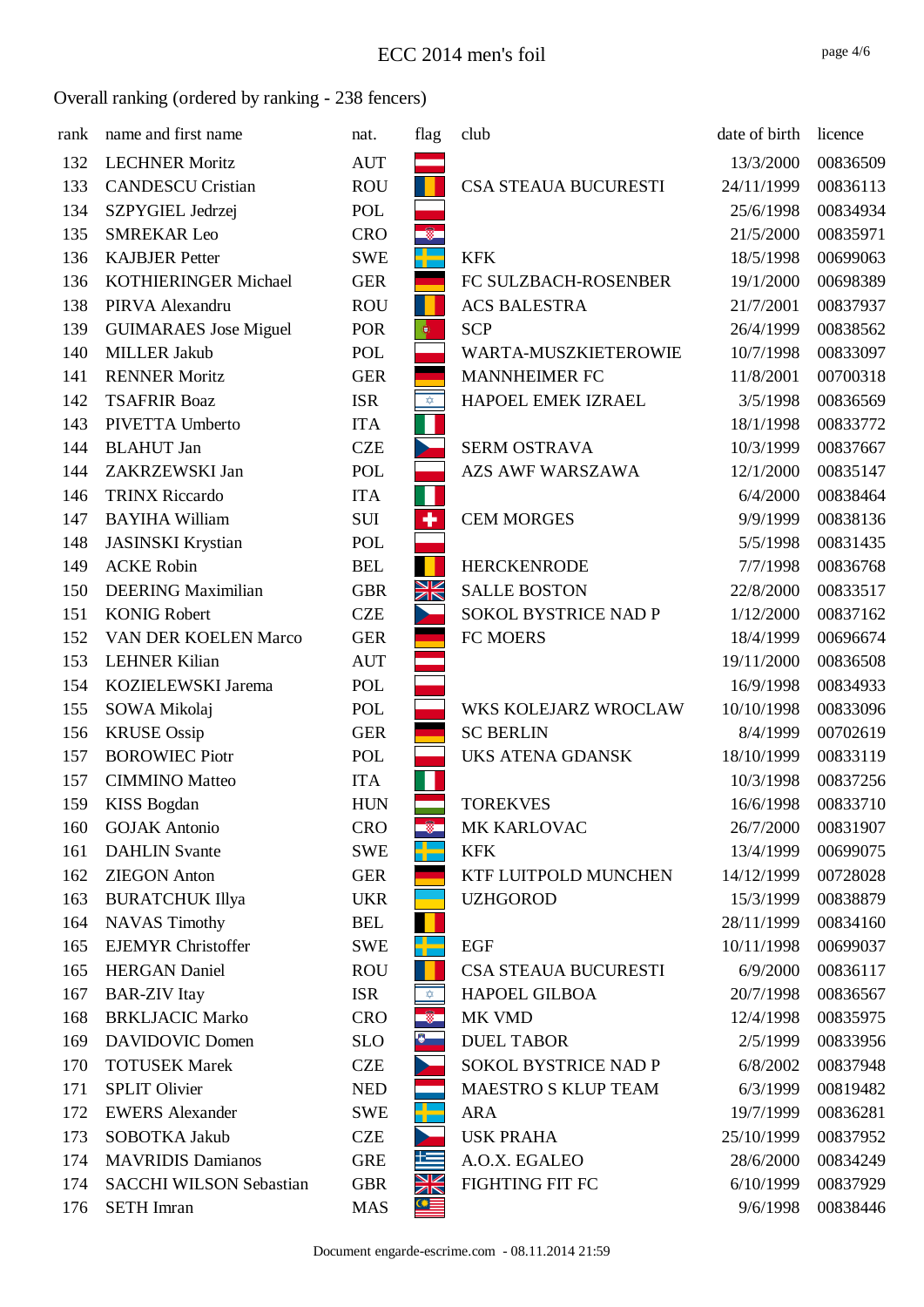| rank | name and first name               | nat.       | flag                     | club                        | date of birth | licence  |
|------|-----------------------------------|------------|--------------------------|-----------------------------|---------------|----------|
| 177  | <b>FELSBERGER Tobias</b>          | <b>AUT</b> |                          |                             | 17/8/2000     | 00838717 |
| 178  | <b>FORTUNA Robert</b>             | <b>UKR</b> |                          | <b>UZHGOROD</b>             | 22/9/1999     | 00838881 |
| 179  | <b>SHEVCHENKO Ruslan</b>          | <b>UKR</b> |                          | <b>UKRAINE</b>              | 16/7/1998     | 00834501 |
| 180  | <b>BADOUX</b> Loic                | SUI        | ٠                        | <b>CEM MORGES</b>           | 14/12/1999    | 00838137 |
| 181  | <b>HAULEITNER Bernhard</b>        | <b>AUT</b> |                          | <b>FU KREMS</b>             | 14/10/1999    | 00836628 |
| 181  | <b>SCHAUER Moritz</b>             | <b>AUT</b> |                          |                             | 23/2/2000     | 00838719 |
| 183  | <b>DOLZYCKI</b> Mateusz           | POL        |                          | UKS ATENA GDANSK            | 31/1/1999     | 00835151 |
| 184  | <b>KOROM</b> Gergely              | <b>HUN</b> |                          | <b>TOREKVES</b>             | 20/11/1998    | 00837880 |
| 185  | <b>HRUBESCH Simon</b>             | <b>AUT</b> | $\sim$                   | <b>FU KREMS</b>             | 17/12/2000    | 00836630 |
| 185  | <b>ONDRUSEK Radek</b>             | <b>CZE</b> | $\overline{\phantom{a}}$ | <b>KS SK ZLIN</b>           | 23/6/1999     | 00836626 |
| 187  | PASSALACQUA MARCHIAN              | <b>ITA</b> | Н                        |                             | 22/10/2000    | 00837262 |
| 188  | <b>EIFRIG Maximilian-Johannes</b> | <b>GER</b> |                          | PREU. FC POTSDAM            | 22/1/1999     | 00699978 |
| 189  | <b>STARC Luka</b>                 | <b>SLO</b> | $\bullet$                | <b>DUEL TABOR</b>           | 28/5/1998     | 00833959 |
| 190  | <b>ROY Markiyan</b>               | <b>UKR</b> |                          |                             | 25/1/1998     | 00836175 |
| 191  | LOO Sebastian                     | <b>SWE</b> |                          | <b>KFK</b>                  | 24/9/1999     | 00838140 |
| 192  | <b>ZEMAN Adam</b>                 | <b>SVK</b> |                          | <b>SLAVIA STU BRATISLAV</b> | 10/1/2000     | 00777506 |
| 193  | <b>KOVAC Rok</b>                  | <b>SLO</b> | $\bullet$                |                             | 3/5/1999      | 00838865 |
| 194  | <b>HACK</b> Bas                   | <b>BEL</b> |                          | <b>HERCKENRODE</b>          | 22/1/1999     | 00836770 |
| 195  | <b>WIDEN Albin</b>                | <b>SWE</b> |                          | <b>EGF</b>                  | 25/4/1999     | 00775288 |
| 196  | <b>CANGELOSI</b> Gabriele         | <b>ITA</b> |                          |                             | 14/1/2000     | 00838472 |
| 197  | <b>PUMMER Aeolo</b>               | <b>AUT</b> |                          |                             | 14/7/1998     | 00838716 |
| 198  | <b>HUTHMANN Eric</b>              | <b>AUT</b> |                          | <b>AFC SALZBURG</b>         | 15/11/1999    | 00836504 |
| 199  | <b>ALEYNIKOV Rostyslav</b>        | <b>UKR</b> |                          | <b>UZHGOROD</b>             | 22/8/1999     | 00838878 |
| 200  | <b>CATANIA Riccardo</b>           | <b>ITA</b> |                          |                             | 16/6/2000     | 00836003 |
| 201  | PAVLENKO Vitaliy                  | <b>UKR</b> |                          | <b>NIKOLAEV</b>             | 16/6/1998     | 00832185 |
| 202  | <b>TESARIK Daniel</b>             | <b>CZE</b> |                          | <b>SOKOL BRNO</b>           | 16/10/2000    | 00837949 |
| 203  | SIRB Alexandru                    | <b>ROU</b> |                          | <b>ACS BALESTRA</b>         | 19/4/2001     | 00837938 |
| 204  | PRELOVSEK Martin                  | <b>CRO</b> | $\sqrt{2}$               |                             | 30/7/2000     | 00837930 |
| 205  | <b>KELLY James Clark</b>          | <b>GBR</b> | Ж                        | <b>FIGHTING FIT FC</b>      | 5/1/1998      | 00835586 |
| 206  | <b>DOBOS</b> David                | <b>SVK</b> | $+$                      | <b>KS SAMORIN</b>           | 28/8/2000     | 00837839 |
| 207  | <b>MRAVUNAC Anton</b>             | <b>CRO</b> | $\overline{\mathscr{B}}$ | MK KARLOVAC                 | 15/4/2000     | 00832516 |
| 208  | <b>CRISTIAN Razvan</b>            | <b>ROU</b> |                          | <b>ACS BALESTRA</b>         | 7/9/2001      | 00838396 |
| 209  | <b>ZEMAN Matyas</b>               | <b>CZE</b> |                          | <b>SOKOL BRNO</b>           | 10/11/1998    | 00835403 |
| 210  | <b>CATANIA David</b>              | <b>ITA</b> |                          |                             | 1/1/1998      | 00835341 |
| 211  | <b>CHREN Simon</b>                | <b>CZE</b> |                          | <b>BOHEMIANS PRAHA</b>      | 22/12/2001    | 00834442 |
| 211  | <b>MOHORKO Borut</b>              | <b>SLO</b> | Ø                        |                             | 29/11/2000    | 00838863 |
| 213  | <b>MRAVLJAK Luka</b>              | <b>SLO</b> | Ю.                       |                             | 12/5/1999     | 00838864 |
| 214  | <b>BOSMAN Niels</b>               | <b>NED</b> |                          | HOLLAND SCHERMENR           | 23/9/2000     | 00838695 |
| 215  | <b>GEROSIDERIS Panayiotis</b>     | <b>GRE</b> | 些                        | <b>OXI FLORINAS</b>         | 12/7/1998     | 00830335 |
| 216  | <b>BERGHAMMER Paul</b>            | <b>AUT</b> |                          |                             | 1/2/1999      | 00836506 |
| 217  | <b>SWIERGOCKI Krzysztof</b>       | POL        |                          |                             | 9/3/1999      | 00835226 |
| 218  | <b>VOLF Karel</b>                 | <b>CZE</b> |                          | <b>USK PRAHA</b>            | 20/4/1999     | 00837954 |
| 219  | <b>SIBOR Radek</b>                | <b>CZE</b> |                          | SOKOL BYSTRICE NAD P        | 7/11/1999     | 00837163 |
| 220  | DALLAGO Lodovico Maria            | <b>ITA</b> |                          |                             | 12/9/2000     | 00838503 |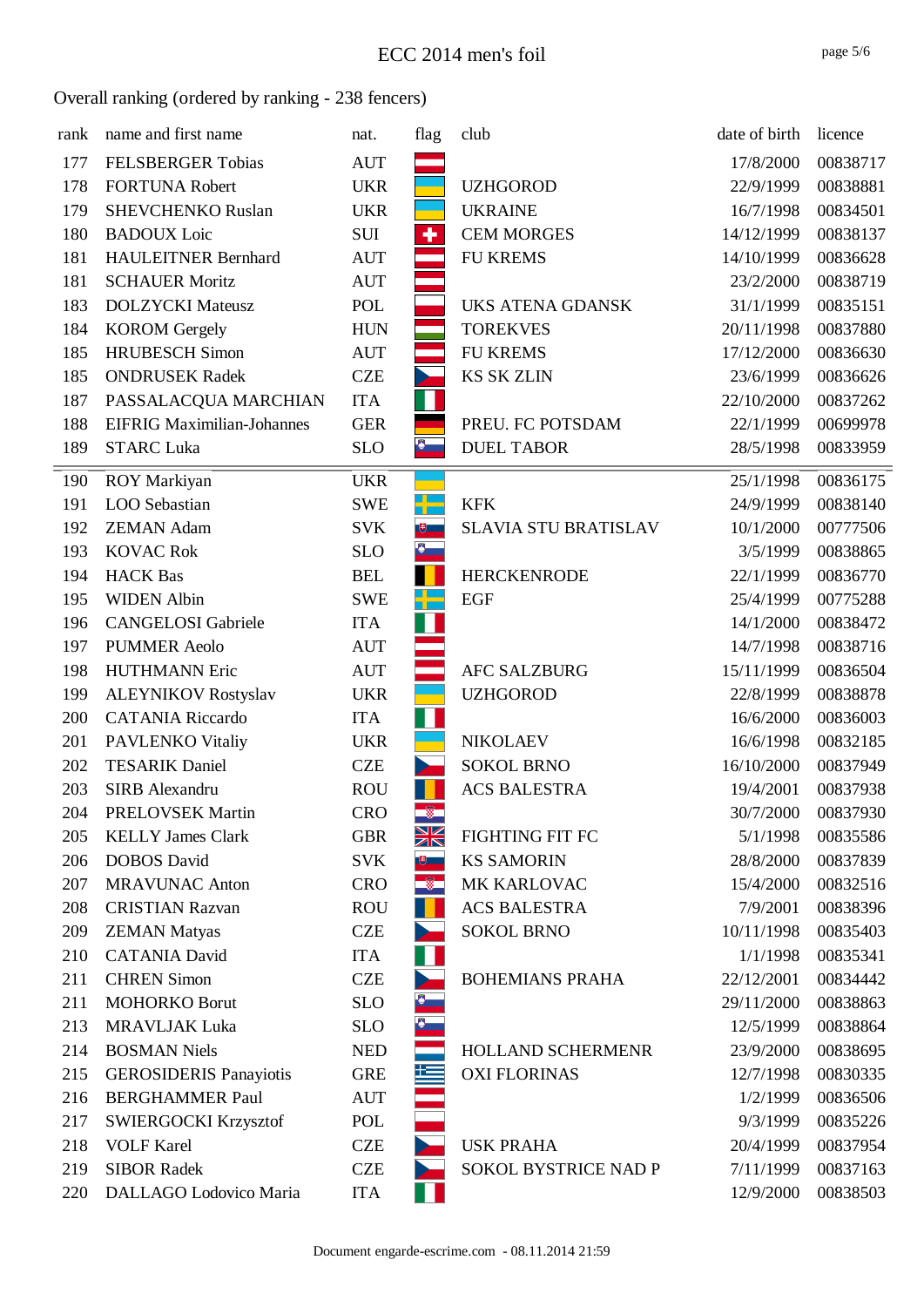| rank | name and first name              | nat.       | flag | club                        | date of birth | licence  |
|------|----------------------------------|------------|------|-----------------------------|---------------|----------|
| 221  | <b>MAKO</b> Andras               | <b>HUN</b> |      | <b>HODMEZOVASARHELY</b>     | 2/5/1999      | 00835920 |
| 221  | <b>THEOTOKIS Clemente Alexis</b> | <b>GRE</b> | 上手   | A.O.X. EGALEO               | 16/6/1999     | 00838039 |
| 223  | <b>PERSSON Sebastian</b>         | <b>SWE</b> |      | <b>ARA</b>                  | 21/11/1998    | 00835831 |
| 224  | <b>FLORYK Martin</b>             | <b>CZE</b> |      | <b>SERM OSTRAVA</b>         | 2/12/1998     | 00837480 |
| 225  | <b>HAUPT</b> Julius              | <b>GER</b> |      | <b>PSV WEIMAR</b>           | 6/7/2000      | 00698639 |
| 226  | <b>DEGLER Maurice</b>            | <b>GER</b> |      | <b>SC BERLIN</b>            | 2/12/2000     | 00726674 |
| 226  | <b>GRASNEK Tobias</b>            | <b>AUT</b> |      | <b>FUM MOEDLING</b>         | 12/5/1999     | 00833802 |
| 226  | <b>ZDENEK Jakub</b>              | <b>CZE</b> |      | <b>USK PRAHA</b>            | 3/6/1999      | 00837953 |
| 229  | <b>GVOTH Martin</b>              | <b>SVK</b> | 电二   | <b>SLAVIA STU BRATISLAV</b> | 6/3/1998      | 00777499 |
| 230  | <b>KOLLER Korbinian</b>          | <b>GER</b> |      | KTF LUITPOLD MUNCHEN        | 7/5/2001      | 00728115 |
| 230  | <b>MOSCHOPOULOS Dimitris</b>     | <b>GRE</b> | 运    | <b>OXI FLORINAS</b>         | 6/1/2003      | 00836311 |
| 232  | <b>KOSTENTSIS Theodoros</b>      | <b>GRE</b> | 塚    | <b>OXI FLORINAS</b>         | 26/9/1999     | 00832259 |
| 232  | <b>MPANTIKIS Aggelos</b>         | <b>GRE</b> | 些    | <b>OXI FLORINAS</b>         | 15/4/2000     | 00832260 |
| 234  | <b>ONOFREI Daniel</b>            | <b>ROU</b> |      | <b>CSTA BUCURESTI</b>       | 22/4/1999     | 00836374 |
| 235  | <b>STOCKMANN Paul</b>            | <b>NED</b> |      | HOLLAND SCHERMENR           | 14/5/2000     | 00838696 |
| 235  | <b>WAGNER Phillip</b>            | <b>AUT</b> |      |                             | 16/5/2000     | 00838720 |
| 237  | MICHALICA Stepan                 | <b>CZE</b> |      | <b>SOKOL BRNO</b>           | 13/10/1999    | 00837950 |
| 238  | <b>GAGER Masseo</b>              | <b>AUT</b> |      |                             | 6/6/1999      | 00838721 |
|      |                                  |            |      |                             |               |          |